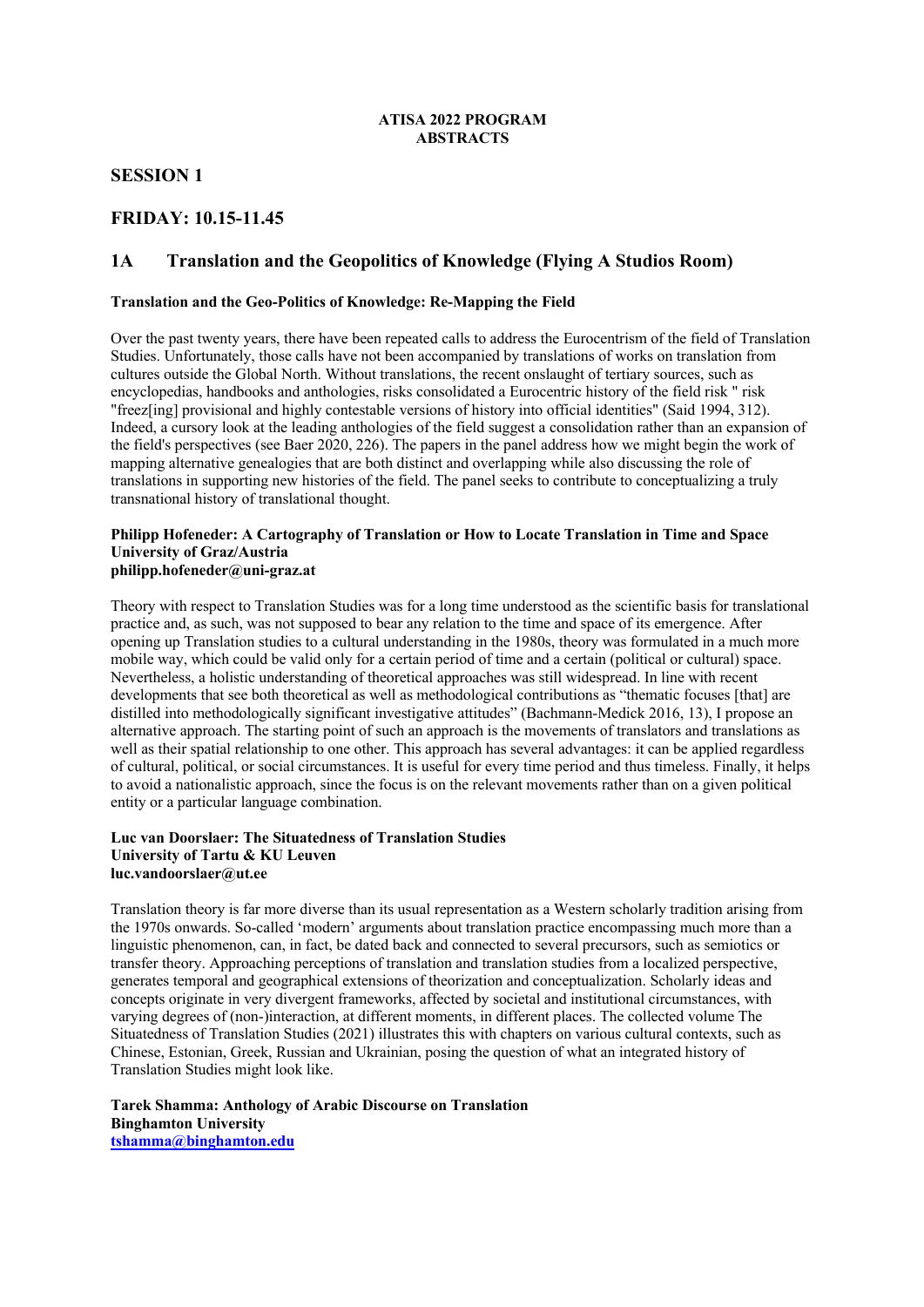This paper discusses a ground-breaking collection of key writings on translation in Arabic in the pre-modern era, extending from the earliest times (6th Century CE) until the end of World War I. The selected extracts (ranging from short passages to full articles) are aimed to provide a representative sample of a collected corpus of over 500 texts from a wide variety of sources. In trying to approach the complexity and variety of the functions of translation throughout Arabic history, we have tried to maintain a balance between situating the selected texts in their socio-political settings, thus investigating their relevance to contemporary debates, and pursuing questions of concern to modern scholars. On the other hand, while the collection proposes to expand the scope of modern translation studies beyond its largely West-European focus, we did not see this as an end in itself. It is emphasized that an approach focused on highlighting differences could risk detaching the historical discourse on translation from its historical context, and, no less importantly, overlooking parallelisms, similarities, and actual continuities and influences.

#### **Brian James Baer: Fedorov's Introduction to Translation Theory: How to Read Soviet Translation Theory bbaer@kent.edu Kent State University**

This paper situates Andrei Fedorov's seminal work An Introduction to Translation Theory (1953) both within Soviet translational thought and within the transnational politics of the Cold War. The paper also discusses why this work, which was so central to Soviet TS, has been largely ignored in the West. The paper argues that Soviet rhetoric and a chapter on Stalin, which may have put off Western critics and scholars, were in fact necessary devices that allowed Fedorov to remain true to his core understandings of translation, which were derived from the Russian Formalists. Such a reading serves as a necessary caution when writing transnational histories, underscoring the importance of local knowledge and of the specific contexts shaping translatorial thought.

### **Works Cited**

Bachmann-Medick, Doris. 2016 Cultural Turns: New Orientations in the Study of Culture. Translated by Adam Blauhut. Berlin: De Gruyter

Baer, Brian James. 2020. "On Origins: The Mythistory of Translation Studies and the Geopolitics of Knowledge." The Translator (25th anniversary issue) 26(3): 221-240.

Fedorov, Andrei. 2021. Introduction to Translation Theory, Brian James Baer (trans.). London and New York: Routledge, 2021.

Said, Edward. 1994. Culture and Imperialism. New York: Vintage Books. van Doorslaer, Luc, and Ton Naaijkens (eds.). 2021. The Situatedness of Translation Studies. Temporal and Geographical Dynamics of Theorization. Leiden and Boston: Brill. [Approaches to Translation Studies 48].

Shamma, Tarek and Myriam Salama-Carr (eds.) 2022. Anthology of Arabic Discourse on Translation. London and New York: Routledge.

Van Doorslaer, Luc and Ton Naaijkens (eds.). 2021. The Situatedness of Translation Studies: Temporal and Geographical Dynamics of Theorization. Leiden and Boston: Brill / Rodopi.

## **1B T/I in the Global Justice Movement (State Street Room)**

## **Julie Boéri: Movement or Mouvance: rethinking interpreting ethics and justice in the counter-hegemonic drive**

#### **jboeri@hbku.edu.qu Hamad Bin Khalifa University**

In its resistance to military, economic, social and environmental violence, the movement for global justice epitomizes a mouvance (a "movement in movement") which is radical, transnational, and translational in nature. In this transient space of social justice experimentation, social justice activists attempt to embody change in the very way in which they communicate, mobilize and organize and in so doing disrupt the deontological and liberal tradition of the interpreting field of practice and enquiry.

Drawing on a tridimensional model of interpreting (Boéri, in press), this presentation examines how interpreting is planned (macro-level), performed (micro-level) and accounted for by activists, professionals and scholars (meso-level). I will focus in particular on Babels, the international network of volunteer translators and interpreters which emerged in the European Social Forum and a loose network whose practice and policies have been referred to as "language justice interpreting" in the USA. I will explore how these networks prefigure inclusion not only at the level of translation performance (in the triadic encounter), but also at the level of translation planning (choice of languages, technological tools, communication set up, etc.). Finally, I will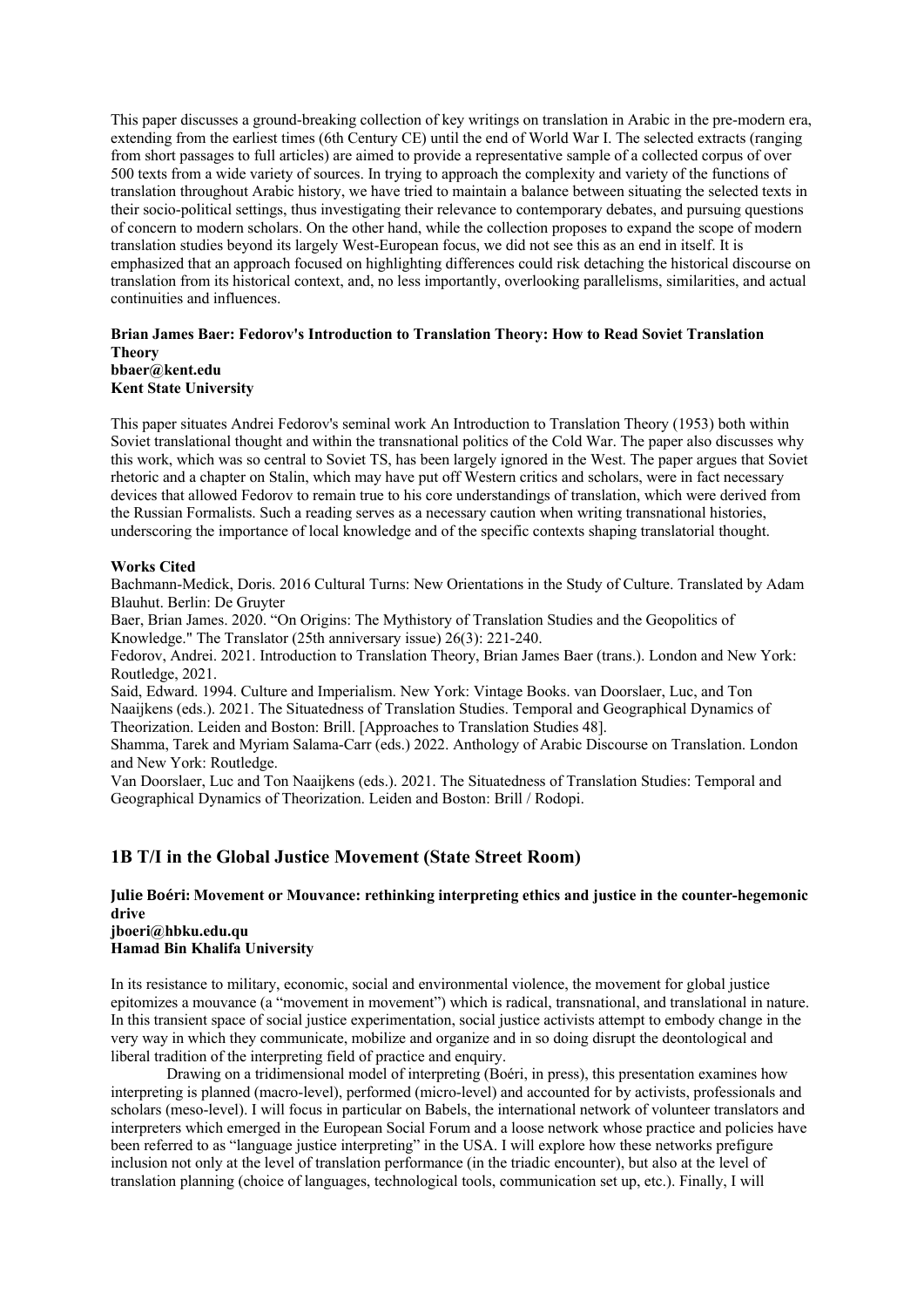examine how these practices are acknowledged, "mapped" and "historiographed" in the profession and in the academic field.

As shown in the presentation, the model adopted equips researchers to harness the liberatory potential of praxes, discourses and epistemologies found in the social movement milieu to refashion ethical language and thought in the field.

### **Reference**

Boéri, Julie (in press) 'Steering Ethics Towards Social Justice: A Model for a Meta-Ethics of Interpreting', Translation and Interpreting Studies.

### **Nicole Doerr: Enacting citizenship and knowledge from below—resident migrants as political translators nd@soc.ku.dk University of Copenhagen**

This paper seeks to explore how collective practices of political translation developed by U.S. based global justice activists and migrant solidarity groups help resident migrants, particularly women, undocumented parents, and workers, to 'enact' citizenship in the context of local participatory democracy. Based on ethnographic data the paper explores how communities create critical knowledge collectively from below by using political translation as a communicative and disruptive strategy for negotiation with city officials and elected representatives. The context for the study are struggles for affordable housing in Californian cities experiencing increasing inequality and gentrification. I show how migrants and second generation migrants in California act as community translators who get trained and supported by global justice "language justice" interpreters coming from other US states. Community translators build on local epistemologies of political translation and construct community meetings that challenge mainstream knowledge production and top-down decision-making by facilitators and elected representatives in the context of local participatory democracy. Focusing on critical knowledge production in the context of negotiations about affordable housing in a Californian city I compare multilingual meetings with or without political translation. My particular focus is on how political translators mediate time and space to allow migrants, linguistic minorities, women, parents, and workers to express their political claims within meetings that would otherwise be marginalizing these groups. The paper also explores the ephemeral trajectories of collectives of political translators in the context of local democracy as well as based on additional data coming from the US and the European Social Forums and their particular histories and geographies of radical democracy, within the global counterhegemonic drive.

### **María Aguilar Solano: Subversive practices in the interpreting community? The reproduction of 'official narratives' in the Multilingual Justice Movement maria.aguilar@upf.edu**

**Universitat Pompeu Fabra**

Interpretation, as an act of mediation, has become a key strategic tool in both the support and control of migration (Polezzi 2012). Additionally, by regulating the social structures that shape acts of interpretation (i.e. interpreters' roles and professional norms)—and limiting its provision—global political powers can regulate migrants' participation in the public sphere of their host countries (Inghilleri 2016).

This paper critically engages with the Multilingual Justice Movement (MJM) *which has been rapidly expanding across the United States since the 1990s. Specifically, this paper examines the* Multilingual Capacity Building program and *Interpreting for Social Justice curriculum, which are currently utilized by numerous organizations across the United States* to train community organizers, social activists and community members as social justice interpreters. Social justice interpreters understand language as a tool of power and seek to negotiate their role in relation to the power dynamics in mediated encounters. This form of activist practice seeks to shift the burden of interpretation onto trained interpreters and reject the conventional "deficit" model, which frames interpreting as a service providing access to those with limited English proficiency. The MJM overtly challenges public narratives on community interpreting and subversively aims to establish a new paradigm where interpreters are uniquely positioned to influence their immediate environment, their organizations and their communities through social action.

Based on original ethnographic research with members of two interpreting collectives in Boston and New York, this paper argues that the MJM is caught up in—and therefore reproduces—upholding the "official" narrative on the neutral role of the community interpreter. I explore how the notion of neutrality, which remains central to the role of the social justice interpreter, traps MJM in a professionalized narrative which may undermine their primary goal; namely, to empower the social justice interpreter.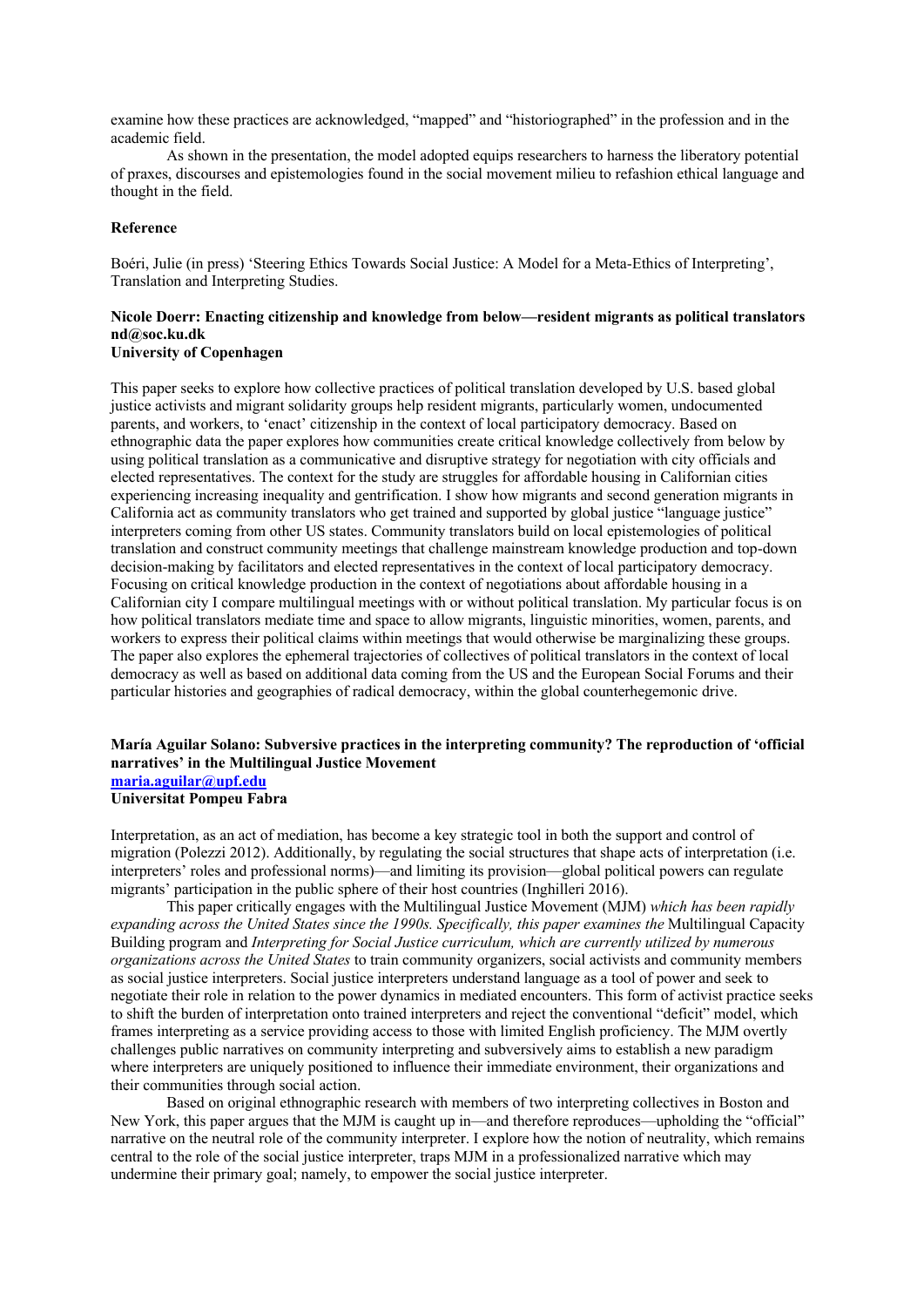Inghilleri, M. (2016). *Translation and Migration*. New Perspectives in Translation and Interpreting Studies. New York: Routledge

Polezzi, L. (2012). Translation and migration. *Translation Studies*, 5(3), 345-356.

### **Raquel Lázaro Gutiérrez and Gabriel Cabrera Méndez: Over the phone interpretation for Afghan refugees in Spain: an account of the provision of OPI services during the first days of evacuation** raquel.lazaro@uah.es

gabriel.cabrera@uah.es

Group FITISPos-UAH, Universidad de Alclá / Dualia Teletraducciones SL

Our proposal describes the provision of over the phone interpreting services during the evacuation of the first Afghan refugees to Madrid after the Taliban takeover of Kabul in August 2021. As part of the quality control and assurance process of the Spanish telephone interpreting company Dualia Teletraducciones SL, an agreement has been reached with the University of Alcalá (Madrid) to develop a Q&A system based on the critical incident methodology developed by Flanagan (1954). Thanks to this agreement, researcher observation or professional telephone interpreted conversations is allowed in order to gain further knowledge about interpreting challenges and practice.

For this contribution, some interpreted conversations are analysed in order to discover how cultural aspects and emotional impact affect the performance of a group of Dari telephone interpreters. Thanks to the critical incident methodology, it has been possible to isolate key challenging aspects in the interaction of refugees with the Spanish Red Cross medical and social staff. Results not only provide an X-ray of the provision of OPI services during the first hours of the evacuation from Afghanistan, but also contribute to the development of guidelines for best practice and training for telephone interpreters.

### **1C Translation across the Arts (Santa Barbara Harbor Room)**

### **Liqin Cao: Traversing the Pacific through Translation and Metamorphosis of the Manchu Braid lcao10@binghamton.edu SUNY Binghamton / Zhejiang Normal Universtiy**

Drawing on the framing theory and the decolonial theory, this paper explores how *bianzi* (braids) worn by the Chinese males in the Qing Dynasty, traveled from China to U.S.A, and then from U.S.A via Japan back to China from mid-19<sup>th</sup> century to early 20<sup>th</sup> century, and how the term, with its renewed connotation resulting from translation, became a powerful political instrument. *Bianzi* was translated into *pigtail* when introduced into U.S.A., typically accompanied with caricatures portraying Chinese men wearing a braid resembling an animal's tail. When *pigtail* got translated into *tunwei* (pigtail) from English to Japanese, the element of tail was downplayed whereas that of pig was amplified, thus linking the Chinese with pigs, making *tunwei* one of the Japanese derogatory terms for the Chinese. When *tunwei* was, in turn, translated back into Chinese, illustrative pictures were seldom given, and when given, more focus was placed on the "tail" part. But the frequenting of the term *tunwei* on the media, whose two elements both hold negative connotations for the Chinese, gradually made the Chinese view the Manchu braids as unsightly, as a symbol for "outdated" things, such as the corrupted Qing dynasty and the traditional Confucius values, and as an obstacle to modern civilization and democracy. Eventually the elite Chinese, in defiance of the traditional values to cherish one's own body, hair included, as a sign of filial piety and braving the law of the Qing Dynasty, launched a nation-wide braid-cutting movement, adding fuel to the social innovations and revolutions of the time. On the whole, *bianzi* was framed and translated differently in U.S.A., Japan, and China, but all as part of their respective larger racial-ethnical narratives of modernity and order of civilization in a changing global colonial and capitalist world system. The journey of *bianzi* witnessed how translation could be framed and modified by the target society, and how translation, driven by coloniality of cognition and political agenda-setting, could transform the episteme or even the polity of a nation.

**Key Words:** pigtail; translation; framing; decolonial theory; caricature

### **Besma Boudhene: Expression of identity in Algerian popular music of exile. Lost in translation or found in music?**

**besmaboudhene@yahoo.fr**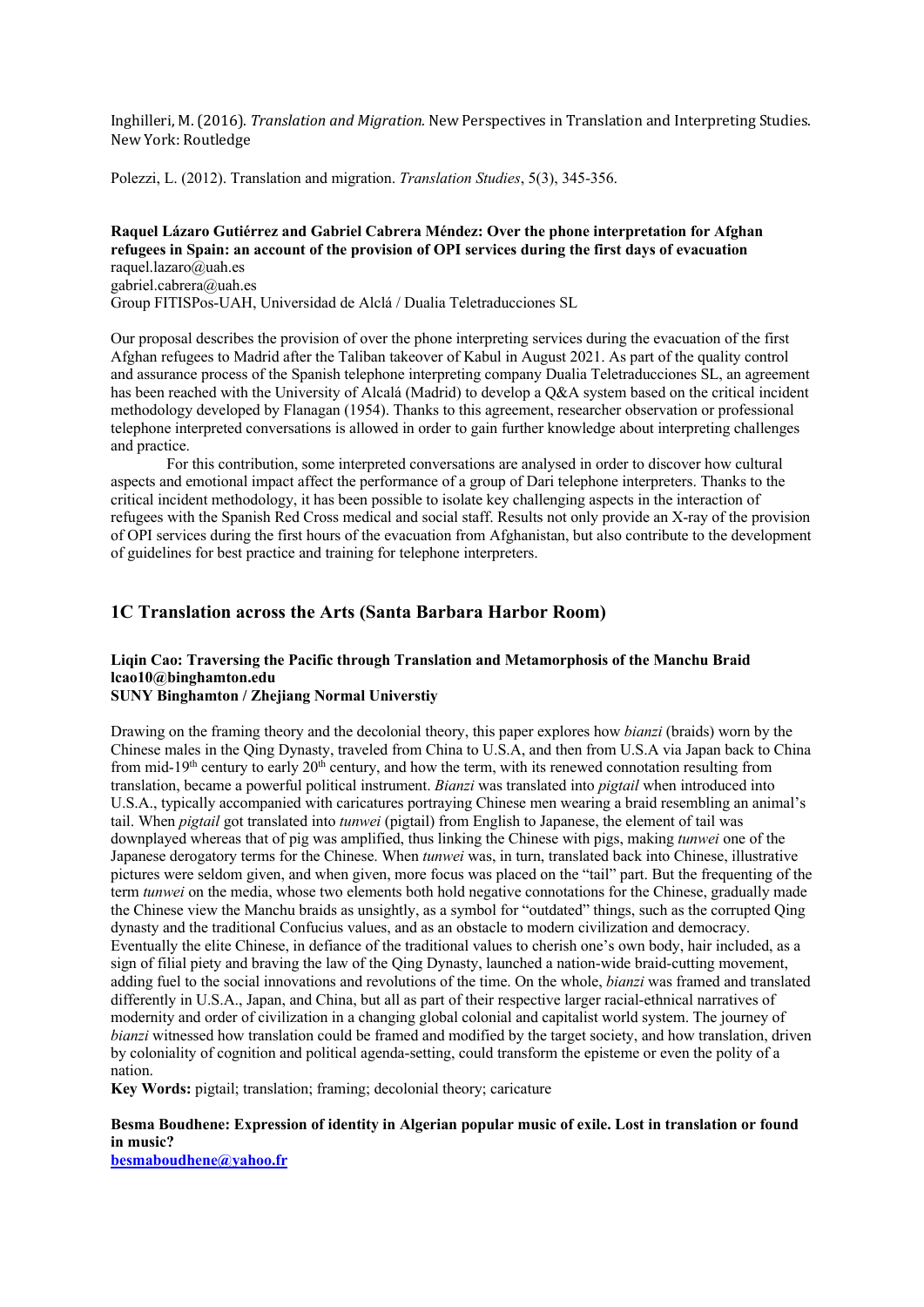This study sets out to analyze how identity is expressed in two Algerian popular songs about exile, as well as their translations into formal Arabic and English. In fact, notions of nostalgia, pain and sometimes injustice are found in both. However, the two songs bear two different narratives and forms of exile: El Menfi *the exiled*  1993, by Akli Yahiaten, speaks about the experience of the first Algerian resistance fighters -against the Frenchwho were deported, in 1873, away from their homeland to a remote island: New Caledonia. The song tells how the conditions were inhuman and the first steps into prison cells were unbearable. On the other hand, Ya rrayeh *you the departing one* 1973, by Dahmane El Harrachi, is about an emigrant who left his country to work and discover new horizons. But as the years go by, he regrets his choice and explains that everyone will eventually seek to return to dear homeland. The person who leaves their country reluctantly or under threat is in a continuous search of bonding with their culture. Music is thus a way to keep this bond with one's identity. However, what if this expression of identity that they seek to find in music is lost in translation? This is the question that this multisemiotic study tries to answer through the prism of equivalence: a comparative study of STs and TTs will be carried out after defining how and where identity manifested itself in the songs. How were the translator's choices different from the original? Were the expressions of identity obliterated, normalized or kept as they are? We therefore put forth a first hypothesis that identity might have been expressed through dialect and music genre. Our second hypothesis is that dialect could be normalized whereas music genre would still compensate part of this dialectal loss.

**Keywords :** Algerian popular music- dialect - formal language – identity – exile – translation.

Susam-Sarajeva, S. (2008). Translation and music. Changing perspectives, frameworks and significance. *Translator,* 14(2), 187-200. DOI: 10.1080/13556509.2008.10799255.

Rice, Timothy. (2017). *Modeling ethnomusicology*, Oxford University Press

Edi Subroto, S. Suharto. (2014). The Equivalence of Translated Songs Lyrics and their Effects - The Case of Translated Ecclesial Songs, *HARMONIA: Journal of Arts Research and Education,* 14 (2), 131-139. DOI: 10.15294/harmonia.v14i2.3294. retrieved from: https://www.researchgate.net/publication/273090461 The Equivalence of Translated So

ngs\_Lyrics\_and\_their\_Effects\_-\_The\_Case\_of\_Translated\_Ecclesial\_Songs

### **Aleksandra Ożarowska: Out of the Shadows and into the Lamplight: The Visibility of Intersemiotic Surtitles Following Modernised Opera Productions ozarowska.aleksandra@gmail.com University of Warsaw**

Surtitles have already taken their well-deserved place in the field of audiovisual translation, and it is thanks to them that opera is becoming more accessible and popular. Currently opera houses are also trying to reach wider audiences and one of the most popular way of attracting attention is modernising productions. While this trend has as many supporters as opponents, it is certainly risky and the coherence of such productions is often preserved by their surtitles, whose role these days is considerably different than it used to be a few years ago.

Traditionally, surtitles were supposed to be almost invisible and were not expected to draw too much attention (Burton: 2009). Moreover, surtitles are usually intrasemiotic, as their source text is just the libretto. However, in modernised opera productions the source text of surtitles may be extended: opera is a multisemiotic and multimodal genre, so it may be argued that the surtitles should follow the production as a whole. Subsequently, if the source text comprises of more sign systems than just the verbal signs, the translation becomes intersemiotic.

Using the types of intersemiotic translation described by Gottlieb (2018), surtitles accompanying modernised productions can be classified as either isosemiotic, if they are based just on the libretto, or infrasemiotic and also diasemiotic, if other elements of the production are treated as part of the translation's source text. Such surtitles may include all the sign systems present on the stage – libretto, stage design and acting. This can be achieved by reflecting in translation the occasional priority of the production's visual aspects over the verbal ones, or stylising the text so that it is more adjusted to the particular production. Such translations are often surprising and they draw the attention of audiences as one of the most crucial elements of the whole production.

In my research I focus on the surtitles provided by the major opera houses, i.e., Metropolitan Opera House, Royal Opera House, and Bayerische Staatsoper, as they adopt different policies to surtitling modernised opera productions. Analysing these translations, I check which sign systems were qualified as the source text and whether the role of the surtitles is just preserving the coherence of the modernised performances or also lending these productions new significance. It turns out that moving the surtitles from the shadows to the centre can influence the whole operatic production and not hinder its reception, but facilitate it.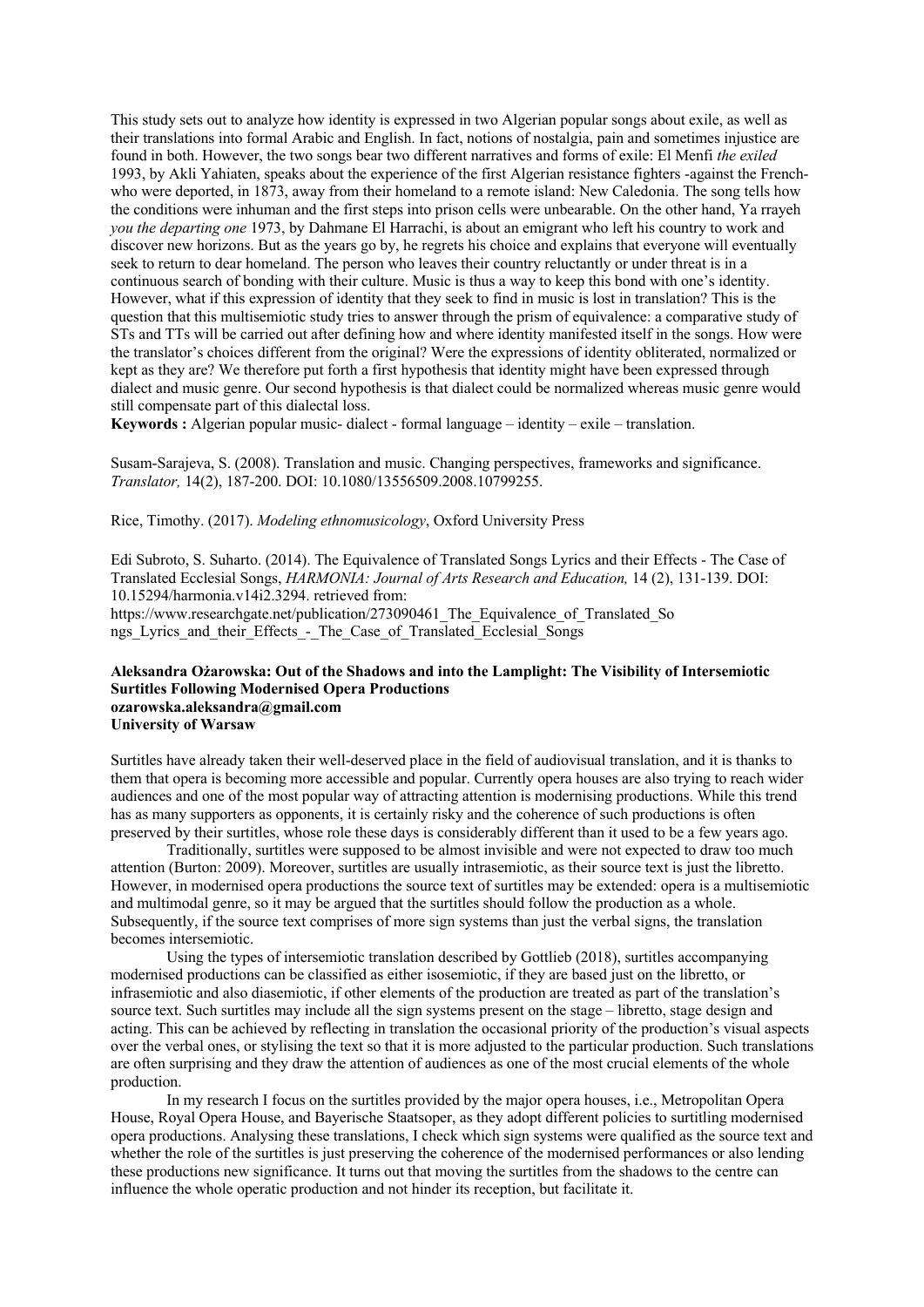### **Mary Wardle: Translating the Body: Embodiment and Dance Notation mary.wardle@uniroma1.it Sapienza University of Rome**

As the figure of the translator moves center stage in Translation Studies, emerging as a creative agent in their own right and not as a mere interlingual scribe, there is a parallel growing attention to how embodiment contributes to mental phenomena, with proponents of 'embodied cognition' emphasizing the role of sensory and motor functions in activities such as (second) language acquisition, suggesting that meaning is grounded in mental representations of perception, emotion and, crucially, movement; this paper investigates the repercussions of observing the translator from a physical as well as an intellectual point of view.

From gestures to sign language, our bodies are implicated in the production, translation and reception of meaning; eye movements are monitored in the creation of subtitles while lip synchronization is prized in dubbing. The literature is replete with references to the physicality of the translation process: Primo Levi, notably, compares being translated to being "flattered, betrayed, ennobled, X-rayed, castrated, planed smooth, raped, embellished, or murdered".

This paper focuses on the practice of dance notation and how it sets about translating physical movement into a form of written documentation, recording all manner of elements such as the part(s) of the body involved, directionality, the height at which the movement develops, its speed, the positions across the stage, and any potential interaction, such as in a *Pas de deux* or the more choral movements of the *Corps de ballet.* Once written down, and in the subsequent transition back from notation to physical movement and ultimately performance, just as in any other form of translation, there are varying degrees of possible interpretation. Dance notation, therefore, appears to be the ideal site for investigating the embodied quality of translatorial activity.

## **SESSION 2**

## **FRIDAY: 1-2.30pm**

## **2A Cultural Mediators in Global Translation Flows (Flying A Studios Room)**

Within the idea of movement at the core of this panel, this proposal aims to keep challenging, on the one hand, the relation between Europe, the US and other literatures worldwide by reviewing terms such as literatures in the world (Shankar 2016), significant geographies (Laachir, Marzagora, and Orsini 2018a and 2018b), circuits of connectivity (Vimr 2022), translation zones (Apter 2006), and spaces of translation (Guzmán 2020). These terms remind us that, even recognizing the impact of the market, as well as the effects of political, social, or cultural constraints (Sapiro 2008, Heilbron and Sapiro 2002), we must also bear in mind the specificities of literary translation and circulation in many contexts to understand the complexities of the world literary system and to avoid reproducing the diffusionist perspectives that we try to overcome (Mufti 2018). On the other hand, we aim at promoting the study of cultural mediators and their movements, trips, migrations, and displacements as key factors in the circulation of translations at large-scale. This approach allows to highlight the role by women or black peoples acting as translators, activists, writers, publishers, or diplomats, but also the place of small literatures and less known centres of cultural production in the global market of translations (Helgesson, Stefan and Pieter Vermeulen 2016).

Thus, we propose a pipeline of four papers that deal with the following issues: 1) theoretical insights on how to conceptualize the movement of texts and people (defined as cultural mediators, Roig-Sanz and Meylaerts 2018) in translation history and suggesting the term of 'global translation zones' to historically analyze the circulation of translations taking into account key concepts such as space, scale, time, agency or connectivity; 2) the movement all over the world of Eslanda Goode Robeson (1895-1965), an Afro-American anthropologist, writer, and activist, who used travel as a means to learn about the living conditions of Black peoples around the world, especially women, and who acted both as an interpreter and a translator; 3) the circulation of Georgian literature in the Post-Soviet era by shedding light into what is being translated and where/to what languages with a specific focus on translation flows and translation networks between small literatures (being these networks often constituted by migrants), and 4) the movement driven by intellectuals within the framework of the International Institute of Intellectual Cooperation (IICI), a precedent of UNESCO, that encouraged meaningful translation activities and networks, as well as the movement of people, ideas and material and symbolic goods. Some of these papers will use digital tools and a digital humanities framework applied to global translation flows and the study of cultural mediators and translation policies.

### **Diana Roig Sanz: Global Translation Zones: The Movement of Texts and Cultural Mediators**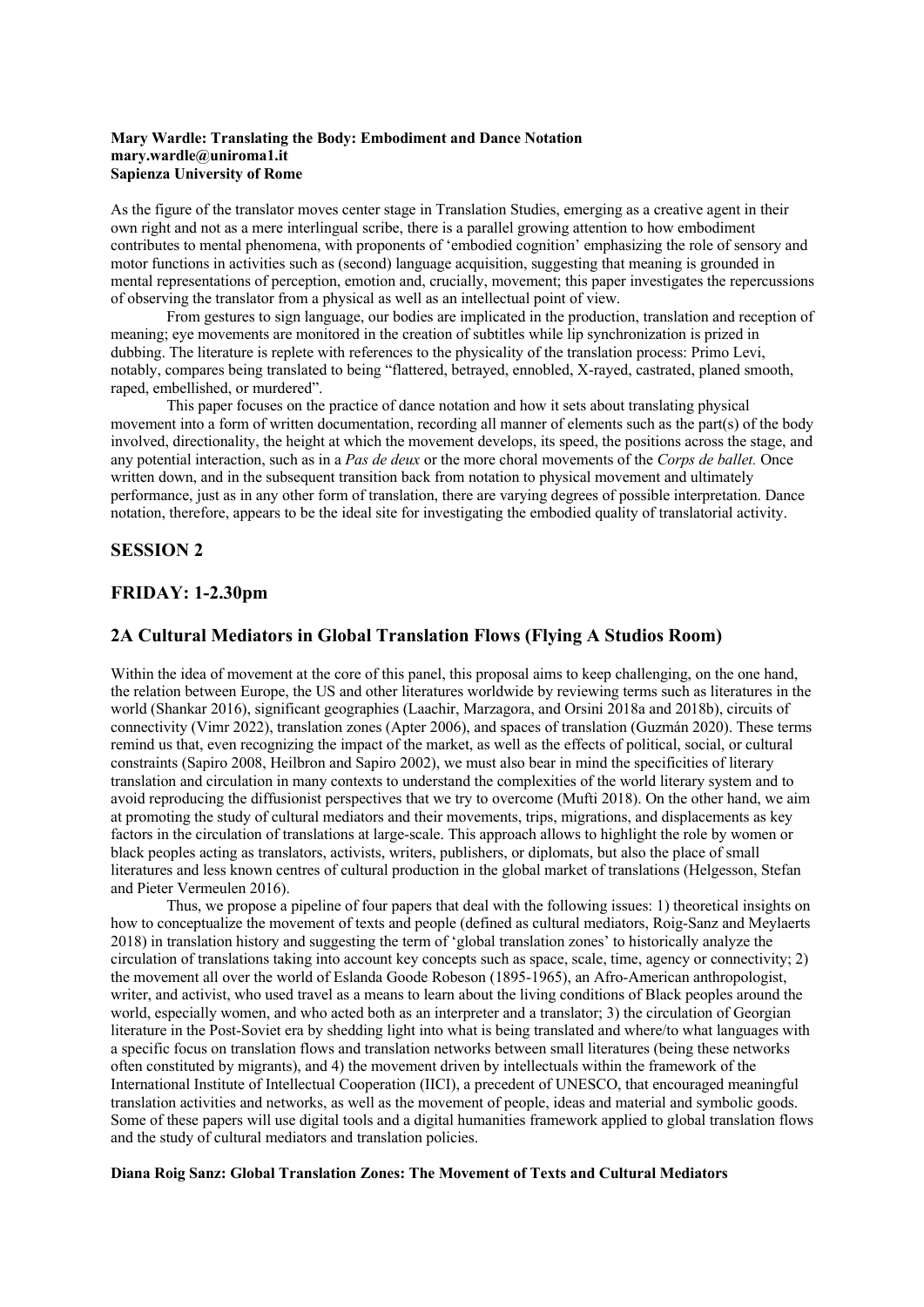#### **dsanzr@uoc.edu ICREA Research Professor and ERC Grantee, IN3-UOC**

At the intersections of translation history, global literary studies (Roig Sanz and Rotger, forth. 2022), cultural transfer (Espagne 1987, 2013) and digital humanities, this paper aims to push forward the theoretical discussion on how to decentre translation history by proposing the term of global translation zones as spaces of translation that question previous research on the prevailing role of European and US-American major metropoles and Northern centres of cultural production at the expenses of other cities or megacities worldwide such as Buenos Aires, in Argentina, Guadalajara in Mexico, Beirut, in Lebanon, or Tbilisi in Georgia (Kvirikahsvili 2020). A global history of translation flows must go beyond the history of the nation as a unit of analysis, but it should also go beyond international histories and relations between the different nations, or imperial history, as we cannot only look at the circulation of books through the lens of the global expansion of Western Europe. In that respect, I claim that a global translation zone can be understood by considering key concepts such as space, scale, time, agency, and connectivity. This means that a global translation zone is a space of translation that is constituted upon the following criteria: a geographical scale (human and political, but also physical: the Andean mountains, Río de la Plata or the Caucasus), a time and an historical dimension (historical channels of translation and intercultural exchange), and in terms of agency and networks: publishing zones (agreements between publishers and specific languages and literatures) and circuits of soft power (the role of national or regional institutes in inter-peripheral translation flows). Global translation zones can be also thought in the long durée and in the framework of a complex and multilingual history that cannot be overshadowed. To reflect on these theoretical issues, this paper will offer empirical examples analysed at large scale and with a big amount of data (Roig-Sanz and Fólica 2021). I will focus on Latin American translation zones and highlight the need of drawing attention to other trajectories and channels of translation, as well as to the people (defined as cultural mediators, Roig-Sanz and Meylaerts 2018) or collective actors involved in this circulation. This means, translators, publishers, literary agents, but also book fairs, festivals, or literary translation awards.

### **Valeria Grinberg Pla: Eslanda Robeson: A Female Body in Movement for the Sake of Black Dignity and Freedom vgrinb@bgsu.edu**

### **Bowling Green State University/Radboud Excellence Professor**

Eslanda Goode Robeson (1895-1965) was an Afro-American anthropologist, writer, and activist, who used travel as a means to learn about the living conditions of Black peoples around the world, especially women. As a result, she produced a significant body of writing, some of which remains unpublished. I argue that her writing cannot be understood without her travels and vice versa, as a clear example of transnational advocacy on the move. From her groundbreaking travelogue African Journey (1945) to her numerous journalistic pieces and public talks against Apartheid, segregation and colonialism, all her publications, lectures, and talks purposely cross several national, cultural and linguistic borders. To advance her Afrocentric, feminist agenda, engage with liberation movements and build alliances across the world, she traveled extensively: to London, Paris, Madrid, Berlin, and Moscow in Europe; to South Africa, Botswana, Kenya, Uganda and Congo in Africa; to Trinidad in the Caribbean; and to Costa Rica, Guatemala and Mexico in Latin America. As a cultural mediator between these spaces, she acted both as an interpreter and a translator and, at the same time, she depended on interpreters and translators to communicate her message.

In this paper I will shed light on the way Eslanda Robeson's activism through travel and writing questions the dominant racial and gender hierarchies prevalent in throughout the 20th century, from an Afrofeminist, transnational perspective anchored in movement. My hypothesis is that the memory and the experience of movement is relevant to describe her own, embodied experience as a Black woman, and that the specific form of transnational Afrofeminism voiced by her is informed by movement. Therefore, movement will serve as an analytical category to illuminate how the multiple migrations that have marked the lives of Afrodescendants inform Robeson's advocacy and her approach to cultural mediation.

### **Ana Kvirikasvili: A post-Soviet translation zone for the circulation of Georgian literature? Movement of Georgian books (and people) in the post-Soviet area since 1991 akvirikashvili@uoc.edu**

### **IN3-UOC and University of California, Berkeley**

Georgian literature has traditionally been a less-translated literature (Branchadell & West, 2005), especially outside of the former Soviet Union and the socialist space. Since Georgia's independence, Georgian literature has circulated less in the post-socialist area and has turned more towards the West. Additionally, it has gained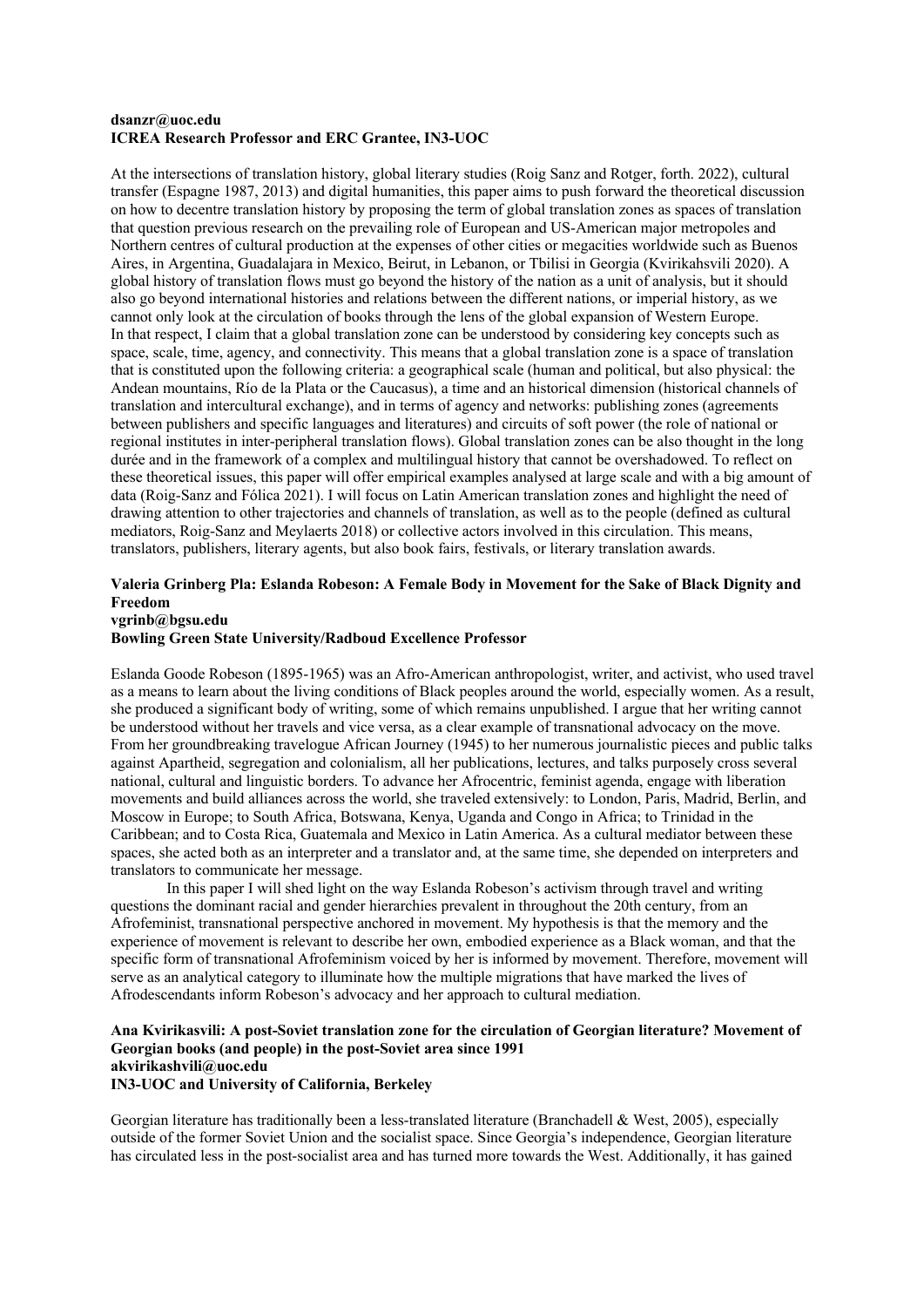some global visibility through important milestones, such as being the Guest of Honour at the 2018 Frankfurt Book Fair.

However, when looking at bibliographical data we still find countries like Ukraine and Russia among the most active translators of Georgian books, as well as relatively active ones like Armenia. If the Soviet Union, an artificially shaped translation zone (Popa, 2018, see also Baer 2011 for the idea of a common zone of translation in this setting, and Roig-Sanz 2022 on the idea of translation zones in relation to translation flows), built an active translation network to support its project of a multilingual state and a multinational literature (Dobrenko 2018, Witt 2011), are there any traces of these contacts that persist nowadays? Does this type of historical contact, together with geographical vicinity, trigger (or eventually hinder) translation flows? Having mapped the global circulation of Georgian literature in my previous research (Kvirikashvili 2022) and having identified a possible translation zone in the geographical space where Georgia is located, I will look closer to these translation flows and qualitatively analyse what is being translated and where/to what languages. At the same time, I will pay attention to how movement of people plays a key role in the process of moving lesstranslated literatures. Indeed, we hardly find any active cultural and translational relation between small literatures without cultural mediators (Roig-Sanz & Meylaerts, 2018) (who very often are migrants) that foster this activity.

### **Elisabet Carbó-Catalan: The Translation Activities of the International Institute of Intellectual Cooperation: A Relational Approach ecarboc@uoc.edu**

### **IN3-Universitat Oberta de Catalunya / KU Leuven**

The International Institute of Intellectual Cooperation (IICI, Paris, 1926-1946) was created under the auspices of the League of Nations to foster mutual understanding and maintain world peace. To do so, the IICI deployed its activities in fields such as education (promoting exchanges between students and between professors or reviewing history textbooks), museology (fostering projects to share historical goods) and cinema (analysing the potential offered by educational cinematography). Literature and translation were not absent from its activities, as in the internationalist mindset they were considered key elements to create a League of Minds, to use Paul Valéry's formulation. To that end, the IICI organized literary gatherings, promoted the exchange of correspondence between salient intellectuals, such as Valéry, Alfonso Reyes or Albert Einstein, and worked in the domain of translation through the creation of the Index Translationum and the publication of series of translations. Intellectual cooperation materialized therefore in terms of movement: that of people, of material and symbolic goods, and of ideas.

Moving away from a substantialist approach that address the IICI's history in internal terms (Renoliet 1999), I argue that to fully reassert the latter's historical role we need to put movement at the core of our approach and rather focus on the networks it contributed to establish, which became the infrastructure enabling movement. The focus on the IICI's translation activities (Carbó-Catalan and Meylaerts, forth.) offers a privileged vantage point to analyse what enables and what hinders movement given the intrinsically relational nature of translation. With a focus on the IICI's editorial role in the publication of the Collection of Representative Works, a collection of classics translated into French which included a Latin American and a Japanese series, I will use tools from digital humanities to show the vast network of actors that enabled the IICI's contribution in the field of translation, thus reasserting the role of a number of cultural mediators (Roig Sanz and Meylaerts 2018). To that end I will also draw on complexity theory to address several methodologic challenges that are presented when studying movement because of its immaterial, unstable, and transient character.

### Panel References;

Apter, Emily (2006). The Translation Zone: A New Comparative Literature. Princeton University Press. Baer, B. J. (2011). "Introduction: Cultures of translation". In Contexts, Subtext and Pretexts: Literary Translation in Eastern Europe and Russia (Vol. 89, pp. 1–16). John Benjamins.

Branchadell, A., & West, L. M. (2005). Less translated languages (Vol. 58). John Benjamins Publishing Company.

Carbó-Catalan, Elisabet and R. Meylaerts (2022, forth.). "Translation Policies in the Long Durée. From the International Institute of Intellectual Cooperation to UNESCO". In Global Literary Studies: Key Concepts, edited by D. Roig Sanz and N. Rotger. Berlin: De Gruyter.

Dobrenko, E. (2018). "Soviet Multinational Literature: Approaches, Problems, and Perspectives of Study". In The Literary Field under Communist Rule, 3–17.

Espagne, Michel and M. Werner (1987). "La construction d'une référence culturelle allemande en France: Genèse et histoire (1750-1914)". Annales, 4 (juillet-août 1987), 969-992.

Guzmán, María Constanza (2020). Mapping Spaces of Translation in Twentieth-Century Latin American Print Culture. London/New York: Routledge.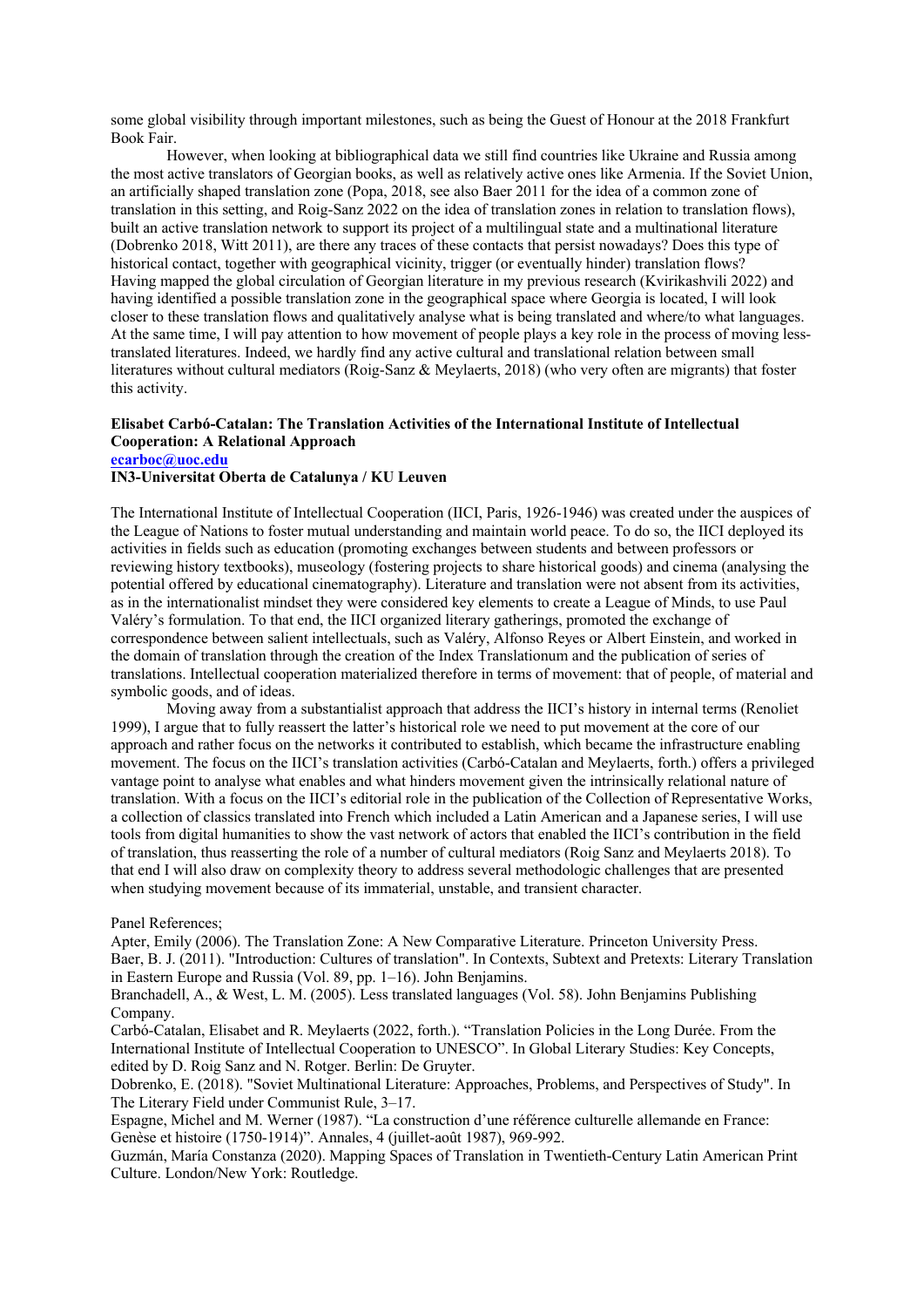Heilbron, Johan and Gisèle Sapiro (2002). "La Traduction Littéraire, un Objet Sociologique." Actes de la Recherche en Sciences Sociales 144 (4): 3.

Kvirikashvili, Ana. (2020). 'State Cultural Policies in the Small Market of Georgian Books. The Case of the Translation Grant Programme 'Georgian Literature in Translation' (2010-2018)', in Kovac, Miha and Gudinavicius, Arunas (Eds.). Small Book Markets in Europe(Special issue). Knygotyra, 75, 92-113. Laachir, Karima, Sara Marzagora, and Francesca Orsini (2018a). "Multilingual Locals and Significant

Geographies: For a Ground-up and Located Approach to World Literature." Modern Languages Open, 1, 1–8. Laachir, Karima, Sara Marzagora and Francesca Orsini (2018b). "Significant Geographies: in lieu of world literature." Journal of World Literature, 3 (3), 290-310.

Mufti, Aamir R. (2018). Forget English! Orientalisms and World Literatures. Cambridge, Massachusetts: Harvard University Press.

Popa, I. (2018). Translation and Communism in Eastern Europe. The Routledge Handbook of Translation and Politics, 424–441.

Renoliet, Jean-Jacques. 1999. L'UNESCO Oubliée. La Société Des Nations et La Coopération Intellectuelle (1919-1946). Paris: Publications de la Sorbonne.

Roig-Sanz, Diana and Reine Meylaerts, eds. (2018). Literary Translation and Cultural Mediators in 'Peripheral' Cultures. Customs Officers or Smugglers? London/New York: Palgrave MacMillan.

Roig-Sanz, Diana and Laura Fólica (2021). "Big translation history: Data science applied to translated literature in the Spanish-speaking world, 1898–1945". Translation Spaces. http://doi.org/10.1075/ts.21012.roi

Roig Sanz, Diana and A. Kvirikashvili (forth. 2022). "Global Translation Zones/ Spaces of Translation: New Paradigms for Decentering Literary History". Journal of Foreign Languages and Cultures, Hunan Normal University Press.

Roig Sanz, Diana and Rotger, Neus (forth. 2022). Global Literary Studies: Key Concepts. Berlin: De Gruyter. Shankar, S. (2016). "Literatures of the World: An Inquiry", PMLA 131:5, 1405-1413.

Sapiro, Gisèle (Ed.) (2008). Translatio: le marché de la traduction en France à l'heure de la mondialisation. Paris: CNRS Éditions.

Vimr, Ondrej (2020). 'Geographies and Networks: Spatial Aspects of Global Literary Circulation'. In Diana Roig Sanz and Neus Rotger (Eds.), Global Literary Studies: Key Concepts. Berlin: De Gruyter.

Witt, S. (2011). Between the lines: Totalitarianism and translation in the USSR. In B. J. Baer (Ed.), Contexts, Subtexts and Pretexts: Literary Translation in Eastern Europe and Russia (Vol. 89, pp. 149–170). John Benjamins.

## **2B Migration and Interpreting (State Street Room)**

### **Claudia V. Angelelli** *Ethics and role in and through movement and displacement: a continuum of practices* **c.angelelli@hw.ac.uk Heriot-Watt University**

In the last two decades, increasing attention has been paid to translators and interpreters' agency, as well as to the social factors that permeate acts of translation and interpreting (Angelelli 2004, Inghilleri 2005). In addition, agency and social factors are discussed in more interdisciplinary terms. Currently the focus is not only on translators or interpreters – i.e., the exploration of their inter/intra-social agency and identity construction (or on their activities and the consequences thereof), but also on other phenomena, such as the displacement of texts and people, issues of access and linguicism. The displacement of texts (whether written or oral) across time and space, as well as the geographic displacement of people, has encouraged researchers in Translation and Interpreting Studies to consider issues related to translation and interpreting through the lens of other disciplines such as the Sociology of Language (Angelelli 2011), Sociolinguistics (Berk-Seligson 2010), or Historiography (Fernandez Sanchez 2016). Researchers have employed a variety of theoretical lenses and methodological tools borrowed from other disciplines in the Humanities and Social Sciences as well as used their own. As evident from ATISA 2020 call for papers, however, "the role and ethics of translation and interpreting affected by the conditions behind this unprecedented movement of peoples: migration, war and conflict, along with the rise of autocratic regimes and illiberal democracies" has not been explored enough.

In this presentation we will look at studies that have highlighted the existing tension between professionalism, professional codes, standards of practice and situated practices. In addition to translation and interpreting this study includes mediation and brokering performed by bilingual and heritage speakers (Valdés, Chavez and Angelelli 2000, Guo 2010, activists (Perez-Gonmzalez and Susam Sarajeva 2012), ad-hoc and nonprofessional translator and interpreters (Antonini et. al 2017) and child language brokers in a continuum of situated practices. Within the continuum of ad-hoc translation and interpreting, the case of bilingual youngsters and children who have interpreted for their families and immediate communities has been the focus of various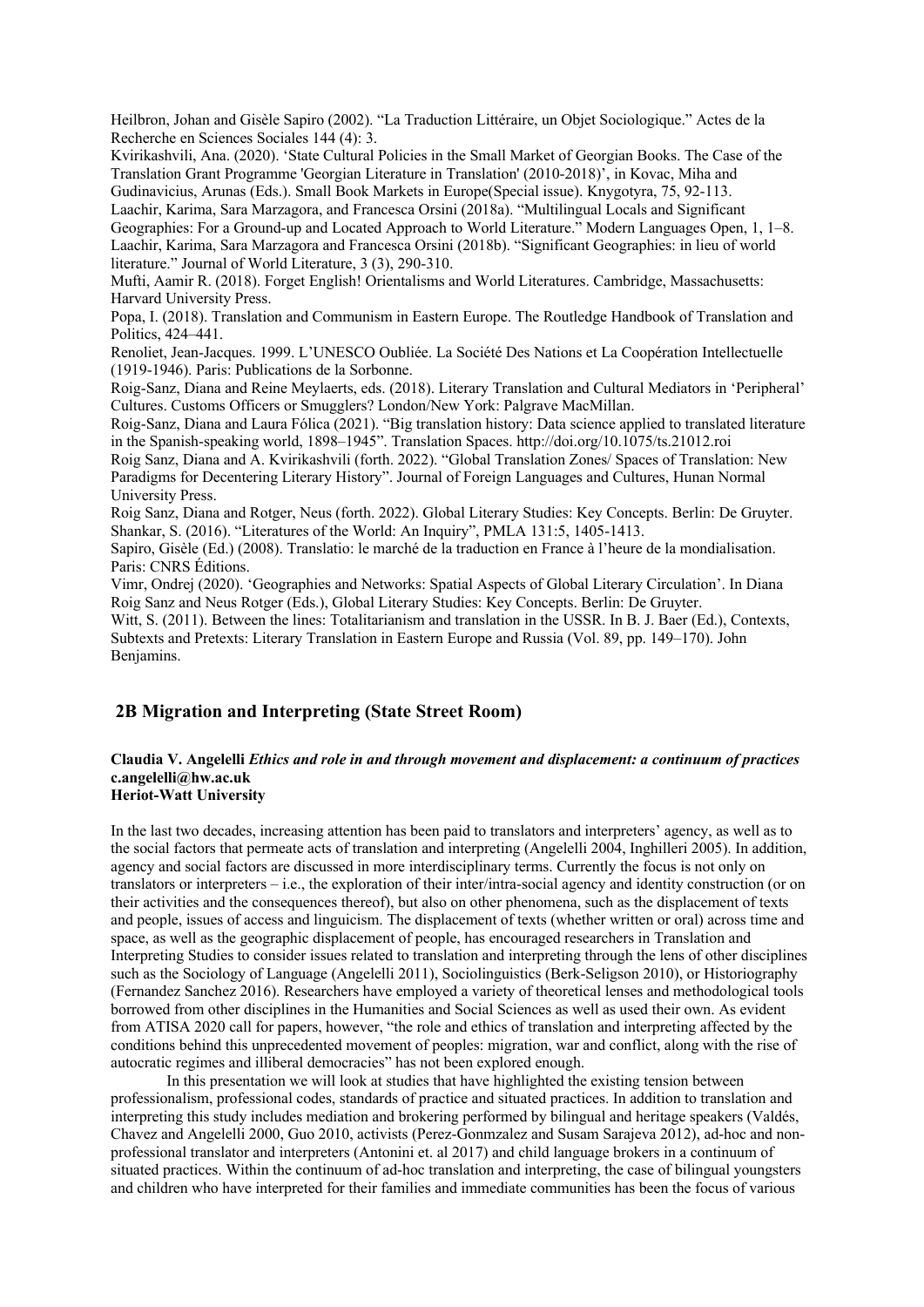studies (e.g. Bialystock & Hakuta 1999, Borrero 2006, Orellana 2003, Valdés, Chavez and Angelelli et.al. 2000; Valdés and Angelelli 2003).

This presentation will discuss theoretical and practical implications for current characterizations of multilingual societies, especially in border areas, as well as for the teaching and testing of T&I students who are heritage learners or have performed as child-language brokers (Angelelli 2010 and 2016; Ervin and Meyer 2016) themselves.

### **Simona Bertacco: Translation, Migration, and Worldly Knowledge simona.bertacco@louisville.edu University of Louisville**

In the dynamic and evolving field of translation studies, the nexus between translation and migration has risen exponentially both in terms of visibility and metaphoricity, and has been studied by translation studies scholars but also, and increasingly, by scholars in anthropology, sociology, philosophy and literary theory. As Loredana Polezzi writes, "the popularity of the link is in itself revealing: it underlines the increased centrality of migration and of translation (as notions as well as practices) […]; and it foregrounds the suggestive as well as anxietyinducing nature of any interweaving of the two. (345)

In my paper, I want to articulate a translation literacy (i.e. an understanding of translation and a pedagogical practice focused on translation) that takes as its starting point the current phenomenon of global migrations. Instead of seeing translation as a horizontal movement of meaning across languages, cultures and borders, I propose to read translation as a relocating act: of people, of meanings, of texts. Relocation is a "keyword" of today's global culture, used to refer to the redistribution of migrants after they have crossed the border into new states, but relocation also refers to the constant cultural and linguistic adjustments that people who are moving from one form of belonging to another know at first hand. Relocation, then, is one of the many ways in which translation is being declined today, on the one hand as a form of containment and policing and, on the other, as a form of assimilation, articulation, and agency.

Translation is clearly vital, a synonym for action and survival in sites of relocation. If we apply the traditional schema of translation to the experience of migrants, we get an image of (passive) migrants needing to be translated, in space, time and culture that clearly does not correspond to the reality of things. If, instead, we consider translation through the lens of migration, this horizontal notion of translation fails. Agency is in fact crucial when we start thinking about translation through migration, and agency is absent, as Venuti and Rafael have shown, in the conventional schema of translation. Thus, taking migration into consideration, as Moira Inghilleri, Loredana Polezzi, and Michael Cronin among others argue, forces us to ask not just what translation is, but also who the translator is, or who can become one or not, etc. These are all questions which complicate the traditional *schema* of interlingual translation, but they cannot be omitted today in the way we think and teach translation as a pervasive feature of our cultural experience.

#### **Indira Sultanic: The Migrant Effect: Increase in Volunteerism and Non-professional Interpreting in Immigration Proceedings in the U.S. isultanic@vcu.edu**

### **Virginia Commonwealth University**

Migration, whether forced or voluntary, is considered to be one of the main factors that contributes to the growth of community interpreting in the United States, and around the world. According to the Migration Policy Institute (MPI), since 2014, the flow of migrants into the United States across the U.S.-Mexico border has surpassed any previously recorded number, and is expected to reach 1 million by the end of 2019. Most of the migrants are families and unaccompanied children seeking asylum in the U.S. These migration trends have contributed to the growing need for *pro bono* legal representation at the border, in detention centers, with the asylum application process, in asylum proceeding, and have consequently led to the increase in volunteer nonprofessional provision of interpreting and translation services in these settings. This paper discusses the use of non-professional interpreters in asylum and immigration proceedings in the U.S., and examines whether the current migration trends are contributing to the institutionalization of non-professional interpreters into organizations that provide these services. It further explores the positioning of non-professional interpreters at the center of the asylum process, the notion of the interpreter role, and how the prescribed professional interpreter roles may be (re)defined when interpreting is being carried out by volunteer non-professional interpreters who may assume, or are expected to assume, roles beyond that of communication facilitator. This paper contributes to the growing body of literature on non-professional interpreting.

Aguilar-Solano, M. (2015). Non-professional volunteer interpreting as an institutionalized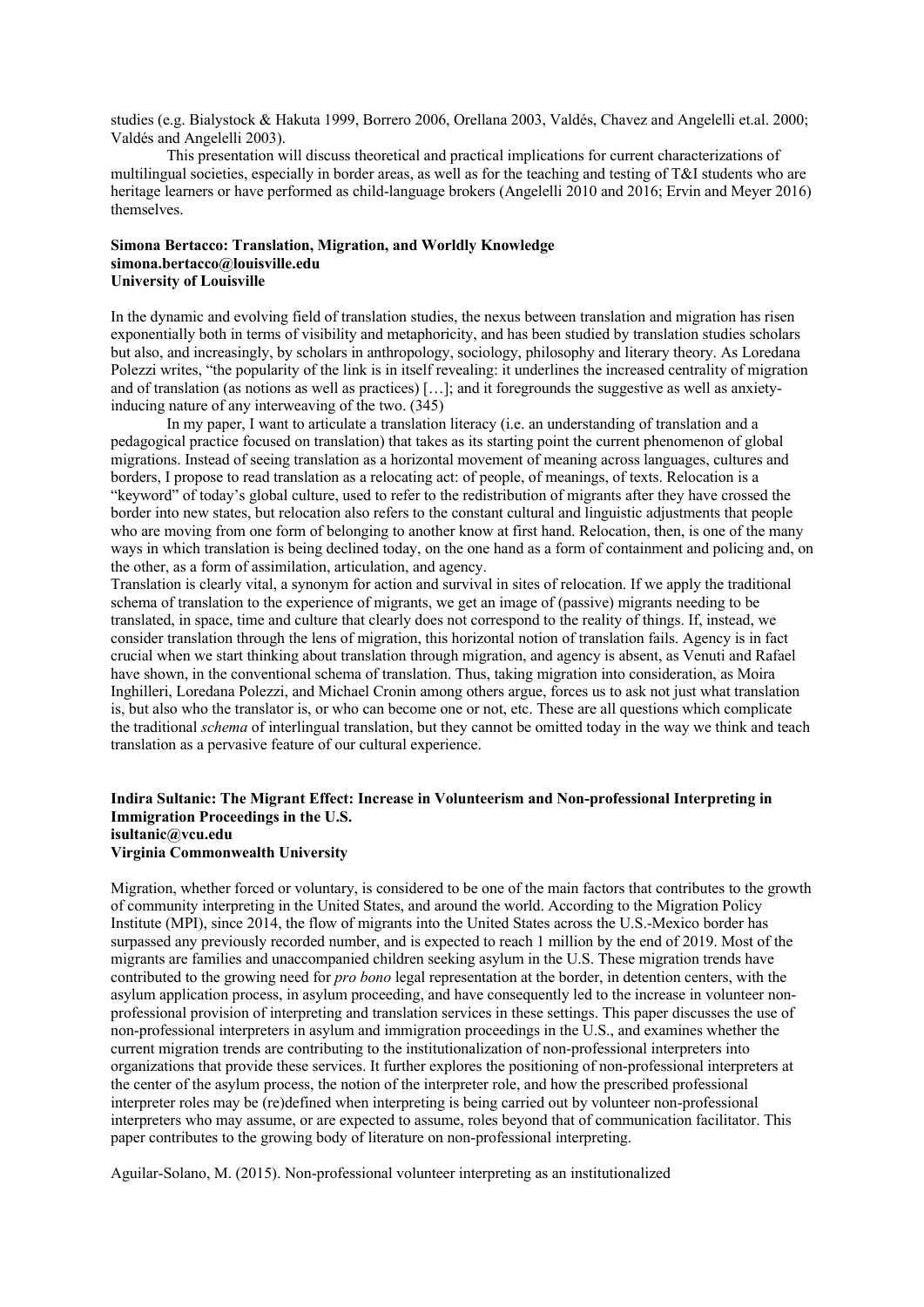practice in healthcare: a study on interpreters' personal narratives. Translation & Interpreting, 7(3), 132-148. Capps, Randy et al. (2019). From Control to Crisis: Changing Trends and Policies Reshaping U.S.-Mexico Border Enforcement. Migration Policy Institute Report. Haas, H. (2013). Volunteering in retirement migration: meanings and functions of charitable activities for older British residents in Spain. Ageing and Society, 33(8), 1374-1400. Inghilleri, M. (2005a). Mediating zones of uncertainty: Interpreter agency, the interpreting habitus and political asylum adjudication. The Translator, 11(1), 69-85. Knapp-Potthoff, A., & Knapp, K. (1987). The man (or woman) in the middle: Discoursal aspects of non-professional interpreting. In K. Knapp, W. Enninger, & A. Knapp-Potthoff (Eds.), Analyzing intercultural communication (pp. 181-211). Berlin: Mouton de Groyter. Martínez-Gómez, A. (2015). Non-Professional Interpreters. In Mikkelson, Holly, Jourdenais, Renee, Editor, and Baigorri Jalón, Jesús, Contributor. The Routledge Handbook of Interpreting. (pp. 417-431). New York: Routledge. Pöchhacker, F. (2008). Interpreting as mediation. In C. Valero-Garcés & A. Martin (Eds.), Crossing borders in community interpreting: Definitions and dilemmas (pp. 9-19). Amsterdam & Philadelphia: John Benjamins. Rosenberg, E., Seller, R., & Leanza, Y. (2008). Through interpreters' eyes: comparing roles of professional and family interpreters. Patient Education and Counseling, 70(1), 87-93. Wilensky, H. L. (1964). The professionalization of everyone? American Journal of Sociology,

### **Paula Arturo: The Right to Translators and Interpreters: A Fundamental Human Right? paula.arturo@gmail.com**

At the International Human Rights level, linguistic rights are often classified as "minority rights" and associated with the right to identity, culture, and expression, among others. But this classification is problematic. First, it appears to imply that linguistic rights are a distinct category of rights—one that is different from fundamental human rights. Second, the linguistic imprecision of so-called "minority rights," "linguistic rights" or "language rights" often leads to these being associated with "collective rights" or "third-generation rights," thus rendering them vague and unenforceable. Third, this ambiguity makes it difficult to pinpoint the specific obligations of states vis-à-vis language rights. Building on the work of Fernand De Varennes, current international case law, and considerations of international law, I will argue that if we instead understand language rights as wellestablished, fundamental human rights recognized in international law, then the duty of States to ensure linguistic rights is disambiguated and a positive obligation to supply suitable translators and interpreters in courts and other government settings clearly emerges.

## **2C Complexity and Collaboration (Santa Barbara Harbor Room)**

# **Nasrin Ashrafi: Structure/ agency dilemma in translation ecology: Shedding new light on an old question nasrin.ashrafi@kuleuven.be**

**KU Leuven** 

70(2), 137-158.

The abstract issue of agency and structure is rarely discussed at length in translation studies (for an exception, see Meylaerts 2008), but implicitly it is a central theme in a number of influential approaches. According to Reine Meylaerts' critical overview, "Toury's model for descriptive translation studies has privileged collective schemes and structures instead of individual actors". This paper argues for a new complexity-driven paradigm for understanding the concepts of agency and agents' interactions in a holistic ecology of translation systems as a societal sub-system. Complexity theory defines social systems in terms of mutual and circular causality in according to which agency affects structure, which affects agency *ad infinitum.* More fundamentally, complexity theory suggests that the conventional units of analysis in sociology should move away from, for example, individuals, institutions, communities and systems. These should merge, so that the unit of analysis becomes a web or ecosystem. Therefore, it provides the nexus between macro-sociology and micro-sociology in understanding and promoting change. In the perspective presented here, power considerations are part and parcel of the analyses, for instance the role of the state (structure) as well as private interests (agents) and social movements (processes) in facilitating and/or constraining innovations and creative developments in society and cultural domain in particular. In this paper, I will focus on the emergence of reformist movement on agency/structure dilemma in changing policy of translations from complexity science approach in Iran.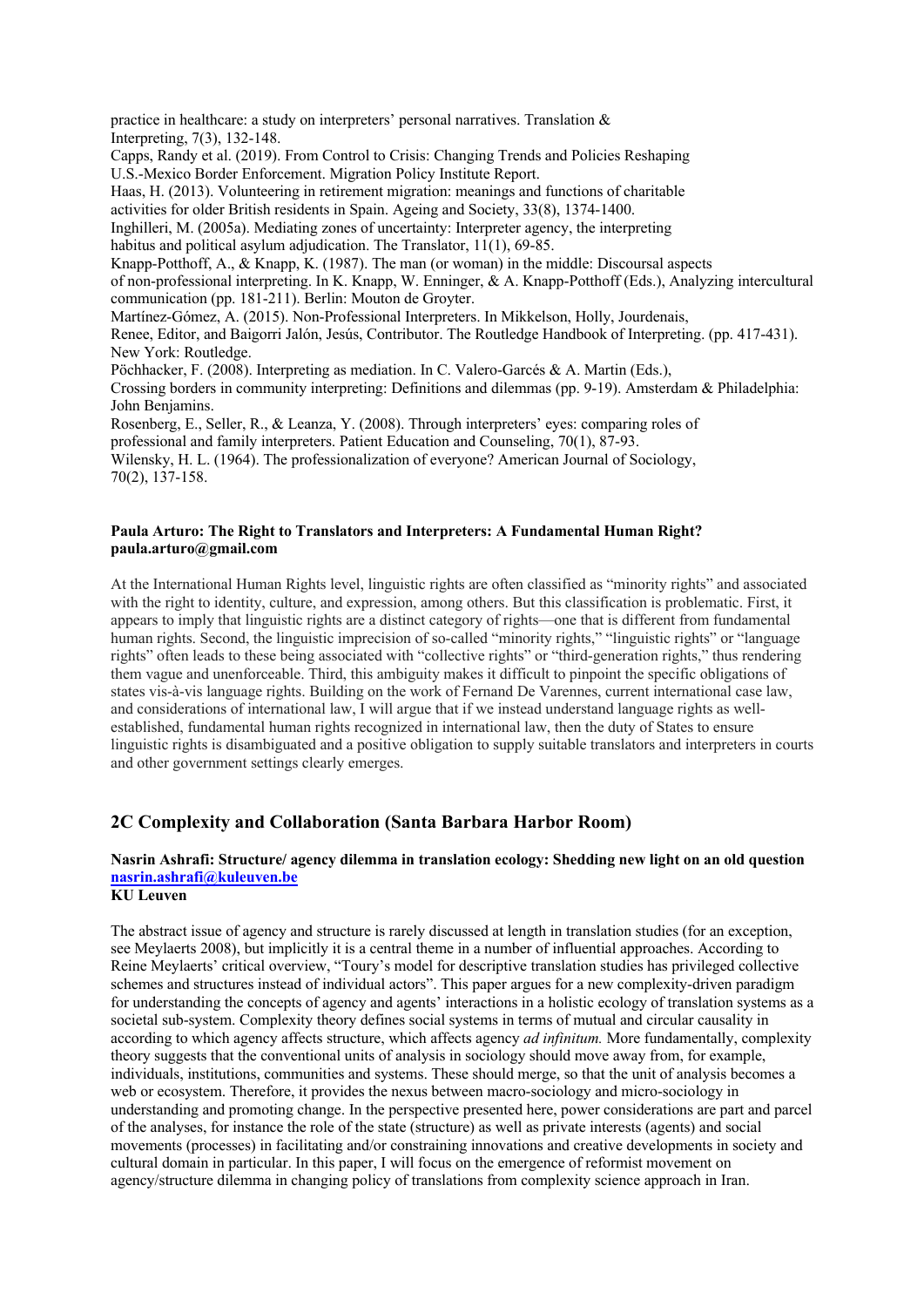Keywords: Complexity theory, agency/structure, change, social movements

Ashrafi, N. (2019). "The Complexity of Iran's Literary Polysystem: An Interdisciplinary Approach". In Complexity Thinking in Translation Studies: Methodological Considerations, edited by K. Marias and R. Meylaerts, 216-238. New York: Routledge

Giddens Anthony 1984. The Constitution of Society: Outline of a Theory of Structuration. Cambridge, Polity. Kinnunen, t. & Koskinen, K. (2010) (eds). *Translators' agency.* Tampere: Tampere University press. Marais, K. (2014). Translation Theory and Development Studies: A complexity theory approach. New York: Routledge

Meylaerts, R. (2008). Translators and (their) norms: Towards a sociological construction of the individual. Anthony Pym, Miriam Schlesinger & Daniel Simeoni (eds.) Beyond Descriptive Translation Studies. Investigations in homage to Gideon Toury. Amsterdam/Philadelphia, John Benjamins Publishing Company, 91– 102.

The Translator 2005. Moira Inghilleri (ed.) Special Issue: Bourdieu and the Sociology of Translation and Interpreting 11 (2).

#### **Marco Neves: Antifragility in Translation: towards a model of action under complexity marconeves@gmail.com CETAPS / Universidade Nova de Lisboa**

In Translation Studies, as in many other disciplines, we frequently study complex phenomena by *reducing* reality into manageable simplistic models. Applying those simplistic models to the world can be worse than having no model – it gives us a false sense of understanding, while making us blind to complex interactions and non-linearities. Complexity thinking – which is finding its place in Translation Studies through works as Marais (2014) and Marais & Meylaerts (2018) – helps us avoid this reductionist trap, allowing for a rigorous study of the complex realities underlining the translation process. Research of complexity in translation will undoubtedly lead to insights on emergent properties of the translation processes, increasing our ability to predict translation phenomena. More importantly, this approach has the immediate benefit of giving us a more realistic appraisal of how unpredictable the processes, agents and interactions of translation really are.

However, having recognised the complexity and unpredictability of the relationship between agents and systems, we need to find a way of dealing with complexity *right now*, while researchers keep working on a fuller description of phenomena. I will present a set of mental tools – "intuition tools" (Dennett,  $2013$ ) – to help translation agents deal with complexity and uncertainty in the world, resulting not in a new *analysis* model, but rather in a new *decision* model. This decision model is based on the conceptual triad designed by Taleb (2012): fragility, robustness, antifragility. Fragility follows directly from complexity: it is defined as the state of any entity negatively exposed to unpredictability and non-linearities. Robustness is the state of any entity that remains unchanged when exposed to uncertainty and complexity. Antifragility is the state of any entity positively exposed to uncertainty and complexity. I will present some tactics to decrease fragility and increase antifragility, focusing on translation agents. Together, these tactics are a first step towards a model of action under complexity.

Byrne, D. (2013). *Complexity Theory and the Social Sciences: The state of the art.* London: Taylor and Francis. Dennett, D. C. (2013). *Intuition Pumps And Other Tools for Thinking.* New York: W. W. Norton & Company. Marais, K. (2014). *Translation Theory and Development Studies: A Complexity Theory Approach.* New York and London: Routledge.

Marais, K., & Meylaerts, R. (Eds.). (2018). *Complexity Thinking in Translation Studies: Methodological Considerations,.* New York and London: Routledge.

Pym, A. (2015). Translating as risk management. *Journal of Pragmatics , 85*, 67-80. Taleb, N. N. (2012). *Antifragile.* London: Penguin.

### **Cornelia Zwischenberger: Collaboration and Translation and their intertwined movements and travels cornelia.zwischenberger@univie.ac.at University of Vienna**

The concept of collaboration has made considerable inroads into Translation Studies in recent years as with the various forms of online collaborative translations such as Translation Crowdsourcing or the various online collaborative fan translations (e.g. fansubbing, translation hacking) (Jiménez- Crespo 2017). Furthermore,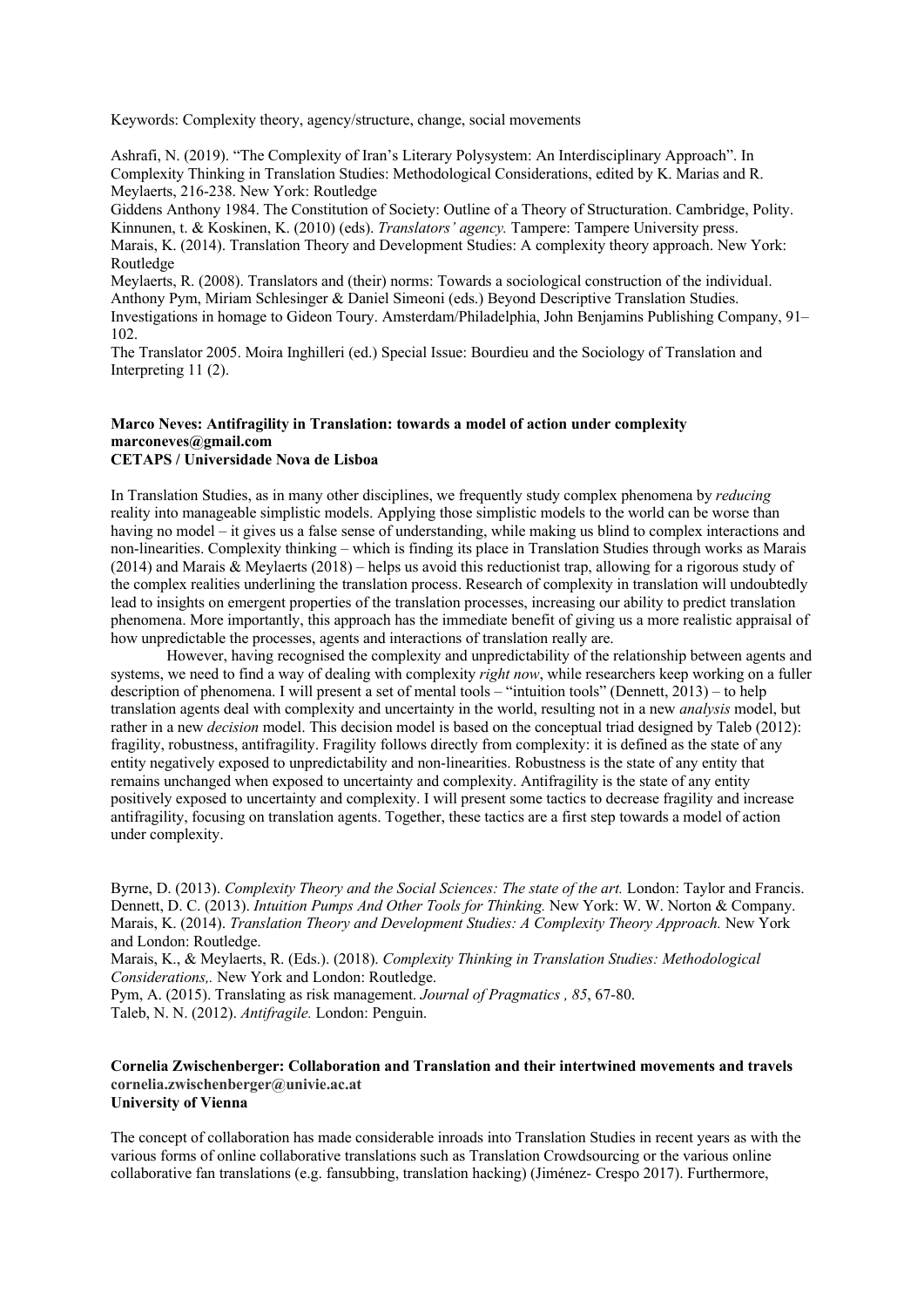translation is also investigated as a collaborative activity from a historical perspective and oftentimes in combination with a genetics of translation (Cordingley & Monti 2015; Cordingley & Frigau Manning 2017).

The concept of "collaboration" per se, however, in all of these cases and despite its huge popularity as a 'travelling concept' (Bal 2002) in Translation Studies remains completely undefined and is pretty much taken for granted. Collaboration is a concept that has been thoroughly defined as a master concept in Organization Studies (Gray 1989; Wood and Gray 2001). Interestingly, our master concept of translation has travelled into Organization Studies as well and is also widely used there in a theory of the travel of ideas in organizations (Czarniawska & Joerges 1996; Czarniawska 2008) and the wider Social Sciences in general (Latour 1993; Renn 2006). Furthermore, translation and collaboration are even used together in Organization Studies when it comes to sharing knowledge across boundaries for collaborating (Carlile 2004). The two concepts thus refer to one another through their intertwined movements and travels – a condition which is also expressed by the recently introduced blended concept of "translaboration" (Alfer & Zwischenberger 2020).

The paper will show that the two concepts basically share the same fate as being used as rather loose travelling concepts without any references made to the disciplines where the two concepts are used as master concepts respectively and where one may assume to find the most expertise with these two concepts. The paper's aim consists in showing what Translation Studies could gain from turning to Organization Studies and how the latter would benefit from turning to Translation Studies and what a true collaboration or rather "translaboration" between the disciplines involved could ultimately lead up to.

### Alfer, A., Zwischenberger, C. (eds.) (2020) *Translaboration: Exploring Collaboration in Translation and Translation in Collaboration*. Special Issue of *Target*, 32.

Bal, M. (2002) *Travelling Concepts in the Humanities. A Rough Guide*. Toronto: University of Toronto Press. Carlile, P. R. 2004. "Transferring, Translating, and Transforming: An Integrative Framework for Managing Knowledge across Boundaries." *Organization Science* 15 (5): 555-568. Cordingley, A., Montini, C. (eds.) (2015). *Towards a Genetics of Translation*. Special Issue of *Linguistica Antverpiensia*, New Series: Themes in Translation Studies, 14.

Cordingley, A., Frigau Manning, C. (eds.) (2017). *Collaborative Translation: From the Renaissance to the Digital Age.* London: Bloomsbury Academic.

Czarniawska, B., Joerges, B. (1996) "Travels of Ideas". In: *Translating Organizational Change*, ed. by Czarniawska, B., Sevón, G. Berlin: de Gruyter, 13-48.

Czarniawska, B. (2008) *A Theory of Organizing*. Cheltenham: Edward Elgar Publishing.

Gray, B. 1989. *Collaborating: Finding Common Ground for Multiparty Problems*. San Francisco: Jossey-Bass. Jiménez-Crespo, M. A. (2017*) Crowdsourcing and online collaborative translations. Expanding the limits of translation studies*. Amsterdam: John Benjamins Publishing Company. Latour, B. (1993) *We have never been modern* [translated by C. Porter]. Cambridge: Harvard University Press.

Renn, J. (2006) *Übersetzungsverhältnisse: Perspektiven einer Pragmatischen Gesellschaftstheorie*. Weilerswist: Velbrück.

Wood, D. and Gray, B. 1991. "Toward a Comprehensive Theory of Collaboration." *Journal of Applied Behavioral Science* 27 (2), 139-162.

### **Marina Manfredi: "What is a good translation? Rethinking the Notions of Equivalence, Quality and Ethics in the Light of Collaborative and Volunteer Practices" marina.manfredi@unibo.it University of Bologna**

Digital technology has played a major role in the production, distribution and consumption of news content, both written and audiovisual. As a result, collaborative journalism has reshaped the mediascape over the past fifteen years, offering an alternative to mainstream journalism and blurring the borders between agents and readership, initiators and consumers. The translation field has followed this flux, contributing to a significant increase in volunteer translation for news websites (Sigal 2020) and a more active engagement with translating and subtitling news texts (Manfredi 2018, Olohan 2014). The sociological turn (Angelelli 2014) in translation studies (TS) has accompanied this movement towards a more activist role of volunteer translators, who shifted from amateur translation to social commitment. Most recently, concern for vulnerable people and their access to information has led to the development of humanitarian translation, with its specific norms and ethical attitude.

The aim of this contribution is to focus on a reconceptualization of key notions in TS — such as equivalence, translation quality and ethics – in the light of the growing phenomena of volunteer news translation and humanitarian translation. In order to discuss such issues, notable examples of community translators' activities are considered, in particular the translation services provided through the platforms of *Global Voices*, *TED* and *Translators Without Borders*, the latter connecting humanitarian organizations in need of translations.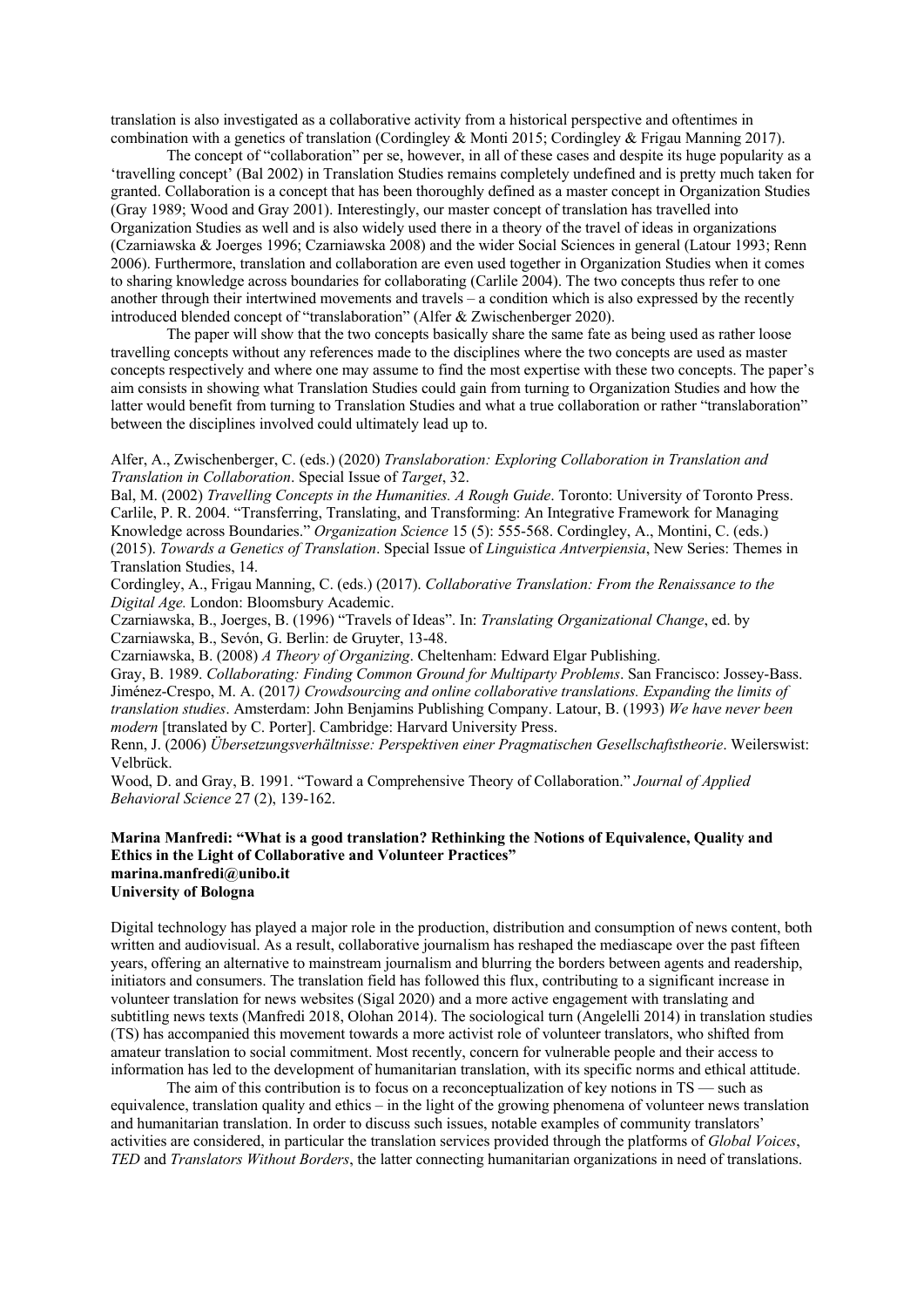Combining the analysis of translation guidelines and findings from interviews with agents involved in collaborative and volunteer practices in the Italian context, the paper will show how rethinking theoretical concepts seems to affect TS at large. It is argued that such a perspective entails challenging the "boundary work" encompassed in the epistemological categories of professional vs non-professional translation (Grbić and Kujamäki 2019: 115) and blurring the boundaries between professional code and volunteers' ethics.

### **Cited references:**

ANGELELLI, C.V. (ed.) (2014) *The Sociological Turn in Translation and Interpreting Studies*, Amsterdam/Philadelphia: John Benjamins.

GRBIĆ, N. & KUJAMÄKI, P. (2019) "Professional vs non-professional?", in Dam, H.V., Brøgger, M.N. & Zethsen, K.K. (eds.) Moving Boundaries in Translation Studies, London/New York: Routledge, 113-131. MANFREDI, M. (2018) "*Investigating ideology in news features translated for two Italian media*". Across Languages and Cultures 19(2): 185-203.

OLOHAN, M. (2014) "Why do you translate? Motivation to volunteer and TED translation". Translation Studies 7(1): 17-33.

SIGAL, I. (2020) "Connecting publics through Global Voices", in Fowler-Watt, K. & Jukes, S. (eds) New Journalisms: Rethinking Practice, Theory and Pedagogy, London/New York: Routledge, 81-94.

### **SESSION 3**

### **FRIDAY: 2.45-4.15**

## **3A Archiving / Anthologizing / Lexicographies (Flying A Studios Room)**

# **Ceyda Elgül: Digitizing Turkish Translation History: The Case of a Biography Database ceyda.elgul@gmail.com**

## **Boğaziçi University**

The rapid development and appropriation of digital methods in humanistic inquiry have highlighted databases as useful sources for research due to their accessibility and immediacy. These digital platforms facilitate the task of the contemporary researchers by bringing together and visualizing the sporadic data in several possible ways. In addition, databases are considered to encompass a more holistic and dynamic scope than the traditional resources of humanistic inquiry (namely the archives), because whereas archives suggest "physicality, idiosyncratic arrangement, partiality", databases offer "virtuality, endless ordering and reordering, and wholeness" (Folsom 2007: 1576).

The integration of data mining, data digitization, and quantification in the domain of translation history is relatively new. This study dwells on the movement of translation historiography towards digitization with the example of an ongoing database project that embarks on the two-century journey of the genre of biography in the Ottoman-Turkish literary system. The database will offer the reference details of the Turkish language biographies, as well as several types of meta-data related to these publications including: further editions, retranslations, book covers, table of contents, preface, and reviews. The collection includes both biographies translated into Turkish and works originally written by Turkish life-writers. In doing so, the project aims to observe the function and position of translation in the journey of biography in the Ottoman-Turkish literary sphere. Currently, the number of publications in the collection has exceeded 1000.

The presentation will first introduce the making of the database and explain the methods used during selection, categorization, and organization of the aforementioned data; then it will proceed with the quantitative frame to be adopted during the analysis of the dataset. The current results will be presented along with a discussion on the incorporation of data visualization in historical translation research.

Caine, Barbara (2010). *Biography and History*. London & New York: Palgrave Macmillan. Even-Zohar, Itamar (2010). *Papers in Culture Research.* Tel Aviv: Porter Chair of Semiotics. Folsom, Ed (2007). Database as genre: The epic transformation of archives. *Pmla, 122*(5), 1571-1579. Jockers, Mathews L. (2013). *Macroanalysis: Digital Methods and Literary History*. Urbana: University of Illinois Press.

Manovich, L. (2000). Database as a genre of new media. *AI & Society, 14*(2), 176-183. Maurois, André (1930). *Aspects of Biography*. New York: D. Appleton & Company.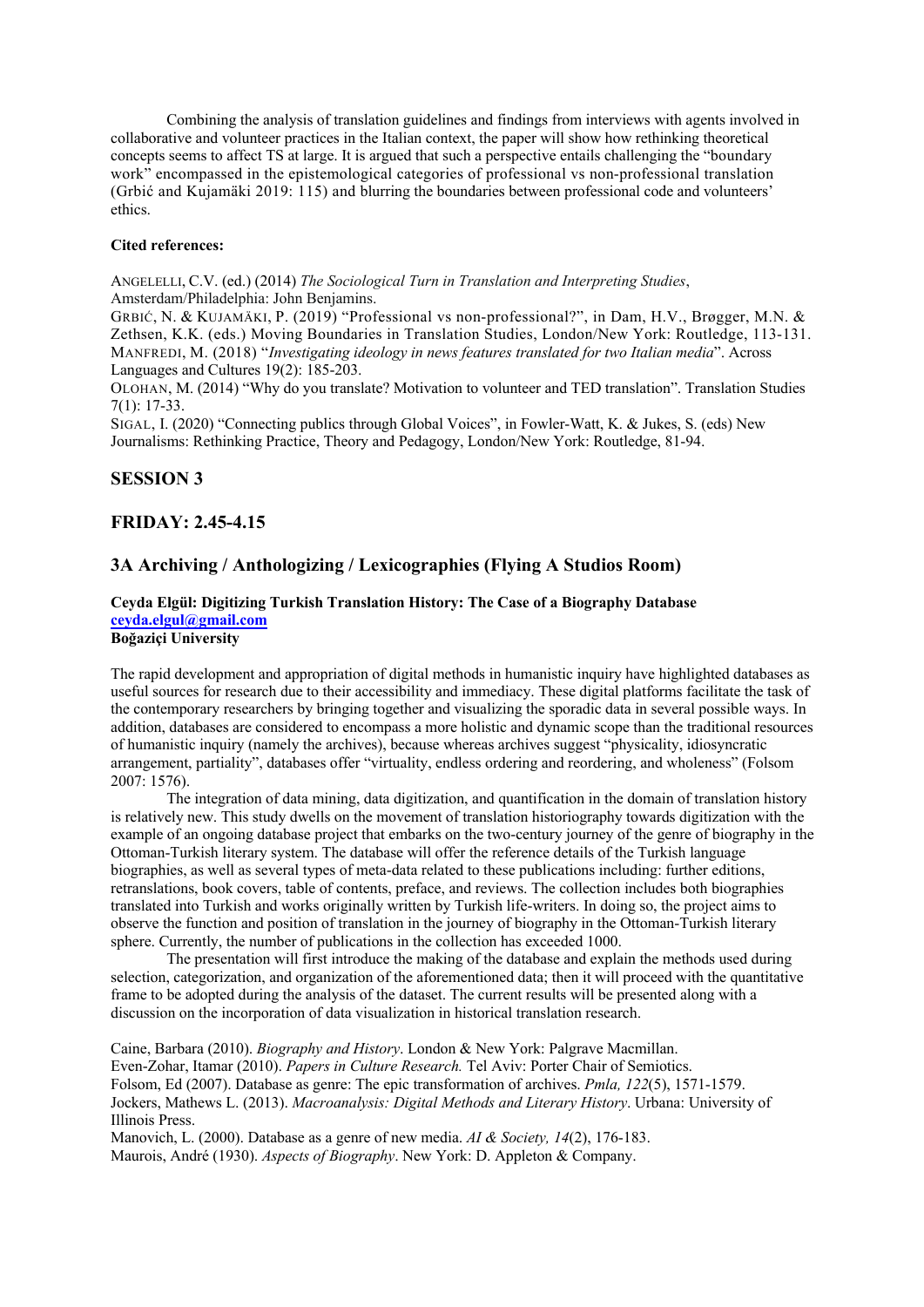Melikoğlu, Koray (Ed.) (2006). *Life Writing: Autobiography, Biography, and Travel Writing in Contemporary Literature*. Stutgart: Verlag.

Moretti, Franco (2005). *Graphs, maps, trees: Abstract models for a literary history*. London: Verso. Wakabayashi, Judy (2019). Digital Approaches to Translation History. *Translation & Interpreting,* 11 (2), 132- 145.

### **Hyongrae Kim: Translation Studies and Bilingual Lexicography: A Normative Approach to North Korea's Cho-Yeong Sajeon [Korean-English Dictionary] hyongrae.kim@auburn.edu Auburn University**

The study of dictionaries was identified as an area of interest within Translation and Interpreting Studies when James S. Holmes proclaimed the discipline an independent field of research and mapped out its scope and structure in "The Name and Nature of Translation Studies" (Holmes 1988/2000). In this seminal work, Holmes categorized lexicographical and terminological reference material as translation aids and urged translation scholars to work together with lexicologists in developing them. Unfortunately, the current state of research on dictionaries by translation scholars is limited, and rather than creating a synthesis of ideas through interdisciplinary cross-semination, research on the intersections of translation and lexicography has primarily focused on revealing how translators utilize dictionaries and how dictionary-makers might improve the experience of their clients.

The lopsidedness of existing research is rooted in the underlying assumption that the translator is a passive consumer of the wealth of lexicographical information produced by the dictionary-maker. Overlooked is the fact that lexicographers are equally reliant on translators as translators are on lexicographers due to the fact that translators are suppliers of the translation equivalents to be included in the bilingual dictionary. Furthermore, the pairing of source language headwords with target language word equivalents by lexicographers can be viewed an act of translation. If the process of bilingual dictionary-making can be understood as a translational undertaking, the bilingual dictionary a translated text, and the bilingual lexicographer a translator, it would follow that both bilingual dictionary-makers and bilingual dictionaries should be the subject of inquiry by translation scholars, and, more importantly, that the body of theories developed within Translation and Interpreting Studies might be applied to the study of bilingual lexicography.

This article employs translational norm theory to analyze the North Korean bilingual dictionary, Cho-Yeong Sajeon [Korean-English Dictionary] (1991). It argues that contrary to the general view that bilingual dictionaries are reliable sources for establishing objective inter-lingual equivalence, the selection and organization of the lexicographical information presented in the dictionary may betray the beliefs and values of the source culture when the translation is initiated by lexicographers situated in the source culture.

## **Jitka Zehnalová and Helena Kubátová: Historical movements of the Czech field of literary translation: translation studies through the lens of interdisciplinary cooperation**

**jitka.zehnalova@upol.cz helena.kubatova@upol.cz Palacký University**

The contribution reflects the theme of Translation and Movement/s in the sense of Translation Studies (TS) moving towards interdisciplinary cooperation with sociology and in the sense of researching the historical movements in the Czech field of literary translation. It is rooted in a joint research of a translation studies scholar and a sociologist on the Czech norms of literary translation in the time period 2000-2016 conceptualizing translation as a social phenomenon conditioned by numerous factors. One of the most pertinent ones is the historical movement of this field and its influence on translation investigated both at the individual level of translators and their strategies and at the social level by the identification of their generational anchorage and norms of translation.

To conceive of translation as a social phenomenon is not a novelty in TS, but it was not until the "social turn" (Wolf and Fukari 2007) that the interdisciplinary cooperation between TS and sociology has begun to develop in a systematic way (Vorderobermeier 2014; Tyulenev 2014; Buzelin and Baraldi 2016). Our research aims at a methodologically sound approach; we have tackled some of the thorny issues involved in interdisciplinary cooperation and now have at our disposal representative samples of translators and translations (Zehnalová a Kubátová 2019), the methodology of joint data collection and analysis, and a theoretical model of the research. The present contribution focuses on three areas: 1) Using the research model, we integrate the history of the field among other variables. 2) We identify two key transformations of the field: the first one of 1948, i.e. the transition from the liberal capitalist to the socialist society and to the high degree of politicization (elimination of private publishing houses, removal of ideologically undesirable titles, ideologically determined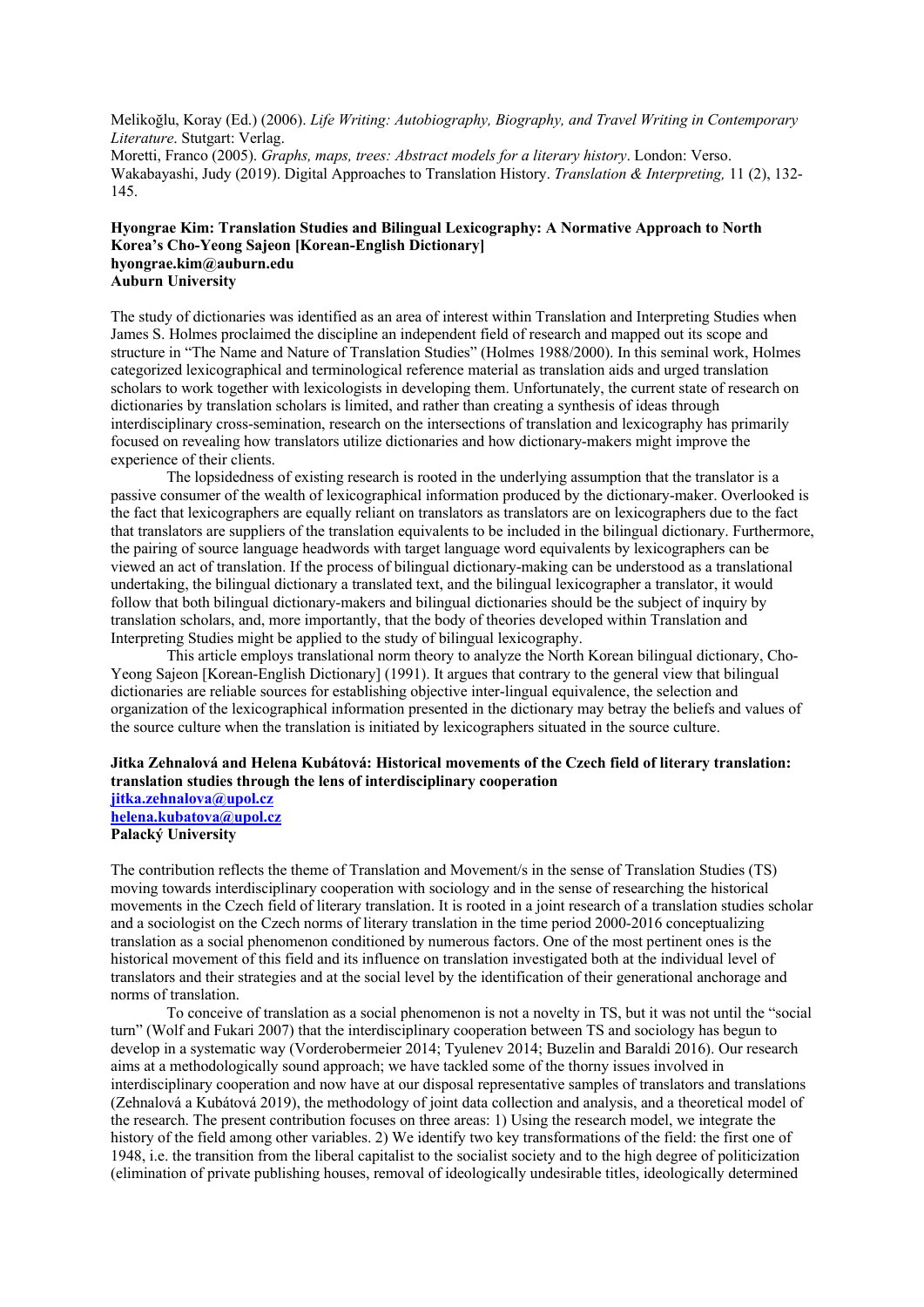selection of titles) and the second transformation following the Velvet revolution of 1989, i.e. the liberalization of the society and of the book market and a high degree of commercialization (the introduction of the "double economic logic" (Bourdieu 1995)). 3) On the basis of data obtained from our pilot research (biographical interviews with translators and comparative ST/TT analyses), we demonstrate the way in which the historical movements in the field are intertwined with the generational anchorage of particular translators and their translation strategies.

Bourdieu, Pierre. 1995.*The Rules of Art. Genesis and Structure of the Literary Field*. Stanford, California: Stanford University Press.

Buzelin, Helène, and Claudio Baraldi. 2016. "Sociology and translation studies: Two disciplines meeting." In *Border Crossings: Translation Studies and Other Disciplines*, edited by Yves Gambier and Luc van Doorslaer, 117-139. Amsterdam: John Benjamins.

Tyulenev, Sergey. 2014. *Translation and Society: An Introduction*. London: Routledge. Vorderobermeier, Gisella M., ed. 2014. *Remapping Habitus in Translation Studies*. Amsterdam: Rodopi/Brill. Zehnalová, Jitka, and Helena Kubátová. 2019. *From a target population to representative samples of translations and translators*, The Translator, DOI: 10.1080/13556509.2019.1642713.

## **3B Re-thinking Interpreting and Interpreting Ethics (State Street Room)**

## **Janice Pan: Shifts in the perspectives on interpreting: History, events and the profession janicepan@hkbu.edu.hk**

### **Hong Kong Baptist University**

The profession of interpreting has grown fast in the past century. Interpreters are playing an increasingly prominent role in modern society, in different aspects of peoples' lives and the public's eye. The role of interpreters has also taken on different forms and meanings, especially along with the professionalization of community interpreting (apart from conference interpreting), which is further complicated by the influence of globalization and modern technology.

This paper will focus on the shifts in the perspectives on interpreting, in particular the changing role of interpreters. Through a review of the evolvement of the profession over the past century, the study will further investigate the influence of some key events in the history of interpreting since 1910s, which were identified in a pilot study (Pan 2019) and included events such as the Paris Peace Conference (1919), the Nuremburg Trials (1945-1946), the establishment of AIIC (1953), etc.

The paper, tapping into the resources and methods of data mining including event detection and tracking, will trace the changing role of interpreters documented in multiple resources, and their interplay with the aforementioned key historical events and major developments in modern technology such as artificial intelligence over the past century. These events/developments were found to drive, to a certain extent, the profession towards trajectories that led to its current shape, and in one way or another contributed to the (re- )construction of the profession. The influence of different players in the discursive trajectories projected by these factors will therefore be closely examined.

At the end of the paper, a framework that aligns the changing perspectives on interpreting and relevant external players will be presented. The framework will also highlight the influence of certain historical events, as well as modern technology, on the profession.

### **Irem Ayan: Sabotaging Neutrality: The (In)visible Work of Conference Interpreters iayan@binghamton.edu SUNY Binghamton**

Norms of professional practice deny both the position and the positioning of conference interpreters in an interpreted encounter by requiring them to remain neutral regardless of the context. This means that adopting a persona that interpreters do not always genuinely believe in becomes an indispensable part of their role. Relying upon a combination of ethnomethodological and sociological tools provided by Hochschild's (2003) notion of emotional labor and her application of Marx's alienation theory, the aim of this paper is twofold: to analyze the concept of impartiality as a form of emotional labor, and examine the alienating nature of performing this imposed neutrality. Between March – August 2018, I interviewed twenty-one conference interpreters working in various social, cultural, and institutional settings. Drawing on their narratives and in part on my own, I propose a definition of emotional labor in the context of conference interpreting, and I argue that the taken-for-granted nature of interpreters' role represents a variant of objectively alienating work that has subjective consequences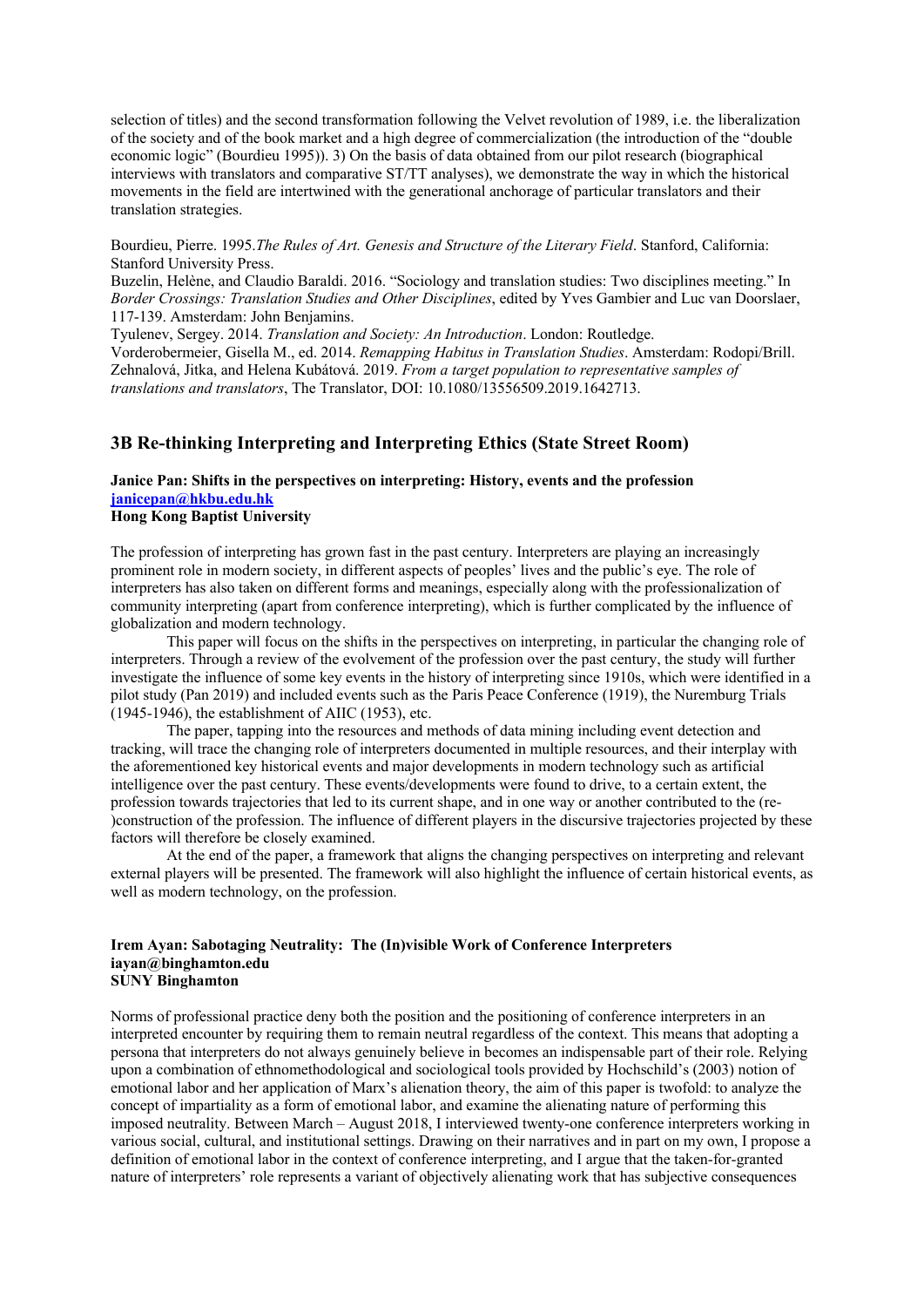for interpreters. I explore the dark side of performing the imposed neutrality by looking at interpreters' subjective manifestations of alienation, that is how they consciously deviate from the professional norms of practice. Cleverly sabotaging their work using their own "weapons of the weak" (Scott 1985), interpreters introduce a breach into the socially acceptable way of practicing their profession, which is helpful to see the alienating nature of their work, and how impartiality can be manipulated.

Hochschild, Arlie Russell. *The Managed Heart: Commercialization of Human Feeling*. University of California Press, 2003.

Scott, James. *Weapons of the Weak*. Yale University Press, 1985.

### **Jeanette Zaragoza-De León: RIP: a Funeral for Objectivity in Interpreting Studies jeanette.zaragoza@upr.edu University of Puerto Rico**

Within and outside of interpreting circles, there is a wide recognition that interpreters belong to the job market as "professionals." Jobs classified as professions seem to share certain commonalities: the need to undergo considerable time in training and education, to follow a professional code of ethics and professional standards, and to be licenced or certified. Attempting to comply with a highly valued tenant included in both code of ethics and professional standards, early professional training for interpreters, specifically in court/legal and healthcare/medical fields, stresses the need to remain partial and objective (invisible) in the delivery of our linguistic services, and as such, this point of view becomes internalized as an ideal standard of operation.

Similarly, we have heard frequently in training or have advised as experienced interpreting professionals how one should avoid voicing our opinions or allowing one's proclivities to influence our renditions or the outcome of the linguistic encounter. In fact, it represents a common hiring practice for interpreters to sign or initialized a code of ethics page in which this code is predominant. Yet, the professional reality and praxis portray a different practice. This dichotomy between the professional expectation to uphold an "objective" standard and the actual practice has been the object of etnographical research and the subject of ITS academic literature (Angelleli 2006; Baker 2011; Camayd-Freixas 2008; Donovan 2011).

Furthermore, this internalized tension seems to result in self-censuring or less-collegial approval among interpreting professionals when sharing their experiences, feelings, and choices, limiting our ability to be empowered professionals. Despite professional narratives, academic findings affirm that professionals are only able to be "subjective." Based on self-etnographical data, professional experiences, ITS historical landmarks, and affectivity theory, this paper hypothesizes on the origins and reasons behind this trend towards objectivity. It further suggests that historical-power inbalances may be at the root in establishing the professional objectivitysubjectivity binary and the almost guilt-driven "objectivity" pull. It also attempts to offer other possible solutions to this query.

If our cognitive abilities only afford us the capacity to be "subjective," then perhaps, as professionals we are faced with a different set of questions: how are we being subjective regarding a particular dilemma; what choices can we conjure to resolve this dilemma; and what are the personal, societal, and historical implications to these choices. This three-step process aims to foment critical responsability, analysis and praxis in the exercise of the interpreting profession and at the center of pedagocial models to shift the pressure to conform to an almost unattainable goal. Hence, this paper initiates a movement towards burying the ideal of objectivity and neutrality in IS.

### **3C New Directions in Localization Research (Santa Barbara Harbor Room)**

**Miguel A. Jiménez-Crespo: The social function of app localization: are US governmental institutions localizing their apps to serve language minorities? jimenez.miguel@rutgers.edu Rutgers University**

This decade has been marked by a gradual shift to access digital information from computers to smartphones, with app localization rapidly gaining ground (Serón-Ordoñez and Martin-Mor 2017). In fact, nowadays more people around the world own smartphones than computers. In the USA 73% of adults own a laptop or desktop, while 77% own a smartphone (Pew Research Center 2018). This study focuses on the social function of localization in an era of global migrations, and it compares web and app localization strategies by governmental institutions in the USA. Since the 90's, governments and NGOs started to provide web localizations of their websites to serve language minorities (Jiménez-Crespo 2011, 2012). Recently, national and local governments have also started to produce localized version of apps to facilitate citizen-institutional interactions, following the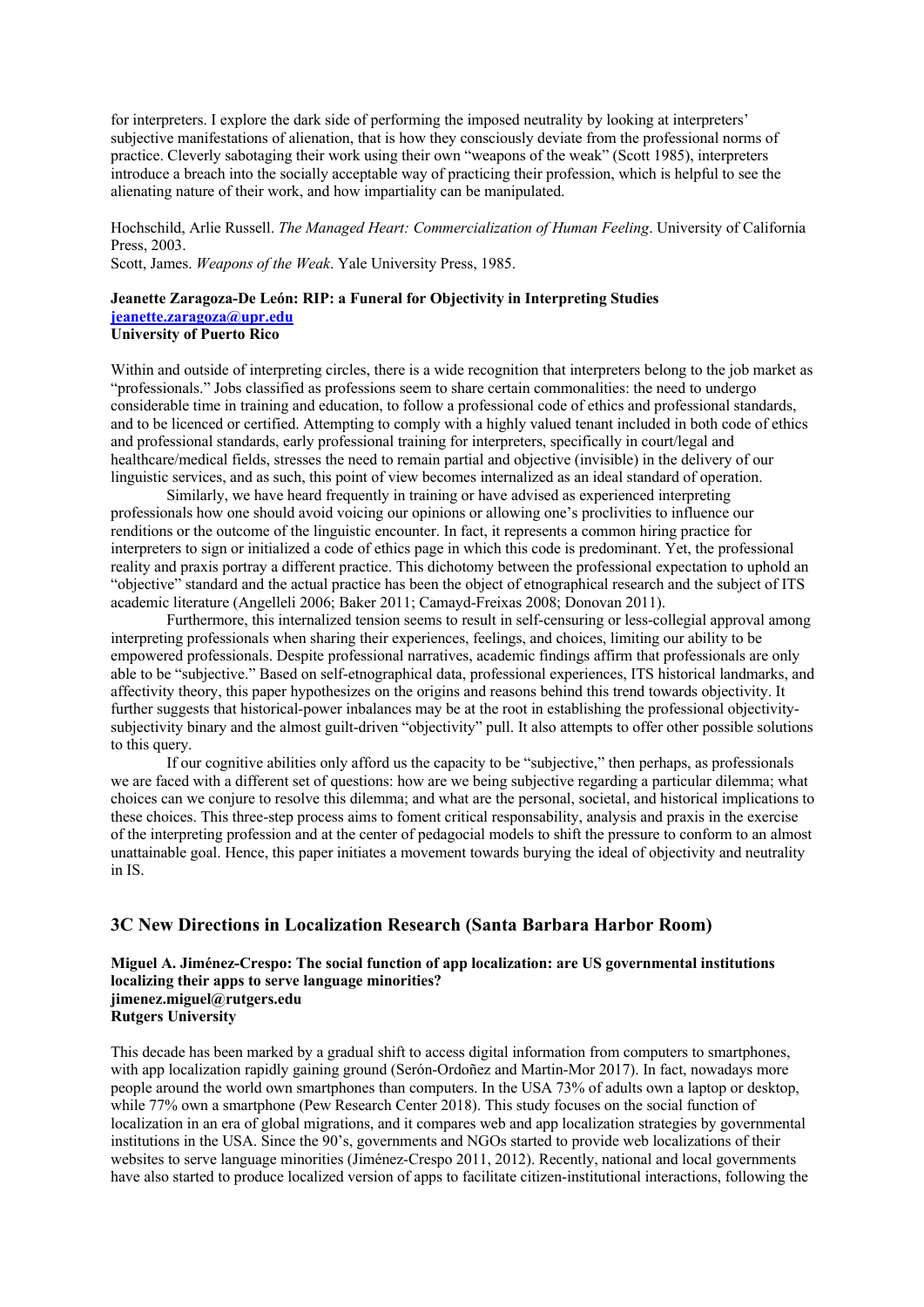ubiquitous presence of smartphones. Schäler (2007: 161) introduced the notion of "development localisation" on the basis that "access to and a presence in the digital world is a right for speakers of any language and should not be dependent on their income". What are then the implications of localizing governmental apps in the era of the digital divide? The study contrastively analyzes the strategies of the US Federal Government, state and local authorities that offer localized versions of their websites and smartphone apps. It will provide a detailed classification of the apps released by the federal, states and local authorities to identify trends, areas of interest and choice of language for app localization. Are cases such as the multilingual app "My Access HRA" from the Department of Human Resources of NYC or the "FEMA app" (Federal Emergency Management Access) isolated instances or is there a growing trend to localize apps to facilitate the integration between governmental institutions and migrant/language communities?

Jiménez-Crespo, M. A. 2011 "The social function of web localization: a contrastive study of US corporate and non-profit websites". *4th Media For All Conference: Audiovisual Translation-Taking Stock*, Imperial College, London, UK, June 28th-July 1st, 2011.

Jiménez-Crespo, M. A. 2012. "Web localization in US non-profit websites: A descriptive study of localization strategies". In García, I. and Monzó, E. (eds.) *Iberian Studies on Translation and Interpreting*. Oxford-Berlin: Peter Lang, pp. 243-268.

Pew Research Center. 2018. "Mobile fact sheet". http://www.pewinternet.org/fact-sheet/mobile/ Schäler, R., (2007), "Localization", in: Encyclopedia of Translation Studies, Baker, M. and Saldanha, G. (Eds.), second edition, 157-161.

Serón-Ordoñez, Inmaculada and Adria Martin-Mor. 2017. "Traducción y dispositivos mobiles." *Special Issue, Tradumatica* 14. http://revistes.uab.cat/tradumatica/issue/view/n14

#### **Jeffrey Killman: Long** *Sentencias***: Neural vs. Statistical Machine Translation of Spanish Judgments jkillman@uncc.edu University of North Carolina at Charlotte**

### This study compares neural machine translation (NMT) output with statistical machine translation (SMT) output for a legal source text of judgment summaries from the Supreme Court of Spain. NMT represents the latest paradigm shift in the field of MT, replacing SMT and rules-based MT, which were the predominant MT architectures in previous decades. Few studies have explored the viability of machine translation of legal texts (e.g., Yates 2006; Killman 2014), let alone with NMT (e.g., Heiss and Soffritti 2018; Wiesmann 2019). Legal texts have consistently been regarded as challenging to translate, namely when it comes to the vocabulary of such texts and the complex morpho-syntactic patterns that often shape them (Alcaraz and Hughes 2002).

A previous study was conducted with these same output samples with regard to legal vocabulary accuracy, revealing very similar results for a vocabulary sample of 600+ items. While NMT improvements may be limited at the level of lexis in the legal translation domain, NMT is particularly known for its morphosyntactic improvements with its approach that takes account of the entire sentence (Forcada 2017), unlike SMT, which cuts a sentence into smaller pieces (Koehn 2010). This study investigates whether the improvements are such that there may be noticeable improvements despite the morphologically and syntactically complex structures that are characteristic of the drafting of judgments, especially in the Spanish language.

This corpus-based study examines source text features, such as parts of speech, grammatical patterns, and various syntactic clusters that are characteristic of legal writing and often considered problematic to translate from Spanish to English. The study compares the quality of the NMT and SMT outputs for these textual features to determine whether NMT requires additional refinement to outperform SMT with regard to syntactically complex source texts.

### **Loubna Bilali and Husam Qasim: Asking the 'Same' Question across Nations and Cultures: How is Survey Translation Processed and Assessed? lbilali@kent.edu hqasim@kent.edu**

**Kent State University**

Surveys are key instruments in gaining an understanding of peoples' opinions, attitudes, values, and behaviors using reliable and valid measurements. The translation of surveys stands at the crossroad of cross-cultural research, survey methodology and translation studies. The hybrid nature of surveys as "*text destined for discourse* and as *instruments of measurement*" (Harkness and Schoua-Glusberg, 1998) presents both opportunities that help overcome linguistic /geographical boundaries and also poses challenges in terms of potential errors compromising the validity and reliability of the method (Sun, 2015), and degrees of comparability which result in much complex design and transfer processes.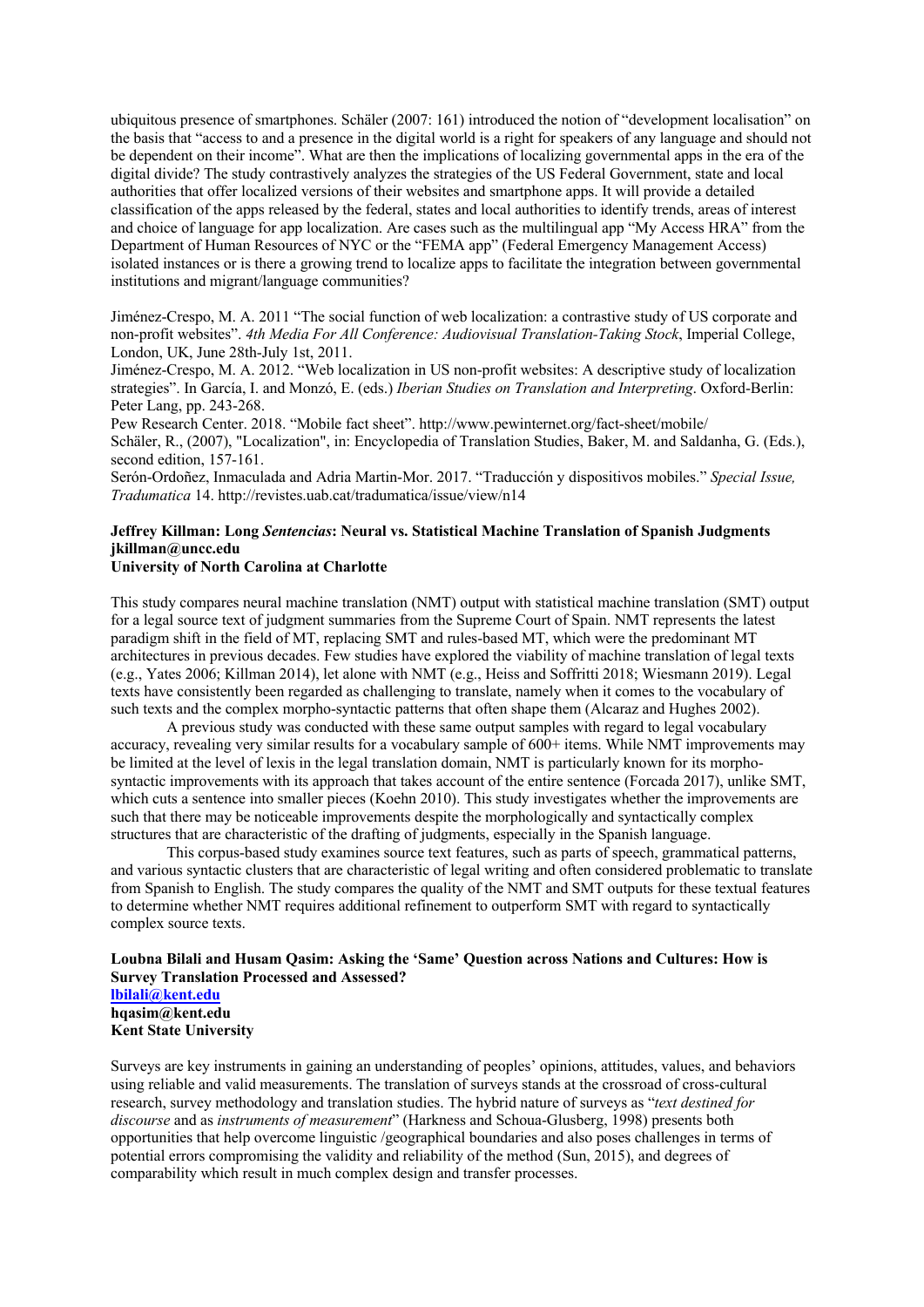Survey translation in cross-national and cross-cultural research has gained tremendous importance particularly in the fields of social science, psychology, education, business and clinical research that rely on questionnaires as an important data source. This genre has been documented widely in the context of social science, cross-cultural psychology and comparative survey design. However, as far as translation research is concerned, most studies were concerned with equivalence (ask the same question approach 'ASQ'), levels of adaptations (Harkness, 2008), documentation and guidelines and product assessment. Survey translation has rarely been addressed with regards to the processes and the quality assurance approaches applied in the context of market research.

This paper analyzes the translation of surveys for market research by investigating the process that Language Service Providers (LSP) adopt and the quality assurance measures they implement to deliver multilingual and multicultural surveys. It examines how the LSPs translation and QA model attends to the linguistic, cultural, functional and cosmetic challenges that market research surveys pose and the extent to which such industry-driven processes relate to what has been recommended scholarly as best practices and methods (back translation, decentering, one-for-one translation, committee/team translation). Data for the study is drawn from survey translation project set-up, instructions as well as testing reports. In addition to uncovering how the translation of surveys operates from a language industry standpoint, the results will serve as a useful input for the optimization of survey translation processes in market research.

Harkness, J., & Schoua-Glusberg, A. S. (1998). Questionnaires in translation. In J. Harkness (Ed.), *Crosscultural survey equivalence* (pp.87–126). ZUMA-Nachrichten Spezial, 3. Mannheim, Germany: ZUMA. Harkness, J. (2008). Comparative survey research: Goal and challenges. In E. de Leeuw, J. Hox & D. Dillman (Eds.), *International handbook of survey methodology* (pp. 56–77). New York- London: Taylor & Francis Group.

Sun, S. (2016). Survey-based studies. In C. Angelelli & B. J. Baer (Eds.), *Researching translation and interpreting* (pp. 269–279). New York: Routledge.

## **SESSION 4**

### **FRIDAY 4.30-6**

## **4A Reimagining Latin America through Translation (Flying A Studios Room)**

## **Chris Mellinger: Translation Studies in Translation: (Re-)situating Latin America in Translation Studies cmelling@uncc.edu**

## **University of North Carolina at Charlotte**

A growing body of scholarship examines the multiple roles that translation and interpreting have played in historical and colonial contexts, particularly in relation to the Spanish empire that spanned nearly 300 years. For instance, Rafael (1993, 2015, 2016) and Valdeón (2014, 2018) illustrate the range of ways in which translation was used as a vehicle to subjugate, colonize, and control newly acquired territory in the Americas. Likewise, scholars such as Tymoczko and Gentzler (2002), Gentzler (2008), and Lomas (2012) have demonstrated the imperialist influence on translation and its potential for subversion, constraint, and oppression. This area of historical inquiry continues to expand, with scholars from various disciplines examining the intersections of translation and ethnography, history, and politics in the region. This scholarship, written in English, emphasizes the relationships among power, empire, and language in Latin American colonial history; however, it is not fully representative of the currently-available research. A sizeable body of Spanish-language T&I scholarship also exists, but the hegemony of English in academic discourse, as well as limited availability outside the region, hinders broader circulation of this work (Bennett 2013; Bennett and Queiroz de Barros 2017). Recently, a more concerted effort has been made to translate research in the field.

To investigate how T&I scholarship circulates among researchers across multiple disciplines in the Spanish language, this paper examines research on the Spanish empire in Latin America and its position in translation studies. Publication language and availability are investigated as potential means by which scholarship is mediated or constrained. In addition, the paper demonstrates the problem with portraying translation in the Spanish Americas as a monolithic phenomenon and argues that scholarly translation may provide nuance regarding the role of T&I in Latin American colonial history.

#### **Maria-Constanza Guzman: Translators and Modern Manuscripts: Examining the Archive for a Genealogy of Translation mguzman@glendon.yorku.ca**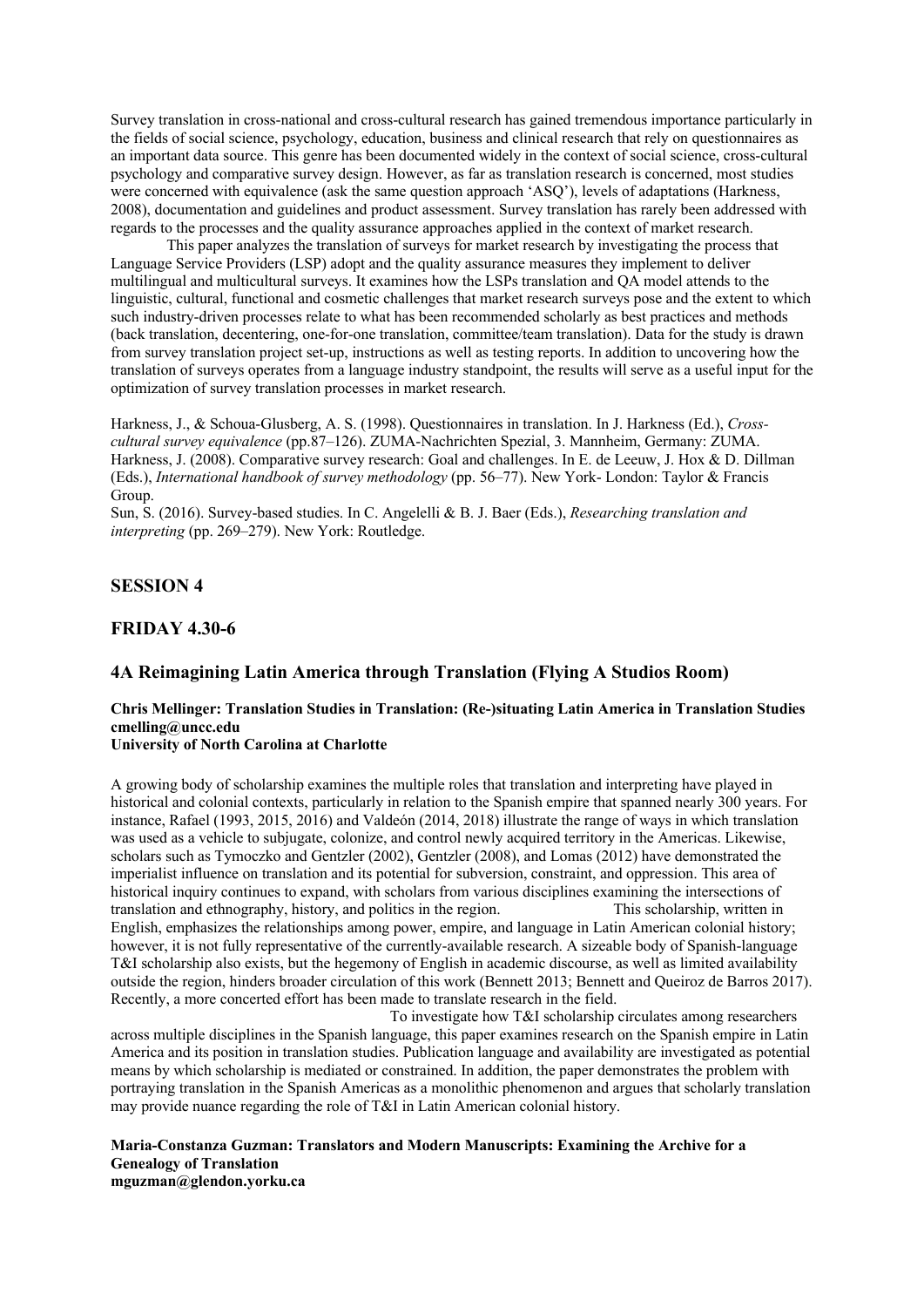### **York University**

The subject who translates has been at the center of translation thinking for the last decades and the work and role of translators has been studied in various ways. One such way has been to look at translators' writings and views about their practice. Translators' materials offer a fertile ground for studying and understanding the mechanics of the circulation of knowledge and narratives historically and today. In this paper I revisit work I have done for over fifteen years on twentieth-century translators of Latin American literature and on the notion of the *translator ́s archive.* Characterizing it as both a material and a symbolic space, I posit that this notion is helpful, epistemologically and methodologically, to study the translator's social and geopolitical situatedness. In the first part of the presentation, after providing background on research in this area, I will elaborate on the notion of the translator's archive and give examples of the experience of visiting actual translator's archives and working with these materials. I will discuss the complexity of working with translator's writings, from paratexts to unpublished works or "modern manuscripts", and the impact and possibilities of digital collections and media for research in this area. In the second part of the presentation I will refer to recent work related to this topic from the perspective of "genetic translation studies". After offering a critique of that perspective, I will present an argument in favour of a *genealogical* approach. The presentation will end with a reflection of the value of working with Latin American translator archives to study the movement and circulation of narratives and for a genealogy of translation in the Americas.

### Daryl Hague: Something Wiki This Way Comes: Using Archival Research and New Computer **Stylometrics to Identify the First English Translator of a Mexican Classic daryl\_hague@byu.edu Brigham Young University**

*Los de abajo* has long been recognized as a "foundational" (Sánchez Prado, 70) novel of the Mexican Revolution (1910-1917). Since its 1915 publication, the novel has been translated into English eight times, five of those appearing since 1992. The existence of so many translations means that instructors should know about each translation. Recently, however, a mystery has arisen with respect to who produced the first English translation (*The Under Dogs*, 1929). That translation is traditionally attributed to Enrique Munguía. However, someone recently published a long Wikipedia piece claiming that Anita Brenner, not Enrique Munguía, actually translated the first English version of *Los de abajo*. This controversy creates special problems for English readers because the version attributed to Munguía is by far the least expensive and easily available, meaning that most English readers will likely read that version. This paper examines the Munguía-Brenner controversy, using traditional archival research and new stylometric computer analysis to support the claim that Munguía is in fact the translator.

The foregoing research helps resolve a specific translator issue, but it also has broad implications for examining translators' and authors' voices as scholars continue to move from traditional to computer-based research approaches. For example, I am currently using the new computer tools to evaluate all eight English translations of *Los de abajo*. In addition, I am using these tools to evaluate Anita Brenner's style in another Mariano Azuela novel. This new computer research offers scholars the opportunity to evaluate translators' style in the same novel as well as translators' style as the work with different novels from the same author.

#### **REFERENCES**

Sánchez Prado, Ignacio M. Stratetic Occidentalism: On Mexican Fiction, the Neoliberal Book Market, and the Question of World Literature. Evanston, Illinois: Northwestern University Press, 2018.

### **4B Health and Community Interpreting and Translation (State Street Room)**

### **Aida Martinez-Gomez and Rebecca Weiss: Mental health interpreting: perspectives from clinicians, clients, and interpreters amartinez-gomez@jjay.cuny.edu**

**rweiss@jjay.cuny.edu John Jay College of Criminal Justice**

Mental health service providers and experts have highlighted the importance of linguistically and culturally appropriate mental health assistance (Barksdale et al. 2014), particularly among foreign-born communities,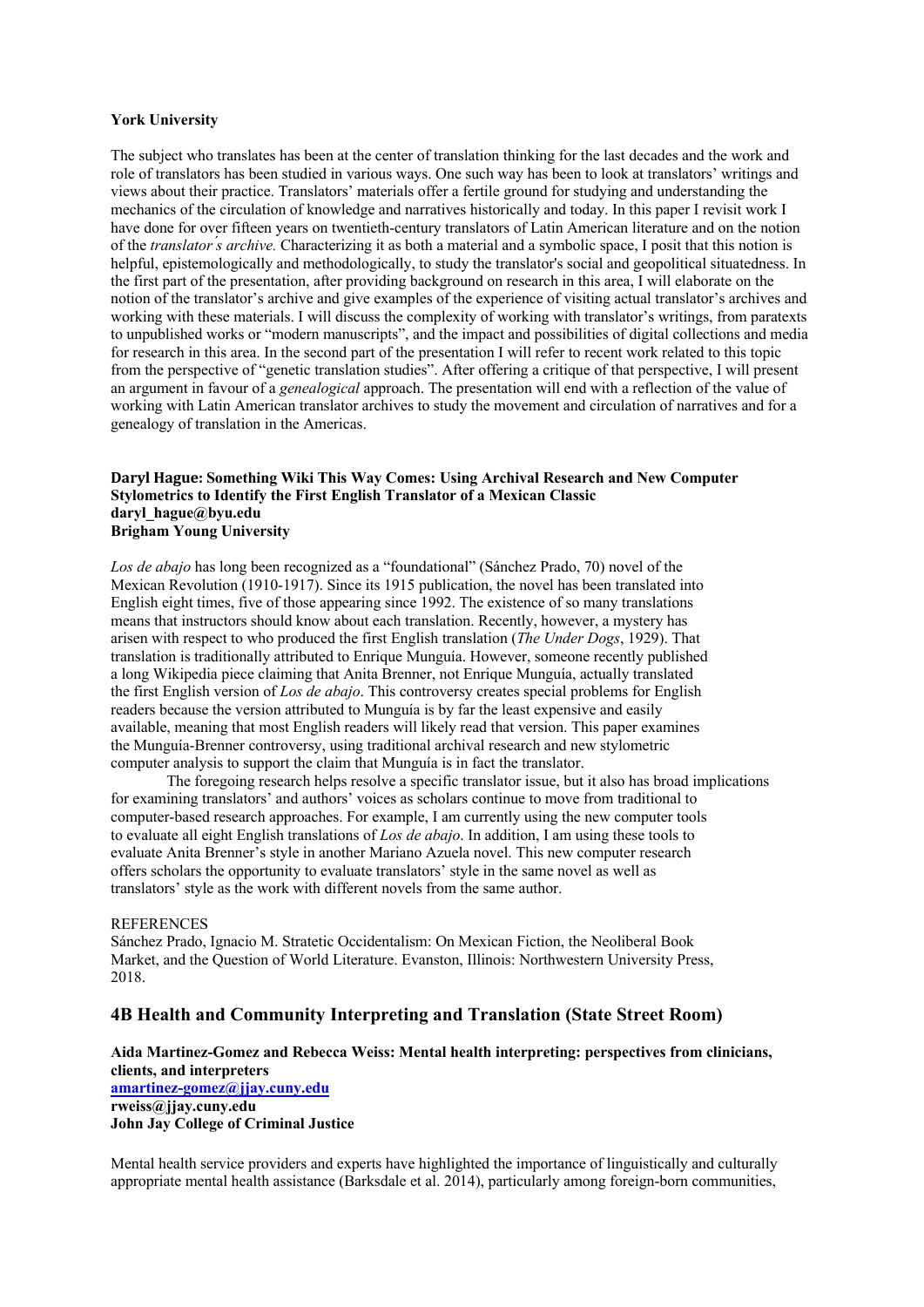where migration and asylum processes increase the need for psychotherapeutic help (Bot 2010: 132-133). However, there are fundamental differences in the recommendations coming from psychology and interpreting studies regarding mental health interpreting. Whereas psychology experts emphasize the need for verbatim interpretation (Searight & Searight 2009), interpreting experts highlight that word-for-word interpretation often distorts the original meaning and/or fails to be culturally appropriate (Hale 2007: 24). Merging these two perspectives becomes essential to build effective therapist-interpreter teams, which require mutual understanding to provide quality care (Bot 2015: 263). This interdisciplinary project,

led by a psychology scholar and an interpreting scholar as co-PIs, aims to develop a set of evidence-based guidelines for best practices in mental health interpreting that encompass the needs and expectations of all stakeholders. Data will be collected from 18 focus groups with all invested parties (clinicians, clients, and interpreters; n=126, approx.). Session recordings will be transcribed and coded following a grounded theory approach. This presentation will report on the main findings of each group in connection to (a) indicators of quality in interpretation, (b) challenges and problems, (c) successful strategies, and (d) skills and knowledge necessary for mental health interpreters.

Barksdale, C. L., et al. (2014) Addressing Disparities in Mental Health Agencies. Psychological Services 11(4), 369-376

Bot, H. (2010) The challenges and opportunities of interpreter-mediated psychotherapy. Cahiers de l'ILSL 28, 131-149.

Bot, H. (2015) Interpreting in mental health care. In H. Mikkelson & R. Jourdenais (Eds.), The Routledge Handbook of Interpreting (254-264). New York: Routledge.

Hale, S. (2007). Community Interpreting. Hampshire, U.K.: Palgrave Searight, H. R. & Searight, B. K. (2009). Working with language interpreters:

Recommendations for psychological practice. Professional Psychology: Research and Practice 40, 444-451.

## **Sonia Colina, Nicole Marrone, Miriam Rodríguez, Genesis Arizmendi, Karla Navarro and Maia Ingram: Two approaches to the translation of a health survey: comparing their usability**

**scolina@email.arizona.edu nmarrone@email.arizona.edu miriamrg@email.arizona.edu Genesis@catworks.arizona.edu knavarro@email.arizona.edu maiai@email.arizona.edu University of Arizona**

It is important that research instruments (e.g., surveys, consent forms, etc.) be offered to Limited English Proficient populations in their language so that they are not excluded from research participation (Resnik and Jones 2006). Instruments must also be provided in a form that users can understand. Yet, there is evidence (anecdotal and empirical e.g. de Jong et al., 1997, Whalley D. et al. 1997; Fourie and Feinauer, 2005) that suggests that when instruments are translated, study subjects often fail to engage and participate in the same terms as their English-speaking counterparts. We argue that this is because, once the decision to translate is made, significant methodological challenges remain. This study investigates one of them, namely how two approaches to translation affect intelligibility, showing that different approaches produce different results from the reader's perspective and that some approaches result in translations are more user- friendly, and intelligible than others.

We selected a published translation of the Perceived Stress Scale (PSS), a Patient Reported Outcome Measure (PROM), that reflected a rather literal approach (A) and drafted a new one (B), using the functionalist collaborative approach described in Colina et al. (2016). Both translations were from English into Mexican Spanish. We hypothesized that translation A would be more difficult to understand than B. 20 bilingual participants completed the two translated versions of the PSS (A & B), followed by semi-structured interviews about the content of the surveys, the questions asked, and the translations.

One-sample t-test confirmed that the subjects found translation A more difficult to understand than translation B, as the participants raised significantly more issues about the survey questions/items in A ( $M =$ 6.375) than in B ( $M = 2.125$ ); ( $p = .033$ ). The per-item analysis of the data shows that five questions in survey A (1, 2, 4, 6, 8) were mentioned by more than 5 participants. The results also revealed that the preference for the functionalist translation (B) was associated with Spanish dominance  $(p = .004)$ . The results have implications for research in the health sciences as back translation (which favors a literal approach) is the most common method used to assess the quality of translated research instruments (Colina et al. 2016).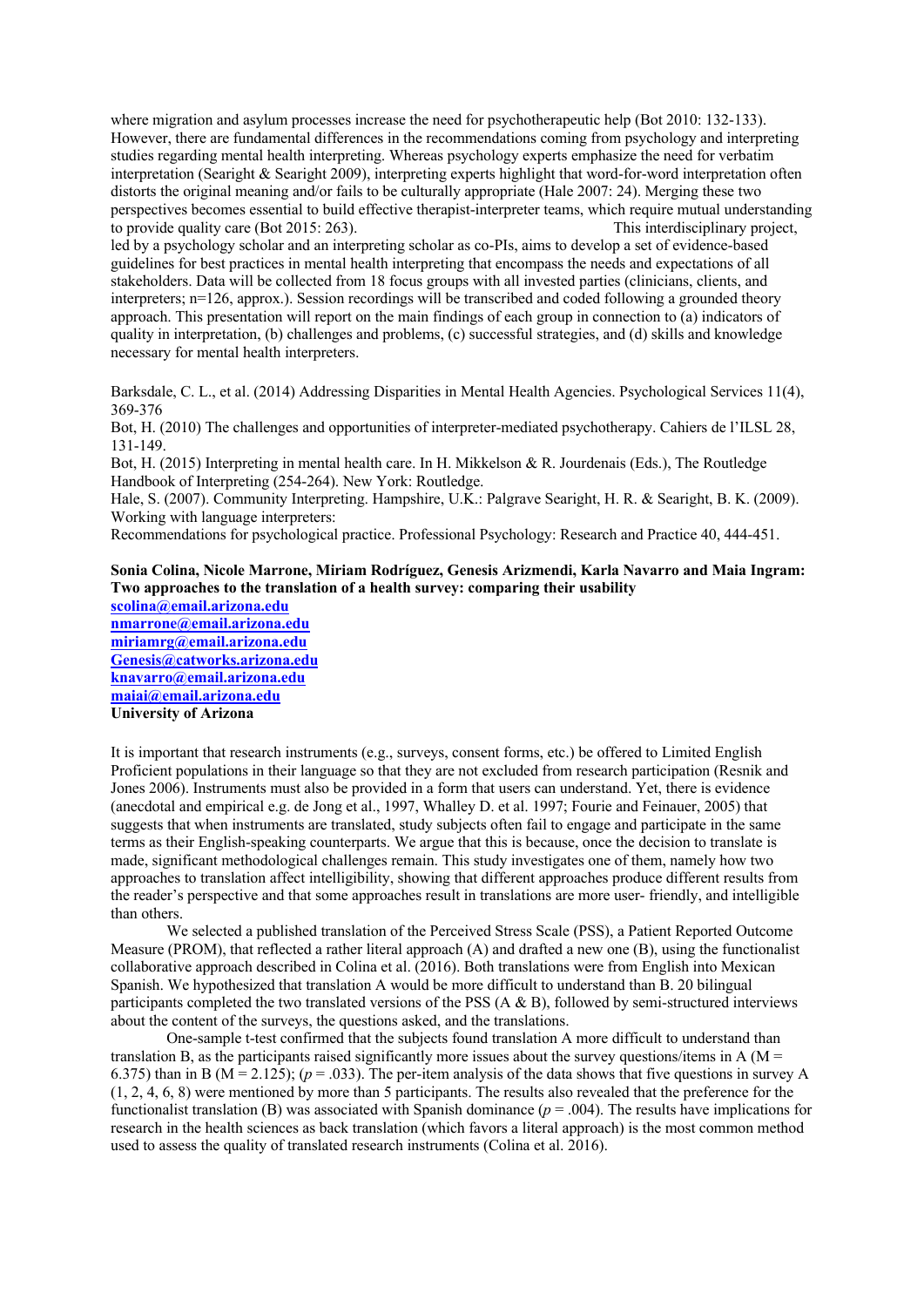Colina, S., Marrone, N., Ingram, Maia, Sánchez, D. 2016. Translation Quality Assessment in Health Research: A functionalist alternative to back-translation. *Evaluation and the Health Professions*. 1-27. DOI: 10.1177/0163278716648191

Fourie, J. & Feinauer, I. 2005. The quality of translated medical research questionnaires. *Southern African Linguistics and Applied Language Studies*, 23(4), 349-367.

de Jong Z., et. Al. 1997. The reliability and construct validity of the RAQoL: a rheumatoid arthritis-specific quality of life instrument. *British Journal of Rheumatology*, 36, 878–83.

Resnik, David B. and Caitlin W. Jones. 2006. Research subjects with limited English proficiency: Ethical and Legal Issues. *Accountability in R*esearch 13(2): 157-177.

Ridley, C., Crockenberg, S., Cook, A. S., Marotz-Baden, R., Zimmerman, J., Gravatt, A., Leffler, A., Price, D. Z., and Powell, J. A. (for The Cooperative Regional Research Project #W-167; ca. 1988). (reformatted by Colina et al., Q1 and Q8 omitted.) http://www.psy.cmu.edu/~scohen/scales.html

Whalley D, McKenna SP, de Jong Z, van der Heijde D. 1997. Quality of life in rheumatoid arthritis. *British Journal of Rheumatology*, 36, 884–8

# **Serena Williams: Producing a Hospital Map over WeChat: A Situated and Emergent Translation kypilgrim@gmail.com**

## **Language and Heritage Institute**

While situated discourse is widely studied, situated translation, especially from a 4E (embodied, embedded, enacted, and extended) perspective, has received much less attention. This study applies extended translation, situated cognition, and social interaction to a specific translation environment: a translation team working in the translation industry. This study examines how the translation process/product is enacted/created through social interaction among team members. In this interaction, the participants occupy simultaneously bicultural and bilingual roles in order to keep the team work understandable and approachable for all to continue contributing, particularly among the non-Chinese speaking member of the group in order to produce a hospital map, an abstract text that also requires a consideration of a movement through wayfinding. The translation process is emergent, and based on social interaction and negotiation of meaning in addition to the traditional situated factors of experience and knowledge. The chats for a translation project EN > ZH for a hospital map were saved and tagged for its interactional features in addition to multimodal and technological features such as screenshot images and other deictic multimodality involving semantic and syntactic decisions. The interaction during the project among team members from both language backgrounds and cultures and via SMS contributed to the negotiation of meaning which produced the translation. Translation should be studied as an emergent and situated phenomenon and not as a simple cognitive process involving the mind of a single person, or a team of separate minds interacting with a text at various times. It contributes to our understanding of the contemporary translation process, especially in team environments.

# **4C Studies in Cognition I (Santa Barbara Harbor Room)**

As a subfield of Translation Studies, Translation and Cognition has helped us to better understand how the human mind manages the process of communicating meaning across languages. In this session, we will examine three important trends in Translation and Cognition by analyzing students' and professionals' translation process data: bilingualism, expertise, and trauma. Keylogging (Translog and Inputlog) and eyetracker (Tobii Pro X2-30) have been used as tools to record translation process aspects and to provide a quantitative analysis of the data. The topics that are covered include:

- How can we measure cognitive load?
- Eye-tracker, keylogging and inputlog use in translation process research
- Translating fairy tales and their violent contents
- Directionality in Translation: What do we know?
- What are the challenges in translating aspects of grammar and violence in fairy tales?
- Pauses: indicative of cognitive load?
- How language dominance, attention, and experience are related?

*Key words*: Translation process research, directionality in translation, syntax, pauses, language dominance, attention, experience, violent content

**Aline Ferreira, Stefan Th. Gries, Viola Milgio, and John W. Schwieter: Language Dominance and Attention: Predicting professional translators' performance in direct and inverse translation aferreira@spanport.ucsb.edu\* stgries@linguistics.ucsb.edu\***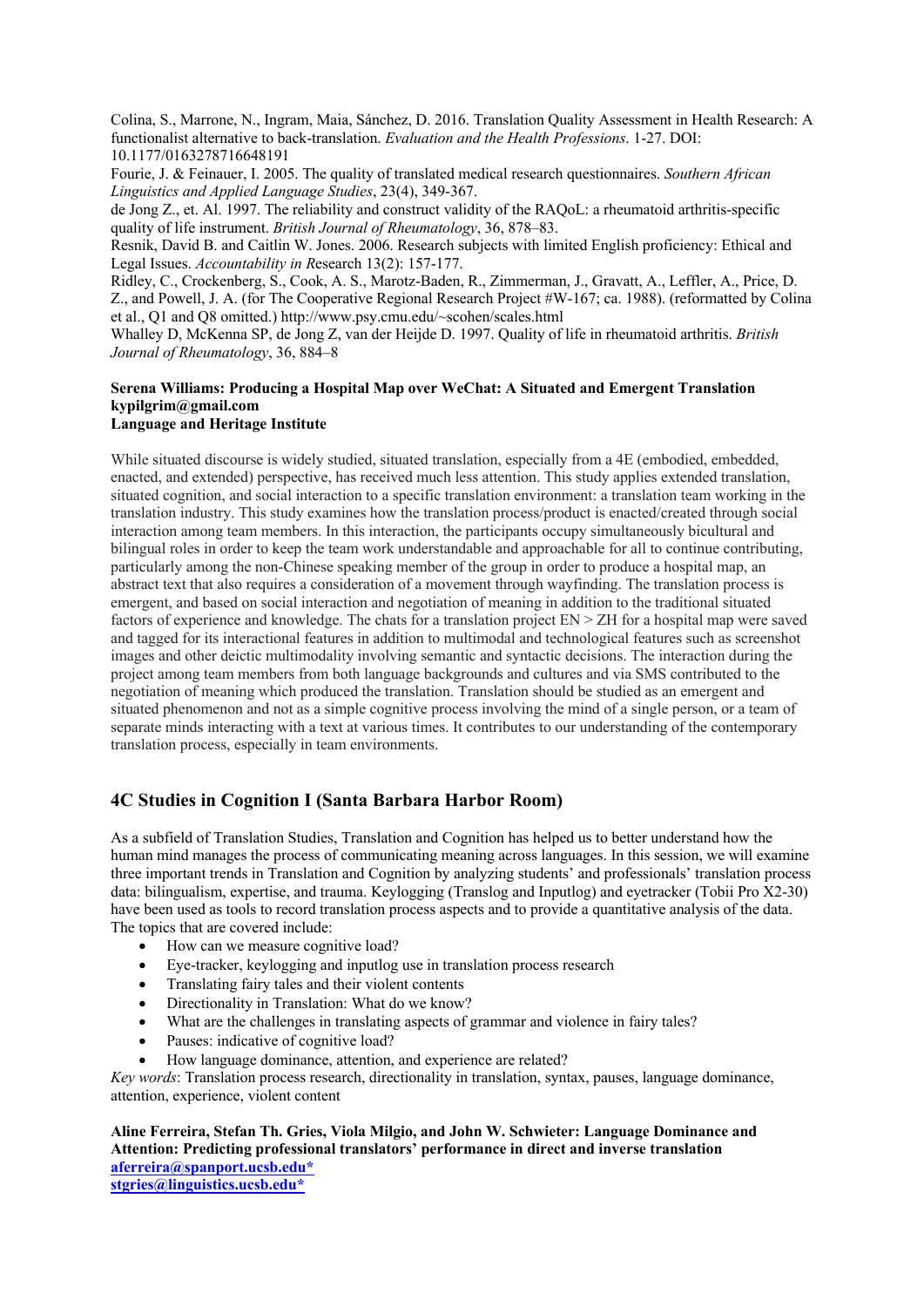### **miglio@spanport.ucsb.edu\* jschwieter@wlu.ca\*\* \*University of California Santa Barbara \*\*Wilfrid Laurier University**

This paper aims at investigating whether translators' performance during a cognitive task - a visual search task can be used to predict translators' performance during two translation tasks - one text in Spanish (189 words) to be translated into English and one text in English (187 words) to be translated into Spanish. Thirty-two professional translators were recruited from a translation agency. Translog was used to register the keyboard movements and a remote eye-tracker device (Tobii Pro X2) was used for recording fixation-based analysis. Participants were asked to complete a version of an online visual search task in which they had to search for features with specific items (e.g., respond to the letter T but only if it is in its regular upright position and only if it is orange). Response time and accuracy were registered. Translation experience (e.g., in years) and language dominance (English or Spanish) results will be discussed. Furthermore, results from time spent in each translation task will be analyzed along with results from the visual search task, translation experience, and language dominance. We discuss whether experience in translation and language dominance can augment our understand of language processing and inhibitory control in translators.

# **Meagan Carter: Recursive Movements, Text Production Rates, and Residual Errors in L2 to L1 Novice Translations of Grimm's' Fairy Tales**

**meagancarter@ucsb.edu**

### **University of California Santa Barbara**

While working in the field, translators and interpreters across multiple disciplines including legal, medical, and literary translation, are exposed to depictions or retellings of violent encounters. Yet, the field of Translation and Cognition has only begun to investigate the potential impact this exposure has on the translator or interpreter, and if such an impact is determined, how do we prepare future translators and interpreters to cope with the effects. The present study expands upon the previous investigations of war-time interpretation (Takeda, 2010), and translation and emotion (Hubscher-Davidson, 2017; Rojo, 2017) by focusing on the moment of the translation itself and not an overview or cumulative effect over time. The aim of this study is to investigate the cognitive impact of violent content on the recursivity, textual production, and residual errors of student produced L2 to L1 translations. Furthermore, it examines the relationship between recursivity, textual production, and residual target text errors. For this experiment, recursivity is defined in the tradition of Buchweitz and Alves (2006) and Ferreira (2014) as the act of revising a target text during the translation process as opposed to after the completion of the target text, or post-editing; recursive markings, therefore, are considered to be any keystrokes which contribute to making an edit during the in-process translation. Data from 35 participants was recorded using Translog-II software. Recursive movements were counted and categorized as deletions, typing navigations, lexical or syntactic deletions, lexical or syntactic navigations, or false movements according to the categories described in Ferreira (2014). Analyses of the data showed that source text was not a significant factor in determining the number or type of recursive marking, negating the impact of the violent content in the source texts from producing a significant cognitive impact. The results support a complex relationship between type of recursivity marking, text production rate, and the number of residual errors. A highly significant relationship was shown from the data between text production rate, residual errors, and type of recursive movement as well as between the total number of recursive movements and residual errors.

**Keywords:** translation process, recursiveness, text production, novice translators, residual errors **References** 

Al-Ali, Nahla Mansour, Hadeel Said Yaghy, Khulood K. Shattnawi, and Noha M. Al-Shdayfat. (2018). "Parents' Knowledge and Beliefs about the Impact of Exposure to Media Violence on Children's Aggression." Issues in Mental Health Nursing 39, no. 7: 592-99.

Alves, F. (2005). Ritmo cognitivo, meta-reflexão e experiência: parâmetros de análise procesual no desempenho de tradutores novatos e experientes. Competência em tradução: cognição e discurso, Belo Horizonte: Ed. UFMG, 109-69.

Buchweitz, Augusto, and Fábio Alves. (2006)."Cognitive Adaptation in Translation: An Interface between Language Direction, Time, and Recursiveness in Target Text Production." Letras de Hoje 41, no. 2: 241-72.

Ehrensberger-Dow, M., & Massey, G. (2014). Cognitive ergonomic issues in professional translation. The development of translation competence: Theories and methodologies from psycholinguistics and cognitive science, 58-86.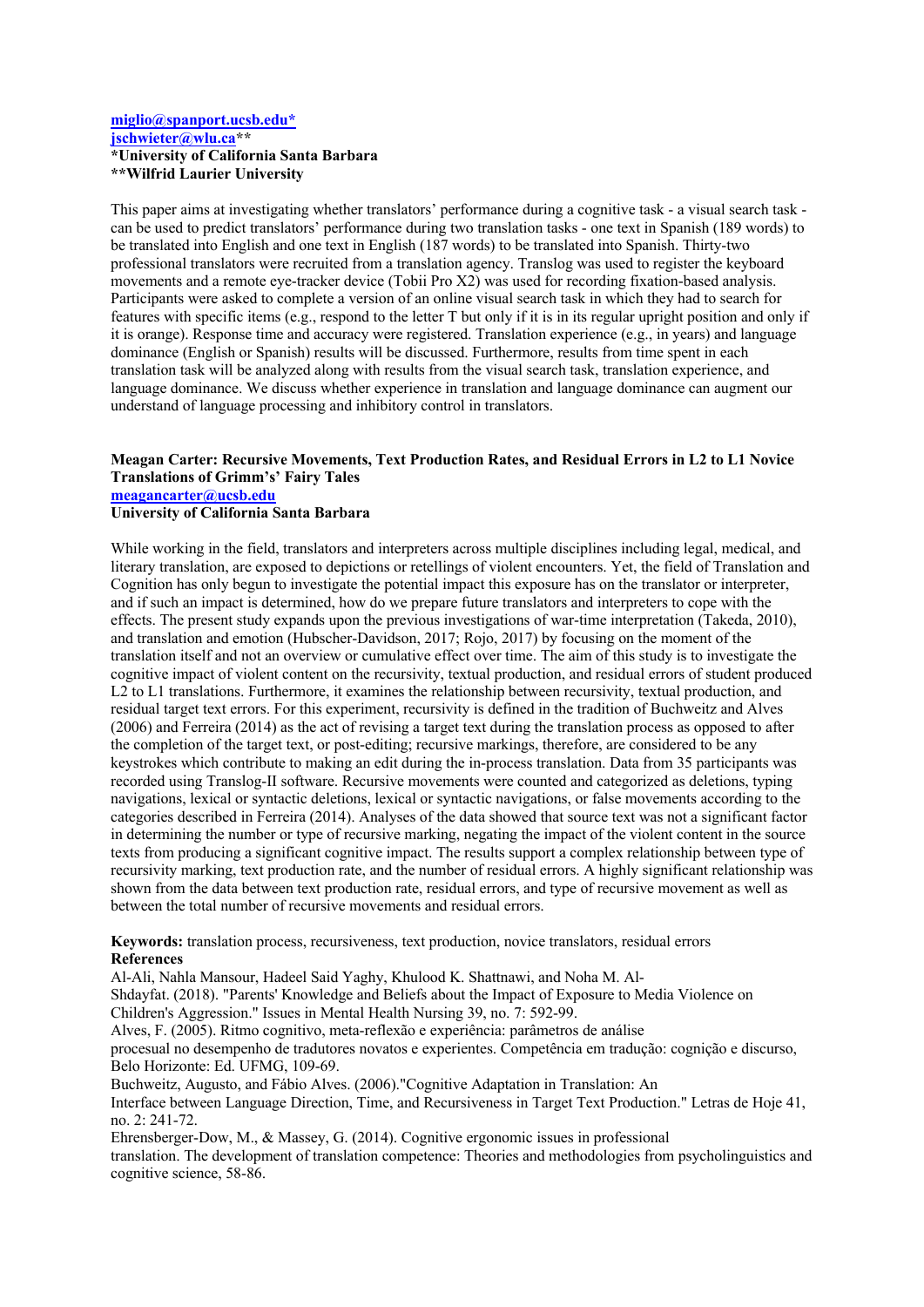Ferreira, Aline. (2014). "Analyzing recursiveness patterns and retrospective protocols of professional translators in L1 and L2 translation tasks." Translation and Interpreting Studies. The Journal of the American Translation and Interpreting Studies Association 9, no. 1:109-127.

Ferreira, Aline Alves. (2012). "Tempo e segmentação no processamento cognitivo de tradutores experientes em instâncias de tradução direta e inversa." Revista l $\omega$  el em (dis-) curso. ISSN 2175-4640 5, no. 2: 57-69.

Ferreira, A., & Schwieter, J. (2017). Directionality in translation. The Handbook of

Translation and Cognition, John Wiley & Sons, New York, 90-105.

Flower, L., & Hayes, J. (1981). A Cognitive Process Theory of Writing. College Composition

and Communication, 32(4), 365-387. doi:10.2307/356600

Göpferich, S., & Jääskeläinen, R. (2009). Process research into the development of translation

competence: Where are we, and where do we need to go?. Across Languages and Cultures, 10(2), 169-191.

Graham, Peter, and Arshad-Ayaz, Adeela. "Learned Unsustainability: Bandura's Bobo Doll

Revisited." Journal of Education for Sustainable Development 10, no. 2 (2016): 262-73.

Grimm, Hermanos. "La Cenicienta Cuento." La Cenicienta - Hermanos Grimm. Accessed

January 21, 2019. https://www.grimmstories.com/es/grimm\_cuentos/la\_cenicienta.

Grimm, Hermanos. "La Novia del Bandolero (ESPAÑOL) - The Robber Bridegroom

(INGLÉS)". Accessed January 21, 2019. https://www.grimmstories.com/language.php?grimm=40&l=es&r=en.

Grimm, Hermanos. "Las Tres Hojas de la Serpiente Cuento." Las Tres Hojas de la Serpiente – Hermanos Grimm. Accessed January 21, 2019.

https://www.grimmstories.com/es/grimm\_cuentos/las\_tres\_hojas\_de\_la\_serpiente.

Heeb, A. H. (2011). The problem-solving processes of experienced and non-experienced

translators. In Language Learning and Language Use-Applied Linguistics Approaches. Papers selected from the Junior Research Meeting-Essen (pp. 177-186).

Hubscher-Davidson, S. (2017). Translation and emotion: A psychological perspective. Routledge.

Jakobsen, Arnt Lykke. (2002) "Translation drafting by professional translators and by translation students." Copenhagen studies in language 27: 191-204.

Rojo, A. (2017). "The role of emotions". The Handbook of Translation and Cognition, 369- 385.

Rojo Lopez, A., & Ramos Caro, M. (2014). "The impact of translators' ideology on the translation process: A reaction time experiment". MonTi: Monografías De Traducción E Interpretación, (Ne1), 247-271.

Soares, C. (2018). "The Purification of Violence and the Translation of Fairy Tales: A corpusbased study". Ilha Do Desterro, 71(3), 161-178.

Taboada, Maite, and William C. Mann. "Rhetorical Structure Theory: Looking Back and Moving Ahead." Discourse Studies 8, no. 3 (2006): 423-59. http://www.jstor.org/stable/24049328.

Takeda, K. (2010). Interpreting the Tokyo War Crimes Tribunal: A Sociopolitical Analysis. University of Ottawa Press.

## **Pedro Craveiro, Kristen Ellis: Pauses during a translation task and perceived level of difficulty pedrocraveiro@umail.ucsb.edu**

**kristen\_ellis@pacbell.net**

## **University of California Santa Barbara**

A translation task from English into Spanish (Castilian) was carried out by 5 graduate students and 1 undergraduate student highly proficient in English and Spanish. The software Inputlog was used to record all pauses and keystrokes during the translation task. Various relations were examined in attempt to draw conclusions about cognitive effort during the translation task. The first relation examined was between selfreported L1 and Verbal Fluency Scores in L1 and L2. We predicted that participants would score higher on the Verbal Fluency Test in their L1 and found this to be true for 4 out of 6 participants. We also investigated the relation between verbal fluency score and perceived level of task difficulty. We predicted that the translation task into Spanish would be perceived as less difficult for the participants who scored higher in Spanish on the verbal fluency score. This result was only the case for one out of 3 participants who scored higher in Spanish on the Verbal Fluency Test. We also looked at the relation between of satisfaction with the target text and perceived level of task difficulty and predicted that participants who perceived the translation task as more difficult would be less satisfied with the final product. This was the case for 4 out of 6 participants. Next, we looked at total task time and total pause time, we hypothesized that variations in pause time across participants may be due to differences in L1 however the lowest and highest pause times recorded in our data were both L1 Spanish.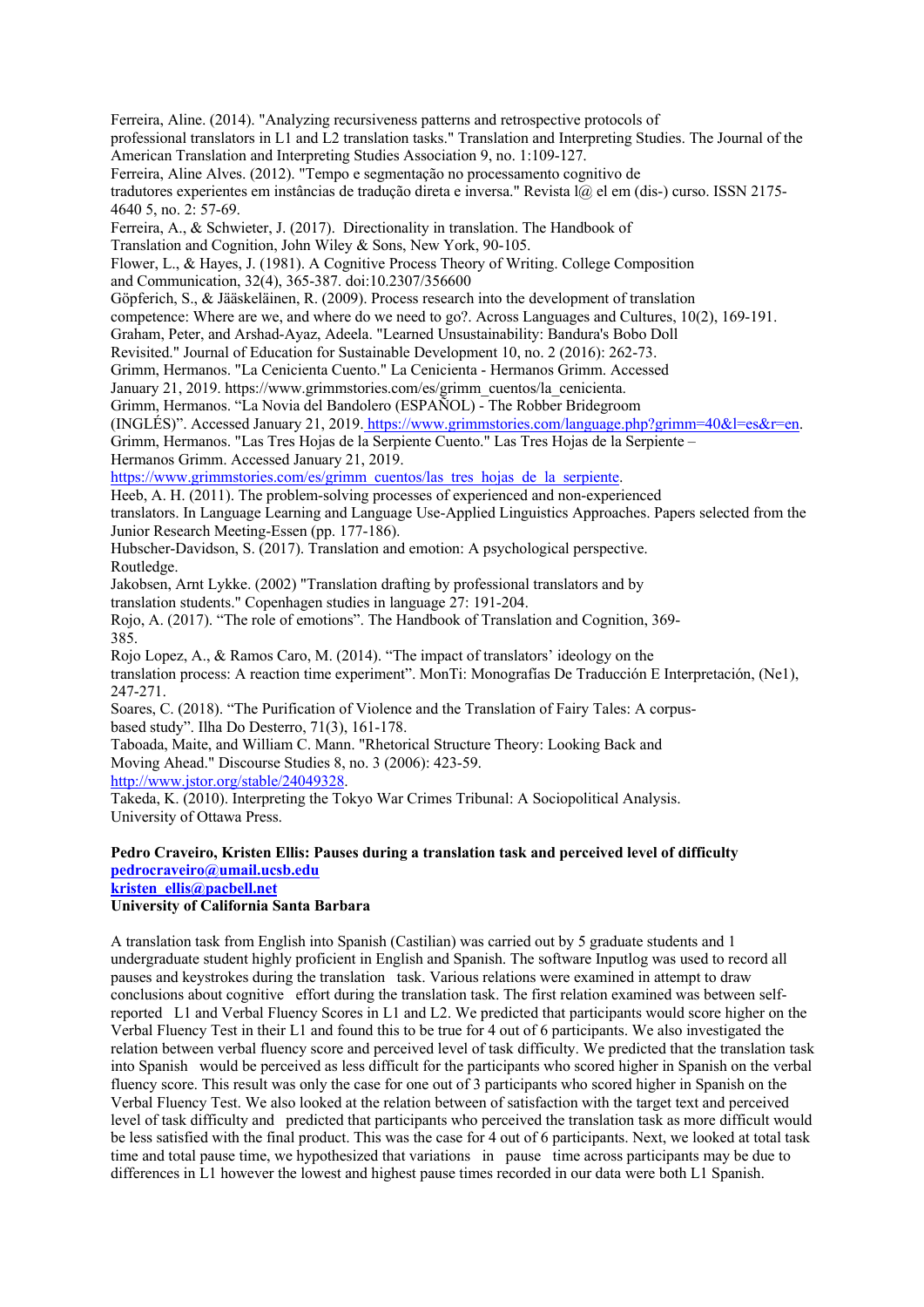Finally, we looked at the number of pauses and mean time of pauses at different segment levels and found results consistent with prior research whereas pauses were more frequent at lower segment levels as opposed to higher segment levels. These results suggest that pauses are in fact an indicator of cognitive load during a translation task and that translating into the participant's L1 may help to alleviate some of this cognitive load.

### **SESSION 5**

## **SATURDAY: 10:15-11.45am**

## **5A Translating the Global South (Flying A Studios Room)**

### **Mohammed Alzahrani: Between Packaging and Reception: Reading Al-Asawany's** *The Yacoubian Building* **in Two Contexts malzah15@kent.edu Kent State University**

The novel مصارة بعقوبيان *Imarat Yacoubian*] was published in Egypt in 2003 by the controversial Egyptian novelist Ala Al-Aswany and was translated into English by Humphrey Davies in 2006 as *The Yacoubian Building*, making it into both a national and an international bestseller. In the United States, it is one of the most read and reviewed novel across online reading platforms. Out of all the available contemporary literary works in English translation, it has attained unparalleled recognition and unprecedented popularity among the reading public, making it a unique case for investigation. Therefore, this paper adopts a case study approach to provide an in-depth analysis of the novel and its reception in its home context as well as in its host context. Comparing and contrasting the Arabic text with its English translation, the investigation takes into account three parameters: background (the circumstances surrounding the production of the texts); packaging (how each is packaged and introduced to readers); reception (corpus-based analysis of lay reader response—in the form of online book reviews—to each text). The ultimate aim of this paper is to explore empirically the process of readers' creation of meaning in two different cultural and linguistic contexts. This exploration will be carried out through the use of a corpus analysis tool, utilizing two principal functions: keywords in context (KWIC) and concordance. Thus, the words with the highest frequency in each corpus will be investigated to shed light on the responses of Arabophone and Anglophone readers. It is hoped that this comparative study will enhance our understating of how the movement of texts across cultural and linguistic borders expands, contracts or otherwise transforms their range of interpretation.

**Keywords:** reception theory, packaging, reviews, mainstream readers, imagology

### **Sevinc Turkkan Translating** *The Stone Building***: Solidarity and Confinement sturkkan@ur.rochester.edu University of Rochester**

On August 16, 2016, as I was working on my translation of *The Stone Building*, its author Aslı Erdoğan, was arrested and imprisoned by the Turkish government in a sweeping roundup of dissident voices after a failed coup attempt. Ms. Erdoğan, who had served as an editorial advisor to a pro-Kurdish newspaper advocating for the rights of Kurds living in Turkey, was charged with supporting a terrorist organization. After 136 days of pre-trial detention, she was released. Today she lives in Frankfurt in exile and awaits trial for "destruction of the unity of the state."

Beginning from Gayatri Spivak's now famous phrase that "translation is the most intimate act of reading," I reflect on the ways in which my translation practice informs and shapes our understanding of such concepts as confinement, incarceration, solidarity, and human rights. Going beyond any presumption of faithfulness and equivalence, I explore the metaphors I conjured to recreate the silence, void, wounds, and poetic prose of the original. Challenging any assumption that my translation is a work of "Turkish literature," I argue that the hazily defined but unrelentingly oppressive and sinister environments of Ms. Erdogan's narratives conjure those of Kafka, suggesting that her work's locations extend beyond the specific conditions of Turkey to something more pervasive in the world, a crushing, global disenfranchisement of the individual.

Beyond the irony of sharing a last name with her persecutor, there is a much more profound irony here. In the Turkey Recep Tayyip Erdoğan has created, Aslı Erdoğan through her human rights advocacy and activism has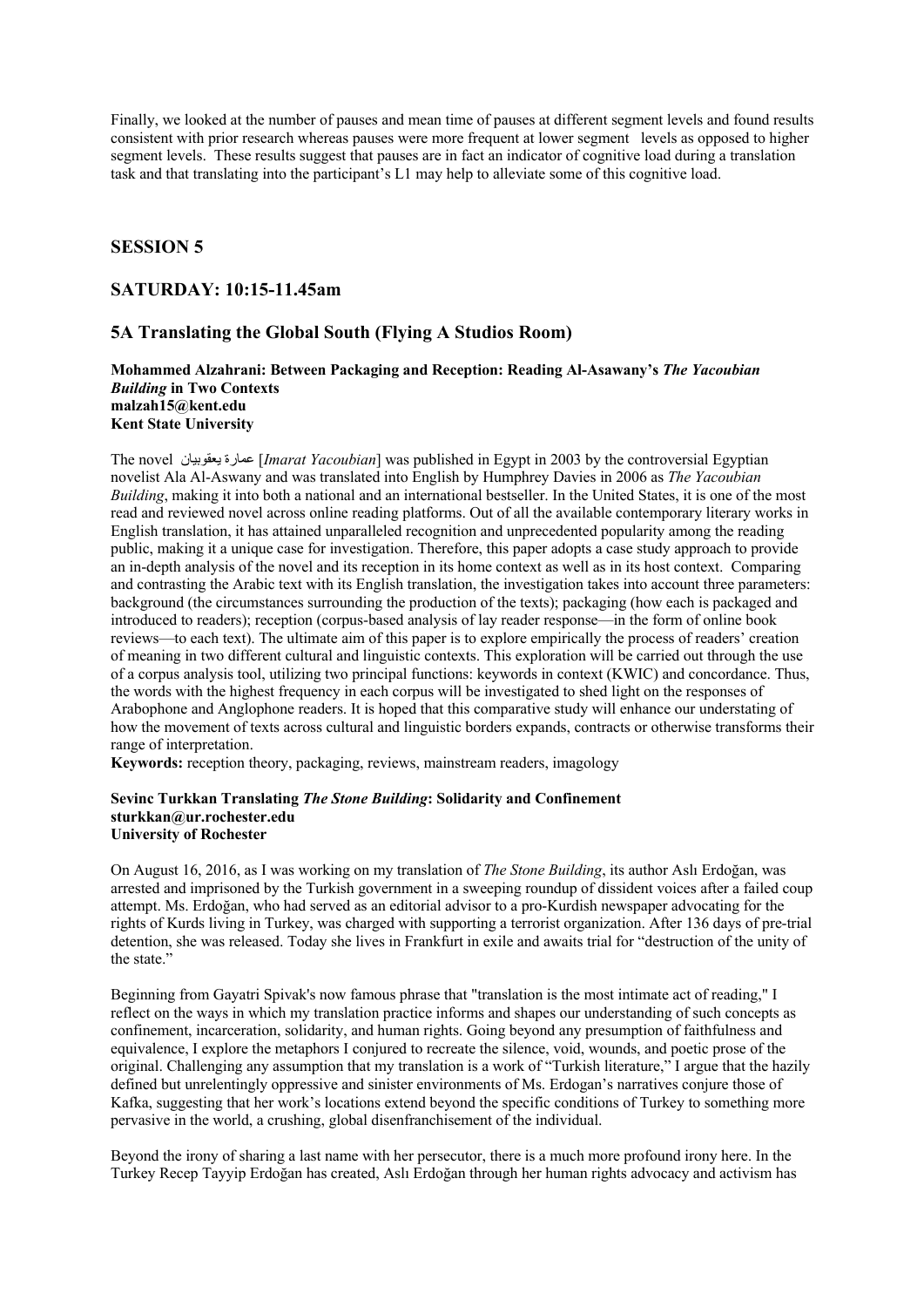written herself into what she had written and spoken out against in *The Stone Building*: confinement and silence. Translating *The Stone Building* was a gesture of solidarity. It is my hope, I accomplished at least that.

### **Omotayo Fakayode: Movement of Intertextual Elements in the Three German Translations of Chinua Achebe's** *Things Fall Apart* **omotayo2004@gmail.com Obafemi Awolowo University**

The notion of movement in translation, particularly in the postcolonial context, has been conceived in terms of culture transfer (Bandia 2008). However, there exist few studies focusing on the concept of movement with particular attention on intertextual elements in a work of translation. This study therefore seeks to examine this concept considering the translation of intertextual elements in the three German versions of Chinua Achebe's *Things Fall Apart*. The intertexts to be considered include those from the Igbo, English and Jewish (Bible) cultures. The analysis is done under the theoretical framework of translation as culture transfer (Snell-Hornby 1988). The study observes that conceptualizing movement in the context of African literature translation should not be limited to the shift from a single point into another but from different points serving as the source into various angles within the target context. The study shows that intertexts moved from Igbo, English and the Jewish cultures to form the source text *Things Fall Apart* and were transferred through different translation strategies into the German target milieu. The movement of intertexts reveals a hybrid rather than an 'unalloyed' target context. The study therefore concludes that movement in translations studies, particularly of African literature should be considered in terms of pluralistic source and target affordances.

Achebe, C. (2012). *Alles Zerfällt.* Stuttgart: Verlag Wagenbach (Third German translation by Uda Stratling). (1983). *Okonkwo* oder *Das Alte Stürzt*, Frankfurt am Main: Suhrkamp Verlag, (Second German translatiom by Dagmar Heusler und Evelin Pelzold).

(1959). *Okonkwo* oder *Das Alte Stürzt*, Stuttgart: Verlag Wagenbach (First German translation by Richard Moering).

(1958; 1984). *Things Fall Apart*, Lagos: Academy Press

Bandia, P. (2008). *Translation as Reparation. Writing and Translation in Postcolonial Africa*. Manchester, UK & USA: St. Jerome Publishing

Snell-Hornby, M. (1988). *Translation Studies. Towards an Integrated Approach*, London

#### **Richard Watts: War, Migration, and the Role of the Interpreter in Contemporary Cinema rhwatts@uw.edu University of Washington, Seattle**

This paper takes stock of the recent emergence of a category of nominally French-language cinema known as *cinéma-monde* or "global cinema in French" (which is, in fact, thoroughly multilingual) and especially of the representation of interpreters—both professional and otherwise—within that corpus in order to reflect on filmmakers' attempts to dramatize their changing roles in times of the displacement of vast numbers of people. Interpreters are called upon in Abderrhamane Sissako's *Timbuktu* (2014) to assist, however reluctantly, an invading jihadist army or in Jacques Audiard's *Dheepan* (2015) first to help, then to coerce recently arrived Tamil refugees in France. In these films as in others, interpreters have significant agency and are more tightly woven into the narrative, and it is this paper's contention that this new focus on interpreters is a function of the kinds of stories about migration resulting from war, economic privation, or ecological devastation that are increasingly being told in global cinema. The films in this corpus suggest that interpreters play a crucial role in these contexts of displacement (or invasion), but that they also have a stake in the outcome of the conflicts that make their services important in the first place. This runs somewhat contrary to expectations, and the presentation will speculate as the reasons why mainstream, "big-budget" films that take place in contemporary conflict zones continue to present interpreters solely as vehicles for the transfer of semantic content or otherwise background them. Finally, this paper will consider the difficulty of translating multilingual dialogue into monolingual subtitles, since this has some bearing on the ability to convey the significance of the role of the interpreter to an audience that might speak few or none of languages of the film.

## **5B Translation, Immigration, Public Policy (State Street Room)**

**Gabriel González Núñez 'Whatever governments choose to do': Approaching Public Policy in Translation Studies**

**gabriel.gonzaleznunez@utrgv.edu**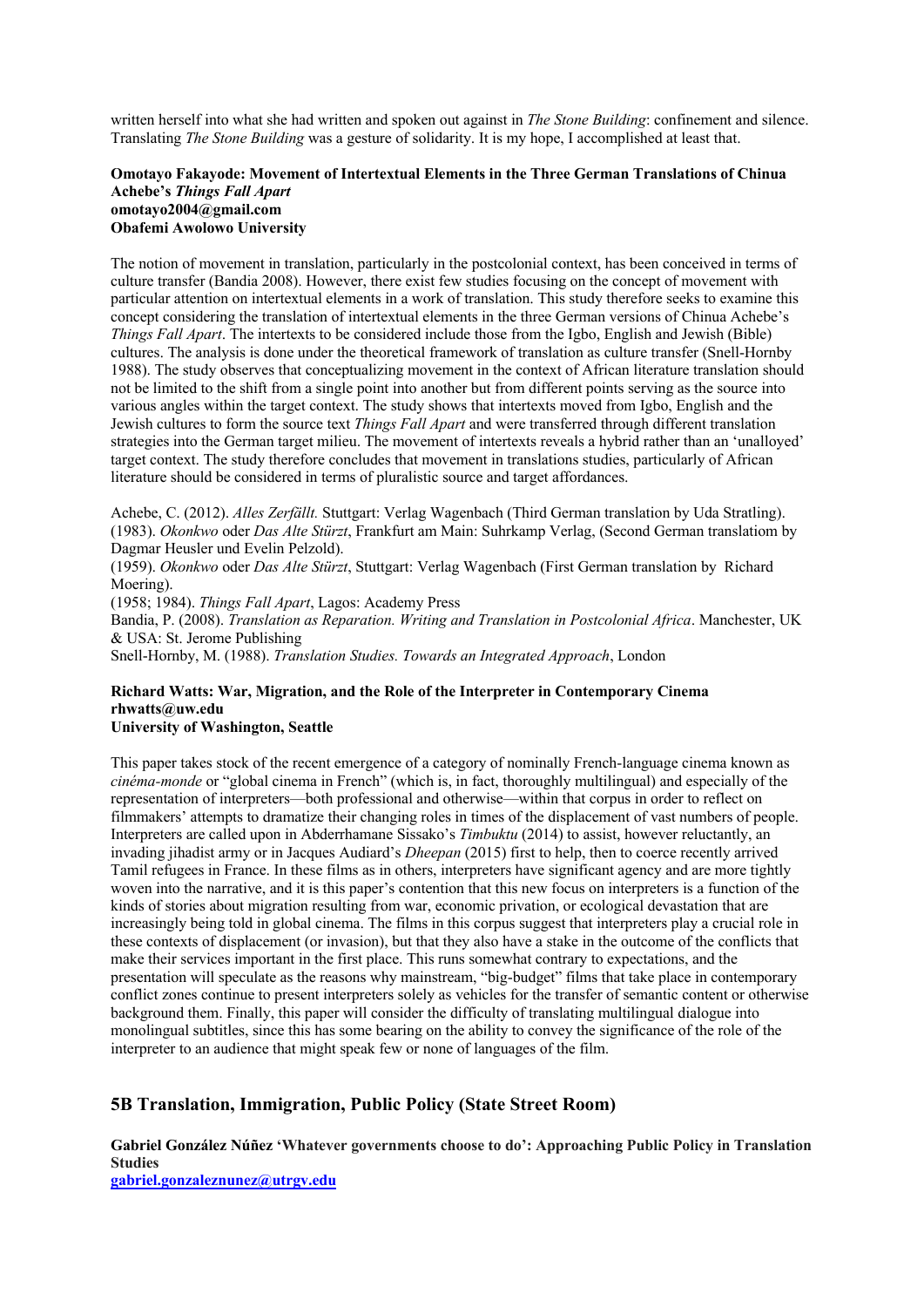#### **University of Texas Rio Grande Valley**

The physical movement of people in our time presents challenges linked to translation. Individuals live longer lives and tend to gravitate toward cities in their own countries, which increasingly turns cities into hubs of much needed, often contested, resources. In addition, people move across national borders, leading to increased numbers of immigrants and refugees in wealthier nations. Growing cities and increasing migration lead to several social problems and thus to the need for public policies that attempt to coordinate solutions to those problems. This paper will argue that in such a context, the study of public policy is fruitful ground for translation scholars to deal with issues of paramount importance to the whole of society. To do so, the paper will provide a broad overview of how public policy is developed and implemented by government authorities to deal with certain social problems linked to language and communication that are commonplace in many modern, multilingual societies. It will then explore how translation and interpreting are employed as part of public policy in dealing with such problems. Finally, it will provide some conceptual tools and methodological approaches when examining public policy from the vantage point of Translation Studies, which connects to work being carried in the area of Translation Policy.

#### **Nael F. M. Hijjo Rodney C. Jubilado: and Translating Immigration: The USCIS Arabic translation as a case study**

Nael F. M. Hijjo Columbia Global Centers I Amman, Columbia University nh2726@columbia.edu Rodney C. Jubilado Division of Humanities, University of Hawaii at Hilo rodneycj@hawaii.edu

As part of its civic integration of new immigrants into the American society, the United States Citizenship and Immigration Services (USCIS) published a guide for new immigrants in English and its translations in 14 languages. This paper analyses USCIS's English publication titled Welcome to the United States: A Guide for New Immigrants and its Arabic official translation titled في الولايات المتحدة: دليل المهاجرين الجدد الحدم في ا of this paper is to identify any potential mistranslation and its impact on the linguistic comprehensibility and the reading experience. Due to the linguistic and cultural differences between English and Arabic, a number of issues are found in the Arabic translation. These issues are categorized under stylistic, syntactic, semantic and typo issues. The most frequent issues found are of semantics, lexical choices in particular. The findings suggest that stylistic, syntactic and semantic issues as well as spelling errors may partially distort the message of the original text hence contribute to ambiguity when read by the new Arabic-speaking immigrant to the United States. We suggest that the Arabic USCIS Guide for New Immigrants needs to be edited by a native professional editor. We also recommend that some new Arabic-speaking immigrants to the United States may be surveyed to determine the clarity and understandability of the guide.

Keywords: immigrants, translation, Arabic, USCIS, America, multilingual, multicultural

## **Jose Davila-Montes: Tropes on the move. Rhetorical textures of immigration discourse in translation. jose.davila@utrgv.edu**

## **University of Texas Rio Grande Valley**

Among the large migration movements that have occurred during the last couple of decades in the world, the one taking place in the Mexican-American border bears testimony to a longstanding, antagonizing political rhetoric in public discourse at the highest levels. Such political discourse has been very often subject to translation. This presentation will explore and compare persuasive mechanisms in immigration political discourse by the last three U.S. and Mexico presidents, and their translations as published by several media, with the goal of analyzing how translation as a rhetorical activity contributes to the construction of specific cross-cultural perceptions of the other – in a topic where otherness takes the center stage of discourse.

By resorting to a corpus-based analysis of specific figures of speech in target and source texts, this presentation will explore the intersections between rhetorical analysis and ideology, and will provide snapshots of systematic displacements and their rhetorical consequences in the translation between English and Spanish of immigration-related discourse. A statistical mapping of the use of specific rhetorical devices –previously established as key to the textures of persuasion in their meaning-making function– will allow the comparison of results between target and source texts, and against diverging rhetorical expectations in English and Spanish as target languages.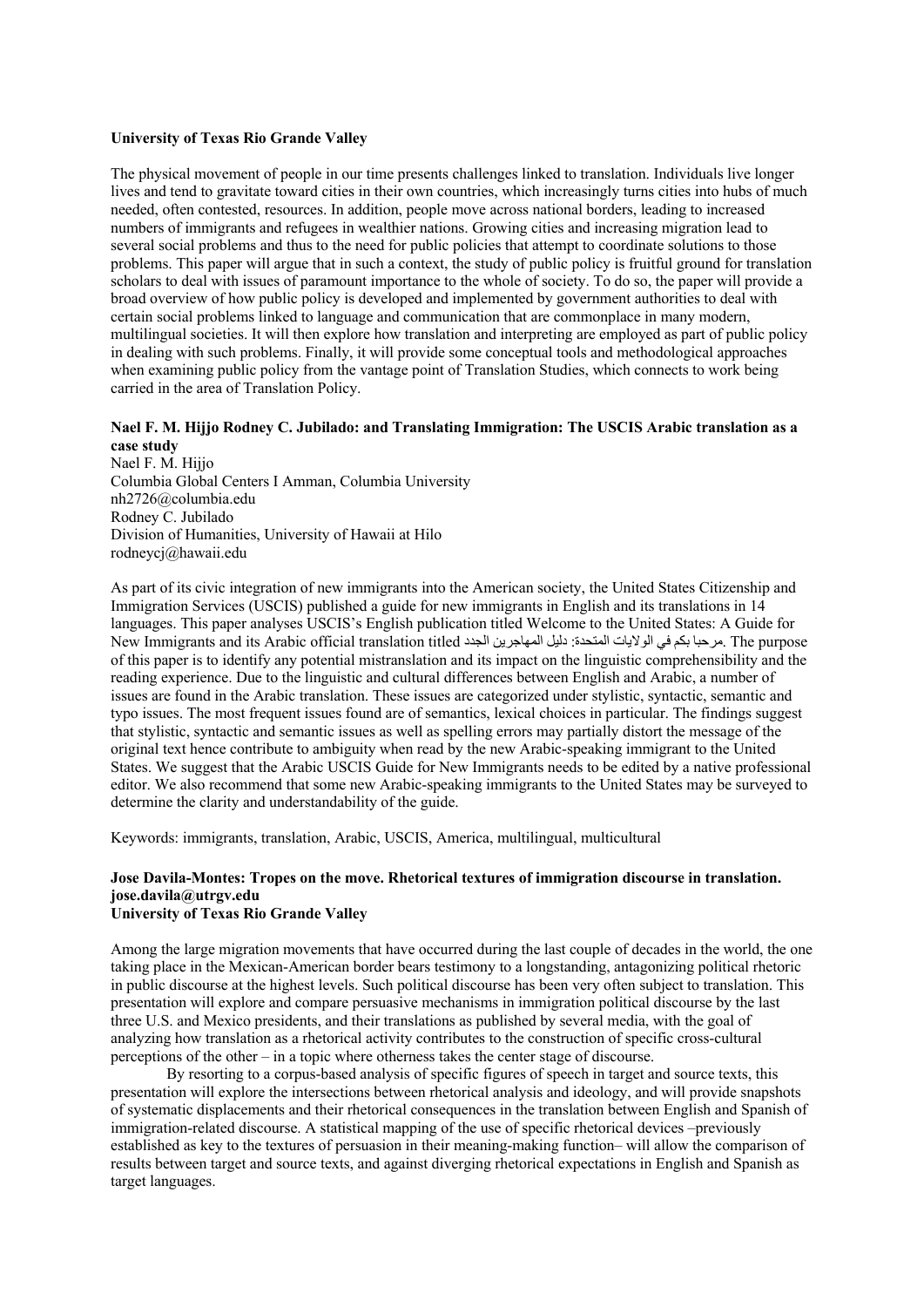Burke, K. *A Rhetoric of Motives*. Berkeley: University of California Press, 1969.

Calzada Pérez, M. "Corpus-based methods for comparative translation and interpreting studies: Mapping differences and similarities with traditional and innovative tools". In S. Tylenev & B. Zheng (Eds.). *Translation and Interpreting Studies*, 12(2), 231–252 (2017)

Davila-Montes, J. "Translation as a Rhetoric of Meaning." *Poroi* 13, Iss. 1 (2017): Article 4.

Dávila-Montes, J. "Enthymeme, metonymy and method: comparing genre-bound rhetorical deviations between languages through corpus studies". *Language and Intercultural Communication.* Volume 19, Number 5, 3. September 2019, pp. 407-420(14).

De Beaugrande, R. and W. U. Dressler. *Introduction to Text Linguistics*. Harlow (UK): Longman, 1981. Denroche, C. *Metonymy and language*. A new theory of linguistic processing. London: Routledge, 2015 Eco, U. *La estructura ausente: Introducción a la semiótica*. Serra Cantarell, F. (Trans.). Barcelona: Lumen, 1999.

Kennedy, G. A. *Comparative rhetoric: An historical and cross-cultural introduction*. New York: Oxford University Press, 1998.

Lakoff, G. and M. Johnson. *Philosophy in the Flesh: The Embodied Mind and Its Challenge to Western Thought*. New York: Basic Books, 1999.

Niranjana, T. *Siting translation*. Berkeley, CA: University of California Press, 1992

Robinson, D. *Translation and Empire*. Manchester, St Jerome Publishing, 1997.

Valentino, R.S.; Emery, Jacob; Forrester, Sibelan; and Kuzmanović, Tomislav. "Rhetoric, Translation, and the Rhetoric of Translation." *Poroi* 13, Iss. 1 (2017): Article 1.

### **Gabriel González Núñez and Nazaret Fresno: "Make a Reasonable Effort." Translation Policy for Texas State Websites**

**gabriel.gonzaleznunez@utrgv.edu**

**nazaret.fresno@utrgv.edu**

**University of Texas Rio Grande Valley** 

Language plays a key role in democracy. In fact, the role of language in democratic societies is so crucial that scholars have addressed it thoroughly through different lenses. This paper, in turn, seeks to add to the scholarship on democracy and language rights by considering the role of translation in the development of linguistically inclusive public websites. To that end, we will present the State of Texas' online presence as a case study. Specifically, we will consider translation policy that pertains to Texas' agency websites aimed at the general public. We will consider translation management (rules), translation practice, and translation beliefs (ideology) as observed in the translation efforts that state government agencies in Texas make when localizing their websites for the inclusion or integration of linguistic minorities. The study gathers data from a total of 44 Texas government agencies, as found in policy documents, Freedom of Information disclosures, actual websites (as translated or non-translated), and statements made by government agency representatives. This data will allow us to draw conclusions regarding the relation between translation rules, translation and language ideology, and translation practice when it comes to the development of public websites.

## **5C Studies in Cognition II (Santa Barbara Harbor Room)**

**Meagan Carter, Alexandra López Vera, Samanta de Frutos García, Aline Ferreira: Translating the Violent Content of Grimm Brothers' Fairy Tales: An Eye-Tracker Experiment**

**meagancarter@ucsb.edu lopezvera@ucsb.edu samanta@ucsb.edu aferreira@spanport.ucsb.edu University of California Santa Barbara**

Eye tracking has been introduced as a tool to analyze cognitive processes of translators in recent years. Current research with eye tracker focuses on examining translation processes. As far as we know, however, this tool has not been used for detecting eye movement behaviors related to the cognitive processing of violent content in the source text (ST). As research in this area is emerging, this study aims to determine if semantic associations with violent actions or activities in the ST produces a response in the gaze behavior of the translator. This paper presents an experimental study to investigate the cognitive processes involved in the translation of three condensed versions of Grimm brothers' fairy tales. The selected texts present the range of violent content for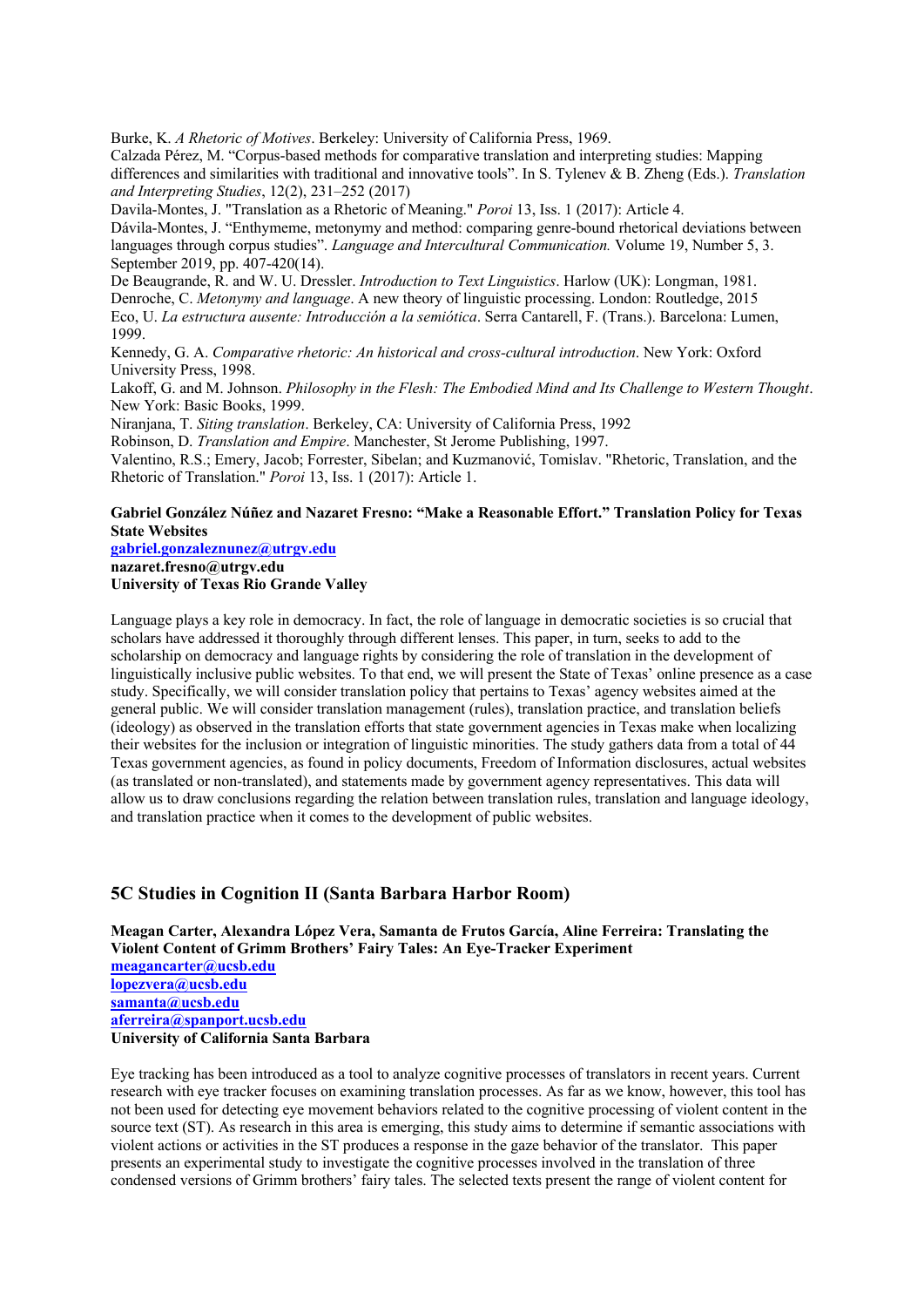which these tales are renowned, from more modern adaptations which remove the violent content to very explicit and graphically violent stories. Texts were translated from Spanish (L2) into English (L1). Fixation counts and fixation duration were calculated for each participant in ten Areas of Interest (AOI) which represented challenges in translating various aspects of grammar and violence presented in these tales.

## **Cristina Lozano-Argüelles, Nuria Sagarra and Joseph Casillas: Eye-movements reveal interpreters' superior use of prediction during second language processing**

**clozanoarguelles@jjay.cuny.edu nuria.sagarra@rutgers.edu joseph.casillas@rutgers.edu John Jay College, CUNY and Rutgers University** 

We often predict the end of movies or finish our interlocutors' sentences. Prediction facilitates numerous life situations, including language. Previous language research shows that native speakers predict language at different levels (semantic, syntactic, etc.), but L2 learners have difficulties (Kaan, 2014). Interpreters generate predictions to ease the cognitive load of simultaneous interpreting (Seeber & Kerzel, 2011). Thus this population could shed light on whether prediction experience, rather than language proficiency, is a key factor in L2 prediction. We investigate whether experience with prediction (implicitly acquired through interpreting) extrapolates to non-interpreting linguistic situations, by comparing Spanish monolinguals to interpreter and noninterpreter advanced learners of Spanish.

We investigate whether Spanish monolinguals ( $n=32$ ), advanced L2 learners of Spanish with ( $n=23$ ), and without (n=26) interpreting experience predict the final syllable of the target word based on word stress and syllabic structure cues. During the eye-tracking task, participants listened to a sentence (e.g. La mujer llenó la jarra) while seeing two words on the screen (llena-llenó) and pressed a bottom to select the word they heard in the sentence. Eye movements towards the target before hearing the last syllable of the word were taken as an indicator of prediction.

In sum, results show that: 1. bilingual processing is dynamic and adapts to processing demands; 2. having a better memory facilitates making language predictions under more complex situations, and 3. interpreting experience enhances prediction by making interpreters faster than non-interpreters in the prediction of word endings. These ground-breaking findings are crucial to understanding L2 theories, showing that prediction in the L2 can be qualitatively similar to native language processing and that it can be trained; and prediction models, indicating that prediction strategies in the bilingual mind can be enhanced through interpreting. Importantly, these results reveal other types of prediction that could be incorporated into interpreting courses.





La mujer llenó la jarra..

**Eléonore Arbona, Kilian Seeber and Marianne Gullberg: Lending a hand to simultaneous interpreters? Co-speech gestures and comprehension in noisy speech Eleonore.Arbona@unige.ch Kilian.seeber@unige.ch**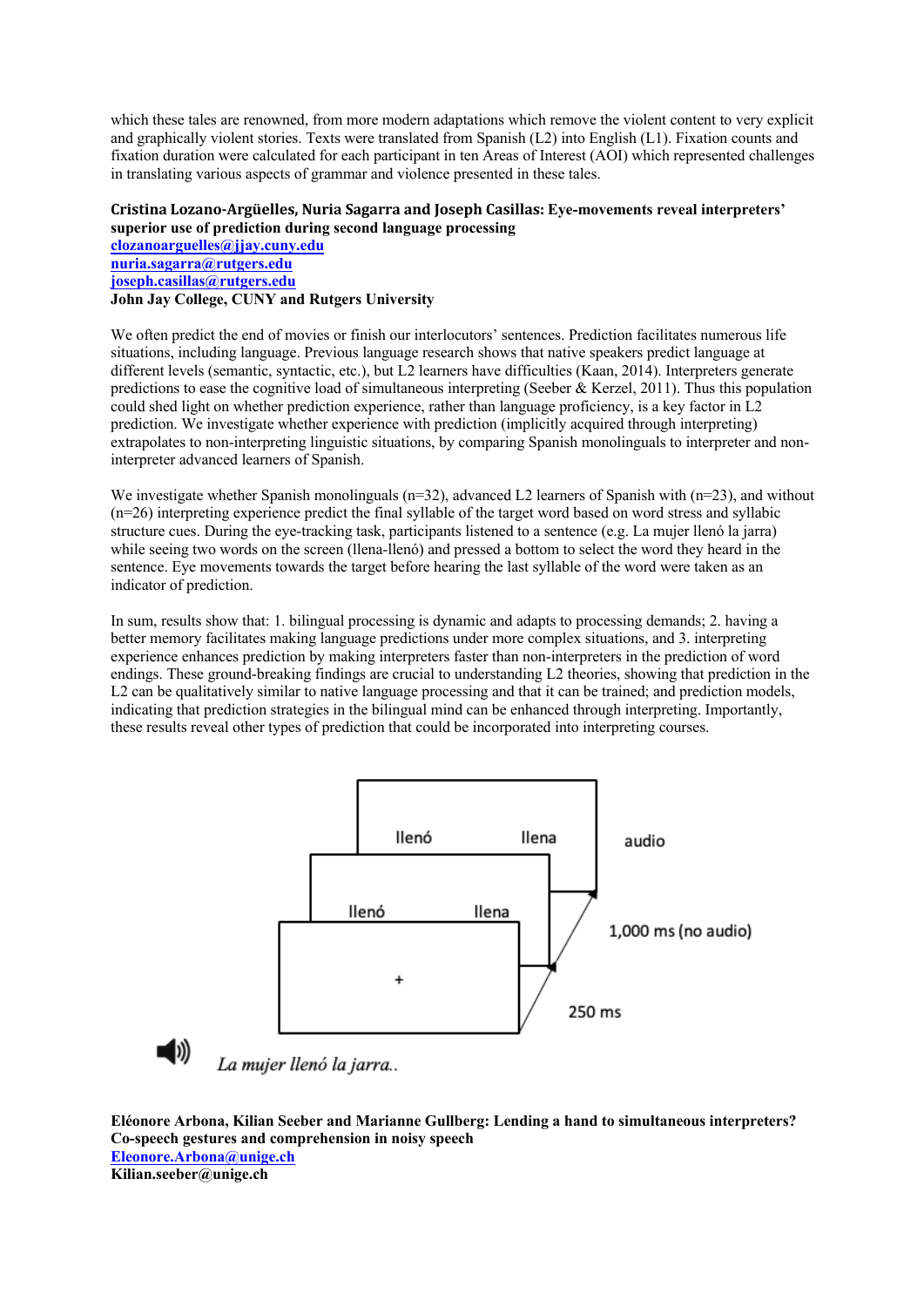#### **University of Geneva Marianne.gullberg@ling.lu.se**

Speakers' manual co-speech gestures can facilitate language comprehension (Hostetter, 2011), especially when a verbal message is difficult to understand (Rogers, 1978). While visual access to speakers, including their gestures, has long been a requirement by interpreters, the rapid development of remote simultaneous interpreting threatens such access. At the same time, the influence of noise/degraded input on simultaneous interpreting (SI) is particularly relevant in a remote SI context. However, few studies have investigated whether gestures are processed and influence language comprehension during SI, especially in degraded listening conditions. This study aimed to explore this question. Twenty-four L1 Spanish professional interpreters completed an audiovisual task and a SI task (task order counterbalanced). Materials comprised spoken utterances accompanied by a) representational gestures depicting speech content expressed in verbs (targets), b) pragmatic gestures expressing speaker stance (controls), or c) no gestures. After viewing videos, participants selected a picture corresponding to the utterance from an array containing a target and a distractor. Tasks were carried out at two noise levels (no noise vs. noise). Participants' response accuracy and reaction times were measured and their eye movements tracked. Accuracy did not significantly differ between gesture and noise conditions, or tasks. While reaction times were significantly faster during SI than passive viewing/listening, there was no effect of gesture or noise condition. A possible explanation for the results is the number of (especially noisy) trials excluded in the preliminary analysis of interpreted trials. In both tasks, participants looked significantly longer at gestures in the target gesture condition than in the control condition, indicating that semantically matching co-speech gestures draw more overt visual attention than semantically irrelevant gestures. Participants looked less at all gestures during SI than in the audiovisual task, suggesting that interpreters pay less overt visual attention to gestures when engaging in SI since attentional resources may be more limited. Participants also looked less at all gestures in noisy conditions, especially during SI. Thus, co-speech gestures only affected participants' visual behaviour but not performance as measured through the tested variables. The data therefore suggests that speakers' cospeech gestures do not facilitate simultaneous interpreters' comprehension in noise.

### References

Hostetter, A. B. (2011). When do gestures communicate? A meta-analysis. Psychological bulletin, 137(2), 297. Rogers, W. T. (1978). The contribution of kinesic illustrators toward the comprehension of verbal behaviour within utterances. Human Communication Research, 5(1), 54-62.

### **Eléonore Arbona and Kilian Seeber: The cognitive ergonomics of simultaneous conference interpreter training**

**Eleonore.Arbona@unige.ch Kilian.seeber@unige.ch University of Geneva**

This paper sets out to describe the cognitive ergonomics of an introductory course to simultaneous interpreting developed at (anonymized).

The study of ergonomics holds the potential of improving human performance not only in occupational sectors, but also in educational settings, where they can influence learning performance (Smith 2007). It has long been acknowledged that instructional design can have direct effects on learning outcomes provided it considers the underlying cognitive architecture of the learner (Clark, Nguyen & Swelller 2006). Relevant design features comprise the sequencing of tasks and the provision of cues (or feedback) using different types of media (Fleming & Levie 1993). The cognitive ergonomics of a learning environment, therefore, address the interaction among the key features of instructional design, the learning content and the learner.

Learning activities are generally characterized by three types of cognitive load, intrinsic load, extraneous load and germane load (Sweller, Van Merriënboer & Paas 1998) which, in turn, are associated with three different types of cognitive processing (DeLeeuw & Mayer 2008). Whereas intrinsic load is generated by the demands of the content of the learning material itself, extraneous load is caused by the structure and design of learning activities, while germane load is produced by the learner's acquisition of skills or knowledge. Seeing that intrinsic load and extraneous load are additive (Paas, Renkl & Sweller 2004), resources for germane processing may be depleted and consequently, learning may be hampered when instructional cognitive ergonomics allow for situations of overload. We submit that this is particularly true for complex language processing tasks such as simultaneous interpreting.

Simultaneous interpreting combines language comprehension and language production in real time (Seeber 2015) and has been dubbed *extreme language use* by neuroscientists (e.g., Hervais-Adelman, Moser-Mercer & Golestani 2015) who consider it the most complex language processing task of which the human mind is capable. Interestingly, simultaneous interpreting has traditionally been taught using the so-called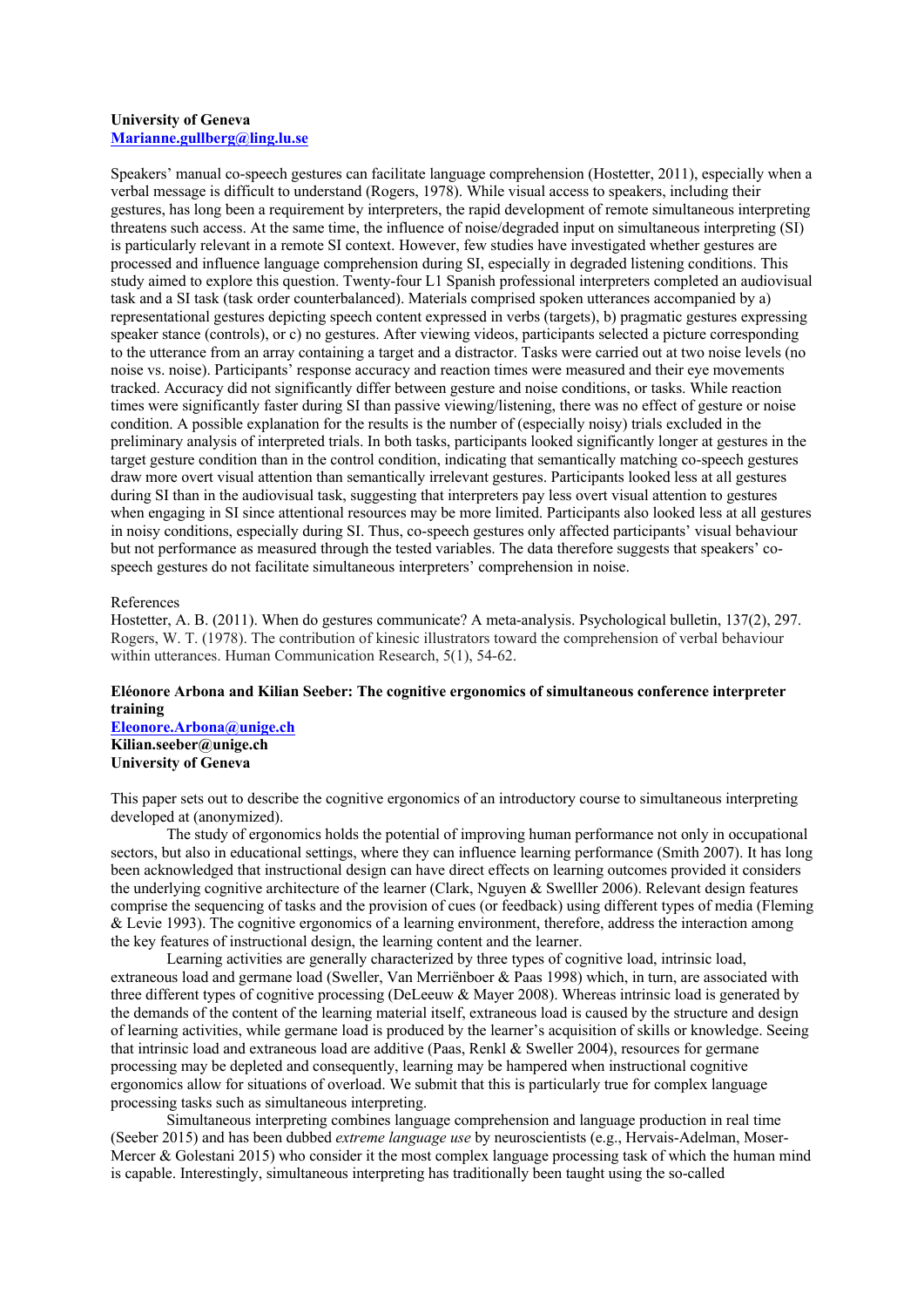apprenticeship model (Setton 2013), with experienced practitioners taking trainees under their wings and allowing them to learn first and foremost by observation and imitation (Setton and Dawrant 2016). Over the years, this training approach has yielded many generations of successful interpreters. With changing market demands, however, trainers are under increasing pressure to train to higher standards and to produce graduates that are "ready to deploy" (Seeber 2017a). As increasing the duration of training programs is often neither logistically nor financially feasible, the inevitable answer must be increasing their efficiency. Such efficiency can be achieved by reducing or eliminating situations in which learners are left without the necessary resources to engage in germane processing, requiring compensation through time-consuming repetition.

Starting from the premise that simultaneous interpreting is a complex cognitive activity likely to generate high levels of intrinsic load in traditional training environments based on the apprenticeship model, the primary research focus of this paper is to describe the cognitive ergonomics conducive to reducing extraneous load. We will begin with a cognitive task analysis (Clark, Feldon, van Merriënboer, Yates & Early 2008) to isolate the individual component tasks performed by the simultaneous interpreter. The Cognitive Load Model of simultaneous interpreting (Seeber 2011) will be used to illustrate the cognitive load generated by the overlapping processing stages, codes and modalities (Wickens 2002, Seeber 2007) of these component tasks. Subsequently, the basic principles underlying multimodal processing in simultaneous interpreting will be introduced (see Seeber 2017b); special attention will be given to the processing of multimodal stimuli in noisy environments (such as simultaneous interpreting, where the interpreter's own output negatively influences the overall signalto-noise-ratio and therefore increases intrinsic load). They will constitute the conceptual basis for the development of multimodal activities with reduced extraneous load. Finally, these activities are described in terms of their cognitive ergonomic design that aims at making available the necessary cognitive resources for germane processing and therefore promote the acquisition of schemas through practice (Anderson, Fincham, & Douglass 1997).

The cognitive ergonomics of this learning environment are proposed as a way to increase efficiency in training and reduce the time needed for the acquisition of one of the most complex language processing tasks.

Anderson, J.R., Fincham, J.M. & Douglass, S. (1997). The role of examples and rules in the acquisition of a cognitive skill. *Journal of experimental psychology: Learning, memory, and cognition*, 23(4): 932-945 Clark, R. E., Feldon, D., van Merriënboer, J., Yates, K., and Early, S. (2008). Cognitive Task Analysis. In J. M. Spector, M. D. Merill, J. J. G. van Merriënboer and Driscoll, M. P. (eds), *Handbook of Research on Educational Communications and Technology* (3rd edition), pp. 577–593. Mahwah, NJ: Lawrence Erlbaum Associates. Clark, R.C., Nguyen, F., and Sweller, J. (2006). *Efficiency in learning: evidence-based guidelines to manage cognitive load.* San Francisco: Pfeiffer.

DeLeeuw, K.E. and Mayer, R.E. (2008). A Comparison of Three Measures of Cognitive Load: Evidence for Separable Measures of Intrinsic, Extraneous, and Germane Load. *Journal of Educational Psychology*, 100(1): 223-234.

Gile, D. (2009). *Basic Concepts and Models for Interpreter and Translator Training (Revised Edition).* Amsterdam/Philadelphia: John Benjamins Publishing Company.

Paas, F. G. W. C., Renkl, A. & Sweller, J. (2004). Cognitive load theory: instructional implications of the interaction between information structures and cognitive architecture. *Instructional Science, 32*: 1–8. Seeber, K.G. (2007). Thinking outside the cube: Modeling language processing tasks in a multiple resource paradigm. Interspeech 2007, Antwerp, Belgium (pp. 1382-1385).

Seeber, K. G. (2015). Cognitive approaches. In F. Pöchhacker, N. Grbic, P. Mead, & R. Setton (Eds.), *Encyclopedia of Interpreting Studies* (pp. 56–60). New York: Routledge.

Seeber, K. G. (2017a). Interpreting at the European Institutions: faster, higher, stronger*. CLINA,* 3(2): 73-90. Seeber, K.G. (2017b). Multimodal processing in simultaneous interpreting. In Schwieter, J.W. and Ferreira, A. (Eds). *The handbook of translation and cognition* (pp. 461-475), New York/London: John Wiley and Sons. Seeber, K.G., (2011). Cognitive load in simultaneous interpreting: existing theories – new models. *Interpreting*  13:2, 176-204.

Setton, R. (2013). From practice to theory and back in interpreting: the pivotal role of training. *The Interpreters' Newsletter,* 15: 1-18.

Setton, R., and Dawrant, A. (2016). *Conference Interpreting: A Complete Course*. Amsterdam/Philadelphia: John Benjamins Publishing Company.

Smith, T.J. (2007). The ergonomics of learning: educational design and learning performance. *Ergonomics* 50:10, 1530-1546.

Sweller, J., Van Merriënboer, J., & Paas, F. (1998). Cognitive architecture and instructional design. *Educational Psychology Review*, 10: 251-296.

Van Merriënboer, J.G. and Sweller, J. (2005). Cognitive load theory and complex learning: recent developments and future directions. *Educational Psychology Review,* 17(2):147-177.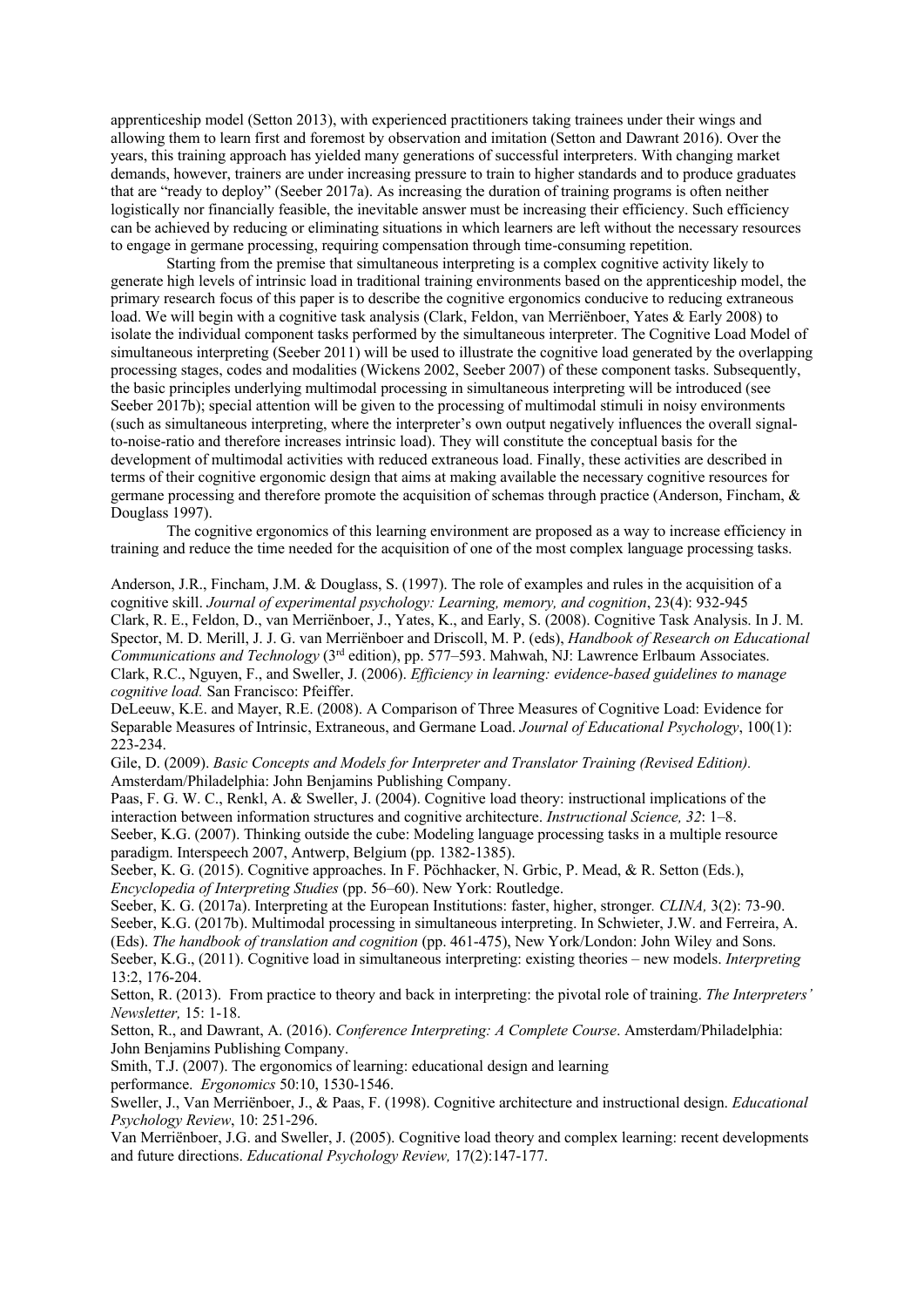Van Wassenhove, V., Grant, K. W., & Poeppel, D. (2007). Temporal window of integration in auditory‐visual speech perception. *Neuropsychologia*, 45, 598–607. Wickens, C.D. (2002). Multiple resources and performance prediction. *Theoretical issues in ergonomics science*, 3(2): 159-177.

## **SESSION 6**

## **SATURDAY: 1-2.30pm**

## **6A Transfiction and Beyond (Flying A Studios Room)**

### **Javier de la Morena-Corrales: Translation as Bridge or Border? An Intersectional Approach to National Belonging in Kate Chopin's "La Belle Zoraïde" jdelamor@kent.edu Kent State University**

Hailed as a proto-feminist writer for The Awakening (1899), Kate Chopin also wrote short stories featuring complex female protagonists of color, suggesting that she was already exploring in the late nineteenth century what we refer to today as intersectionality. Moreover, her work usually involves the use of French and patois, thus connecting issues of race and gender to issues of language and translation. That interconnection, however, has remained largely unexplored, since the monolingualism of nation-based literary studies has obscured Chopin's role as a translator and the imprint that left on her fiction. With this in mind, I argue that "La Belle Zoraïde" (1894), which features a series of women who are variously affected by the racism and sexism of late nineteenth century U.S. society, is a prime example of Chopin's unique interdisciplinary approach to fiction. Intriguingly, translation assumes a central role when the narrator reveals that the story, which has been narrated in English, had actually taken place in Creole patois. By exposing the original as a translation, Chopin approaches the practice of translation from an ambiguous perspective: while the English translation could be seen as a capitulation to the increasing monolingualism of U.S. society, it also operates as a counterhegemonic gesture, creating affective bonds among the subjected women in the story. In this paper, I will explore ways of reading "La Belle Zoraïde" through the multifocal lens of translation, which inextricably link the question of national belonging to complex unresolved issues of linguistic, racial, and gender identity.

#### **Li Jingxiang: Border-crossing: Diasporic Dislocation and Cultural Intervention in the Self-Translation of Eileen Chang Yb87720@umac.mo**

**University of Macau**

Tracing the trajectory of the self-translated/bilingual works of Eileen Chang, this paper attempts to examine the negotiation of cultural space during and through the course of her migration that entails the displacement of identity, culture and language. Trapped in a bilingual and bicultural space after Eileen Chang leaves Shanghai for Hongkong and later on to the United States, she resorts to self-translation as a way to cope with the displacement of identity. Self-translation, which deconstructs the hierarchy of the original and translation, renders the notion of faithfulness/fidelity facile. It transcends the border of translation in that it intersects with creative writing on account of the liberty reserved for self-translators. In this light, the two novels, *The Rice-Sprout Song* (1955) and *Naked Earth* (1956), commissioned by the United State Information Service, although ideologically bound, are susceptible to the transformative force brought by self-translation. Foregrounding the question of authenticity, Eileen Chang articulates a voice restricted by commission in a roundabout way under the confinement of ideology. In another case, as demonstrated in the bilingual works of *The Golden Cangue*  (1943) and *The Rouge of the North* (1967), she reviews her diasporic identity by retelling the similar story that happens in Shanghai. Taking on the initiative to recover her own voice through rewriting, Eileen Chang is caught between two cultures. Her marginal position and subaltern status in the Anglophone world sends her onto a homeward journey which strengthens her connections with Chinese culture. However, she adjusts the temporal and spatial distance and relocates the foreign otherness of Chinese culture in the American context through cultural mediation, transplanting and transcoding Chinese culture for the Anglophone readers. The findings reveal that the move across physical borders results in identity and cultural dislocation. With the privileged position of self-translator and the subversive force embedded in self-translation, the agenda of self-translation is mapped out through cultural and ideological intervention.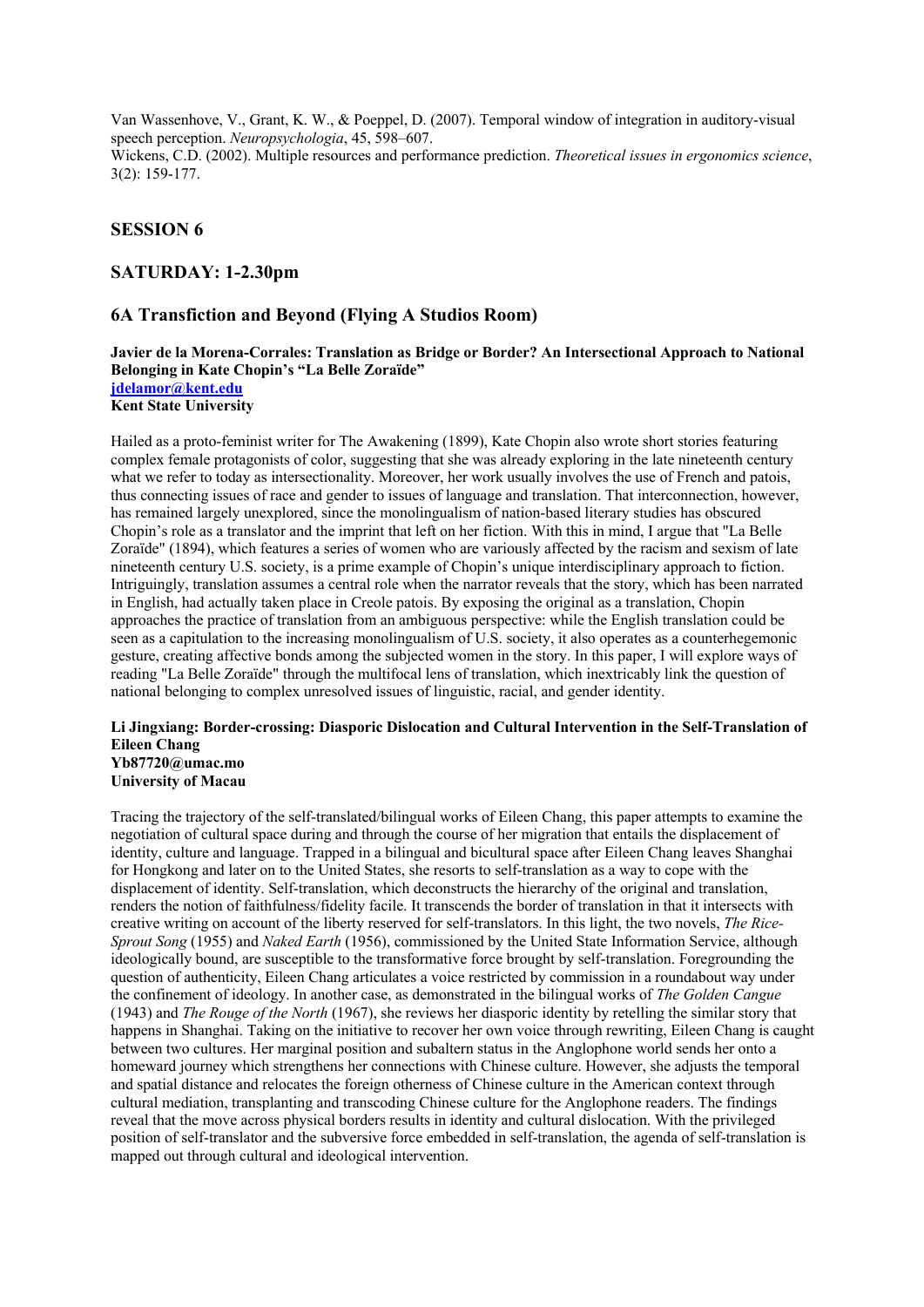Key Words: self-translation, voice, cultural intervention, dislocation

## **Akkad Alhussein: Moving memory: The politics of nostalgia and cultural translation in Leila Aboulela's Bird Summons and Elsewhere, Home**

**a.alhussein@ucl.ac.uk**

**University College London**

The loss of origins and sense of disorientation that ensues from the act of migration and the transnational movement of individuals and groups is often confronted through nostalgic attachments and memories that seek to establish continuity with the past and alleviate feelings of alienation and isolation. The reconstruction of migrant subjectivities amid the experience of difference and as a response to the confrontation with otherness also gives rise to practices of cultural translation, as migrants have to mediate their dual existence and hybridity between two cultural landscapes, that of the country of origin and that of the host culture. This paper presents an inquiry into the interface between nostalgia and cultural translation against the backdrop of migrants' transcultural experiences and their real and imaginative movements across time, space, and memory as represented by the Egyptian-Sudanese author Leila Aboulela in her latest prose works: Bird Summons and Elsewhere, Home–a novel and a collection of short stories respectively. Herself a transcultural writer acting on the border between languages and cultures, Aboulela tells in her feminist fiction the stories of Muslim migrants and women in Britain and engages the daily encounters and struggles that shape identity politics and narratives of home and belonging in the West. While some critics have devalued the nostalgic motives in her texts as expressions of a regressive anti-Westernism, others have sought to read them in terms of resistance to hegemonic, Orientalist and Islamist discourses. I argue – following this line of thought – that nostalgia in Aboulela's texts is not void of critical value and prospective meaning. Her characters are initially caught in their nostalgic desires and the yearning for an imagined and idealized lost home. In the process, this nostalgic sentiment gives way to and is substituted by a more balanced consciousness and sense of responsibility and understanding. This is narratively realized through a universal notion of faith as shared memory and common human heritage. This notion is based on a concept of translation that creates spaces for dialogue and deconstruct cultural difference, allowing the subjects to challenge Eurocentric narratives about Islam as the Other. Connecting past with present and future, and infusing memory with the power of imagination and affect, nostalgia creates productive links between cultural horizons, histories and geographies, providing the basis for new personal and collective communities, identity transformations and translations.

Keywords: Cultural translation, nostalgia, migration, Leila Aboulela, Elsewhere, Home; Bird Summons

## **6B Translation in Spanish-language Contexts: Politics and Identity (State Street Room)**

### **Tania P Hernandez-Hernández: Translating and internationalizing political activism: the Spanish editions of Le Monde diplomatique and New Left Review tphernandez@colmex.mx College of Mexico**

Newspapers, magazines, books, and other printed materials have played a crucial role in the dissemination of political ideas and in the configuration of imagined communities (Anderson, 1983). In the case of left-wing groups, which traditionally have heralded internationalism as one of their main values, Le Monde diplomatique and New Left Review have been two political journals that have contributed to the configuration of said communities by enabling the access to essays, book reviews, editorials, and in-depth articles on political, economic, and cultural issues from a critical and militant perspective that sometimes has been considered as radical.

Published since May 1954, Le Monde diplomatique is French monthly specializing in international politics having a "radical-left wing" editorial line and that "has been involved with some activist movements since the 1990s" (Harvey, 2010a, p. 298). From the late 1970s to the present day, Le Monde diplomatique has launched foreign editions which translate and publish its content to different languages. Currently, it has 29 foreign editions, and it is translated into 18 languages. Five of said editions are translated and published in Spanish.

New Left Review is a British bimonthly covering capitalism, socialism, class and gender struggles as well as other political and cultural issues. Created in London in 1960 by John Saville and Edward Palmer Thompson, both historians and activist, New Left Review was originally conceived as an organ of the New British Left. Throughout the years, it has consolidated a journal disseminating key text of political and cultural intellectuals such as Louis Althusser, Pierre Bourdieu, Raymond Williams, and Slavoj Žižek, to mention but a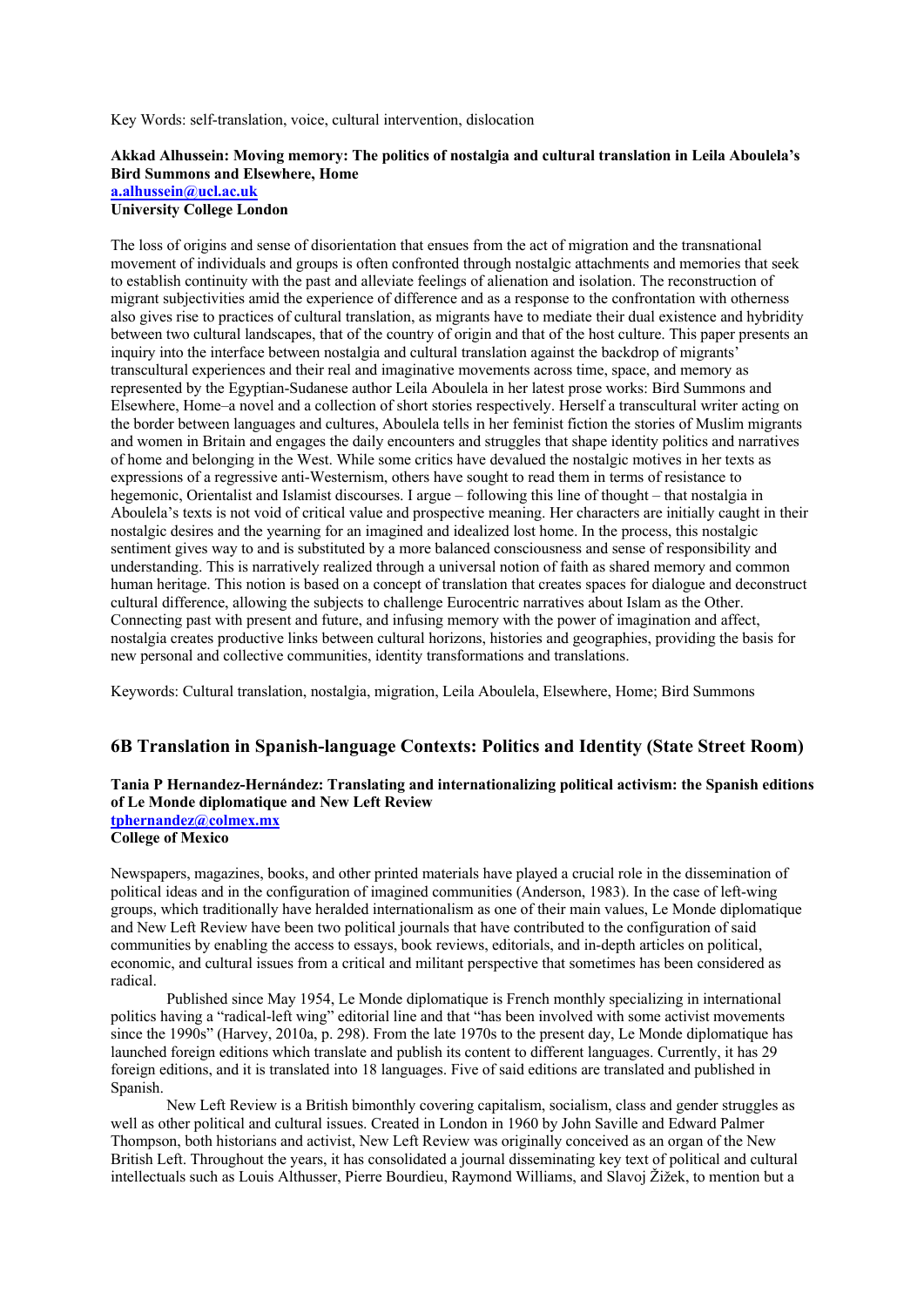few. In January 2000, Carlos Prieto del Campo, activist, intellectual and translator, launched the Spanish edition of New Left Review.

Drawing on Bourdieusian analyses of the journalistic field, in this paper, I will compare the Spanish editions of both journals. I will particularly focus on the agents that are involved in the translation of the content and on how the interplay between socioeconomic and political forces of the social spaces in which the Spanish editions circulate shapes the role played by both translation and translators in the production and development of said editions.

### References:

Bourdieu, P. (1994). L'emprise du journalisme [The Power of Journalism]. Actes de la recherche en sciences sociales, 101(101-102), 3-9.

Bourdieu, P. (1996b). Journalisme et étique [Journalism and Ethics]. Les cahiers du journalisme, 1, 10-17. Champagne, P. (2000). Le médiateur entre deux Monde. Transformation du champ médiatique et gestion du capital journalistique [The Mediator between Two Monde. Transformation of the Media Field and Management of the Journalistic Capital]. Actes de la recherche en sciences sociales, 131-132, 8-29.

Harvey, N. (2010a). Le Monde diplomatique (France/Transnational). In J. D. H. Downing (Ed.), Encyclopedia of Social Movement Media (pp. 298-299). Thousand Oaks: SAGE.

Benson, R. (2006). News Media as a 'Journalistic Field': What Bourdieu Adds to Institutionalism, and Vice Versa. Political Communication, 23(2), 187-202.

Benson, R. (2013). Shaping Immigration News. A French-American Comparison. New York: Cambridge University Press.

### **Remy Attig: Translating Spanglish: A Longitudinal Study of Approaches in Audiovisual Media rattig@bgsu.edu**

### **Bowling Green State University**

Over the past decade there has been an increase in audiovisual representation of Latinx communities in the United States. With this visibility has come a previously unprecedented quantity of scripted Spanglish—or radical Spanish-English bilingualism. Given the recent transnational shift in marketing and distribution of audiovisual platforms such as Netflix, a large amount of this content has been dubbed and subtitled for Spanishspeaking audiences who, presumably, may not be able to access the bilingualism of the original. Whereas translation studies scholars have discussed the challenges that bilingualism, codeswitching, and heterolingualism in source texts can present to translators, many of those discussions have centered on smallscale portrayals in largely literary works. We have not yet grappled with the implications of translating such work on as large a scale as is currently emerging.

In this paper I will draw on my recent and current case studies that consider the Disney/Pixar film Coco, the Netflix sitcoms One Day at a Time and Gentefied, and the Stars drama Vida in order to present a longitudinal study of how these AV sources with significant presence of Spanglish have been translated for international Spanish-speaking audiences and how these approaches have evolved over the past few years. In addition, I will contextualize this by relying on sociolinguistic and cultural studies theories to discuss how the intersection of sociopragmatics in US Latinx communities and the social commentary on the othering of US Latinxs in a predominantly Anglo context raise unique challenges for translators that extend well beyond heterolingualism or individualized bilingualism in source texts.

This paper will build off published case studies, both mine and others', that have been seen in isolation, but which have much to contribute when considered as part of a larger emerging trend among AVT professionals.

#### **Bibliography**

Attig, Remy. "Coco and the Case of the Disappearing Spanglish: Negotiating Code-Switching in the English and Spanish Versions of Disney and Pixar's Animated Film." Hybrid Englishes and the Challenges of/for Translation: Identity, Mobility and Language Change, edited by Karen Bennett and Rita Queiroz de Barros, Routledge, 2019, pp. 151-162.

Attig, Remy and Roshawnda A Derrick. "Dubbing Othering and Belonging: The Latinx Voice As the Self in One Day at a Time." Bulletin of Spanish Studies, vol. 98, no. 4, 2021, pp. 635-664, doi:10.1080/14753820.2021.1926722.

Beseghi, Micòl. "The Representation and Translation of Identities in Multilingual TV Series: Jane the Virgin, a Case in Point." MonTI, no. Multilingüismo y representación de las identidades en textos audiovisuales / Multilingualism and representation of identities in audiovisual texts. Special Issue 4, 2019, pp. 145-172. Gumperz, John J. Discourse Strategies. Cambridge UP, 1982.

Jenner, Mareike. Netflix and the Re-Invention of Television. Palgrave Macmillan, 2018.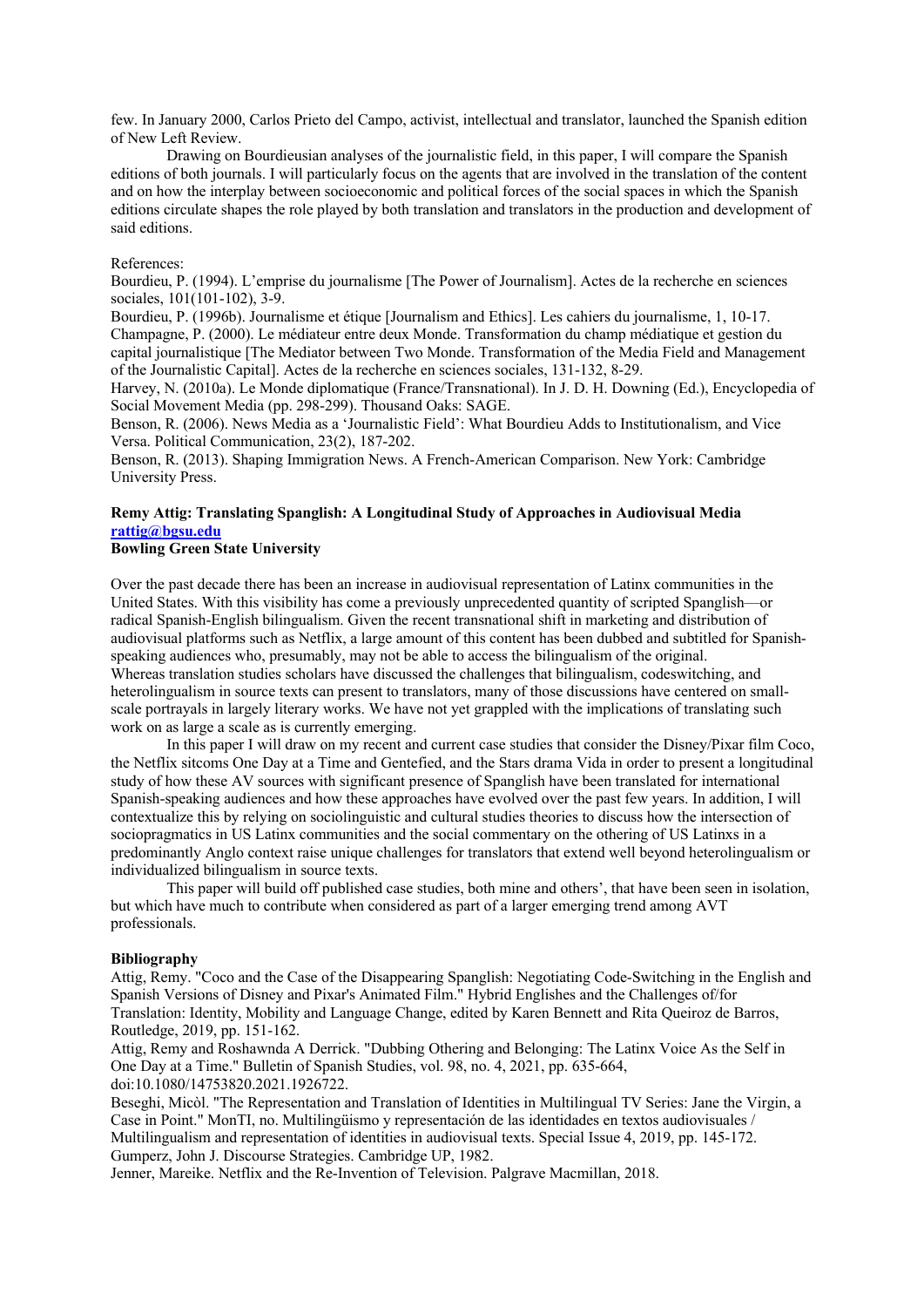McClure, Erica. "Aspects of Code-Switching in the Discourse of Bilingual Mexican-American Children." Georgetown University Round Table on Languages and Linguistics, 1977, pp. 93-115. McClure, Erica and Montserrat Mir. "Spanish-English Codeswitching in the Mexican and Spanish Press." Journal of Linguistic Anthropology, vol. 5, no. 1, 1995, pp. 33-50.

#### **Samuel López-Alcalá: Interpreters of the American West: Forgotten Agents of Interconnection samuel\_lopez@byu.edu Brigham Young University**

Singular individuals capable of navigating language and cultural differences have always invariably proven to be essential assets for travelers, explorers, conquerors, administrators and traders needing of their invaluable assistance to connect with other human beings of foreign tongues and customs. Indeed, in spite of the crucial role played by interpreters as interlingual and intercultural mediators in frontier spaces which physical or virtually separate peoples, tribes, nations, and human groups in general their identities often remain anonymous or merely nominal. Bringing interpreters lives, actions, and voices may provide historians with, not only a missing agent in the economy of human interconnection in a locus of human contact such as the West, but may also reveal or reinforce crucial features for the very dynamics of human interconnection in this vast melting pot of human interactions. This paper aims to rescue, by means of simple vignettes framed by the useful thinking tools of capital, field and habitus proposed by French sociologist Pierre Bourdieu, the role of interpreters in making of the Western United Sates a point of contact between the local and global.

### **Javier Adrada: Luis Cernuda and Spanish exile from the perspective of Translation Studies jaboadrada@gmail.com University of Salamanca**

The poet Luis Cernuda was undoubtedly one of the most representative figures of the Spanish exile of 1939 after the civil war. His own poetic work reflects the gradual evolution of his attitude towards Spain: a homeland that was every day more distant; loved and hated at the same time. I propose to address this subject from an innovative perspective: my aim will be to analyse the feeling of rootlessness that is perceivable in the translations of the German poet Friedrich Hölderlin that Cernuda undertook. In fact, some of the most significant poems of Cernuda's exile were inspired by Hölderlin's compositions ―although Hölderlin didn't experience a physical exile, he was repudiated by the German society of his epoch, due to his insanity and poverty. Cernuda found in the figure of the German poet a reflection of his own displaced condition and I will prove it in my communication with several examples of translational intertextuality between the two creators.

In relation to the previous, I will underline another fundamental idea: exile was not necessarily a punishment for Luis Cernuda. In spite of having been expelled from his homeland, as the doors of Spain closed, those of the world opened. This cosmopolitan attitude is not only reflected in Cernuda's international itinerary throughout his exile, across borders and cultures ―England, France, USA, Mexico; but especially in those poems that are clearly inspired by Hölderlin, as explained above: Cernuda reinterpreted and rewrote the German's compositions from the perspective of his own exile. To him, translation was a way of understanding his transnational identity as a refugee.

## **6C Translation and Accessibility (Santa Barbara Harbor Room)**

**Mark Halley, Dawn M. Wessling and Stephanie Sargent: Moving Online: Pedagogical Shifts in Signed Language Interpreter Education Amidst the COVID-19 Pandemic mark.halley@unf.edu dawn.m.wessling@unf.edu University of North Florida stephanie.n.sargent@gmail.com**

While online education has become more prevalent in recent years for signed language interpreter education, nothing prepared educators for the onslaught which ensued because of the COVID-19 pandemic. In this presentation, we report the results of a survey to educators in the United States and internationally to not only determine if practices had changed to keep up with the demands of the pandemic, but to learn how these practices were implemented. We explore how signed language interpreter educators adjusted their pedagogical approaches during the pandemic, focusing on the nearly global move to emergency remote education (ERE). Responses showed a variety of adaptations to meet the needs of students, and a primary theme was the adeptness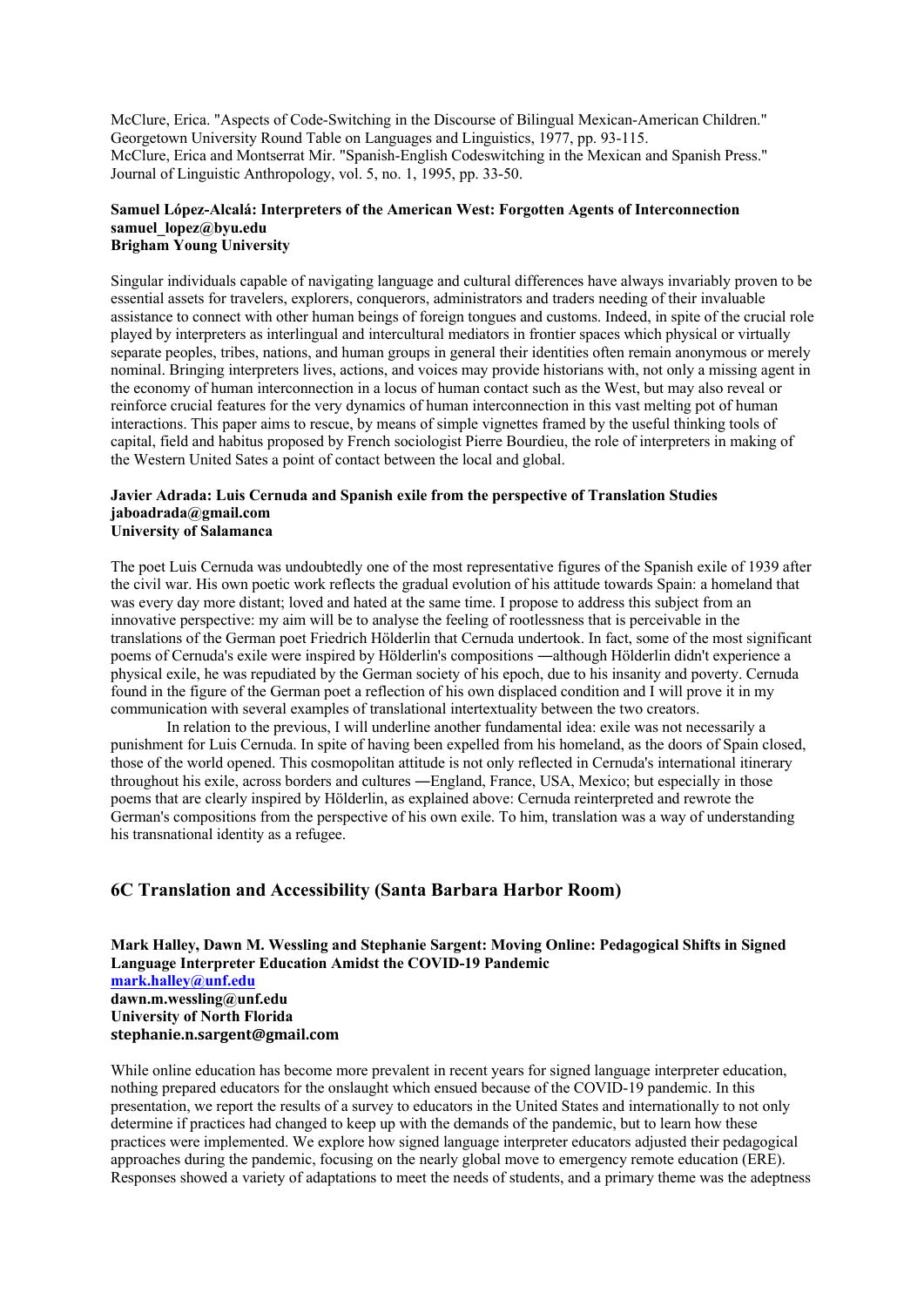of educators in overcoming technical challenges while maintaining high expectations for student outcomes. Amidst the undercurrent of a pandemic, the educators were intent on providing rigorous curricula and the emotional support their students needed during trying times. The data revealed major changes for students in practical skills courses (83%), sign language courses (87%), and internship or practicum courses (90%), as well as minor changes in theory courses (61%). Faculty indicated changes in their scholarship and service as well as the personal/emotional impact of the pandemic on their professional work. This study provides a snapshot of educators' response to the pandemic, and we argue that qualitative research approaches are needed to discover the specific pedagogical tactics employed during the COVID-19 pandemic. Taken together, the findings suggest an impressive response from faculty at the individual level, despite overwhelming odds and severely limited institutional support.

### **Mark Halley: Interpreting Movement: The Role of American Sign Language-English Interpreters in the Deaf President Now Protest mark.halley@unf.edu University of North Florida**

In 1988, thousands of deaf students and community activists seized Gallaudet University, the world's only institution of higher learning specifically designed for deaf and hard of hearing people. The protesters were determined to derail the Gallaudet University Board of Trustees' decision to appoint a non-deaf person as the university's seventh president. The uprising, later known as the Deaf President Now (DPN) protest, received significant media attention in the United States and across the globe. Newspaper and broadcast journalists rushed to report the unfolding story of a university campus overtaken and shut down by dissenting students. To facilitate the media frenzy, dozens of American Sign Language-English interpreters volunteered to interpret radio, newspaper, and television interviews, as well as public rallies. In this study, I collected narrative data from 28 key stakeholders in the protest to investigate the role of interpreters in contentious political settings. To explicate their role, in this presentation I analyze stories from the interpreters who worked in this groundbreaking protest. I demonstrate how interpreters were an integral part of the protesters' mission to challenge the existing power structure, and I examine how and why the activist interpreters volunteered their time and helped push the protest forward. Specifically, I elucidate patterns in stories of activist interpreting, using thematic analysis to explore how the narratives told by and about interpreters inform conceptualizations about the role of interpreters in protest settings. In this presentation, I also show how the data suggest interpreters exhibited a collective identity (Polletta and Jasper 2001) with the deaf protesters, despite not being deaf themselves. Finally, I argue that the role interpreters embodied can be explained through the concept of ideologically-structured action (Dalton, 1994; Zald, 2000).

### **Joel Snyder: Audio Description: Listening to Movement jsnyder@audiodescribe.com**

In his introduction to the second edition of *The Mastery of Movement*, Rudolph Laban wrote: "What really happens in the theatre does not occur only on the stage or in the audience, but within the magnetic current between both these poles." He suggests that the performers on stage form the "active pole of this magnetic circuit [and] are responsible for the integrity of purpose" in the performance that determines the quality of the "exciting current between stage and audience."

Laban's focus here is on the skill of the performer in communicating with the audience. It is assumed that the audience is able to fully perceive that skill and experience that communication.

But what if the exchange is interrupted, not by lack of clarity on stage, but rather by an audience member's lack of access to that full perception. How, for example, can a blind person "see" a dance performance?

This paper/presentation will discuss how audio description, enhanced by Laban Movement Analysis (LMA) fundamentals, provides access to the arts for people who are blind or have low vision. Describers observe, select, and then succinctly and vividly use language to convey the visual image that is not fully accessible to a segment of the population—new estimates by the American Foundation for the Blind now put that number at over 21 million Americans alone who are blind or have difficulty seeing even with correction.

In the United States, the principal constituency for audio description has an unemployment rate of about 70%. With greater access to our culture and its resources, people become more informed, more engaged with society and more engaging individuals—more employable.

## **SESSION 7**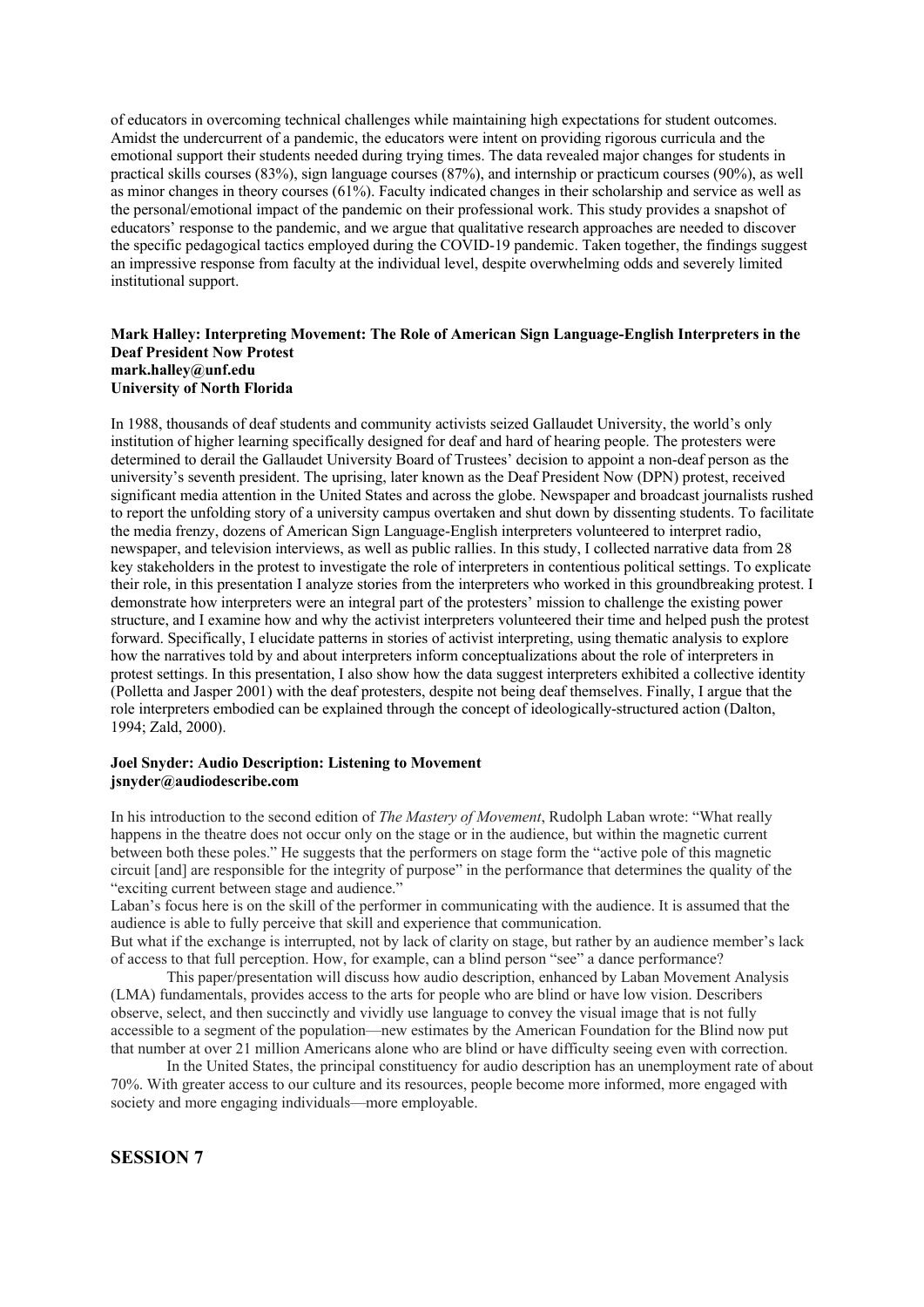## **SATURDAY: 2.45-4.15pm**

## **7A Translation in Chinese Contexts I (Flying A Studios Room)**

### **Qifei Kao: Translating Socialist Movements in Literature of "the Seventeen Years:" Construction of Chinese Red National Identity qkao1@binghamton.edu Binghamton University**

Literature of "the Seventeen Years" refers to Chinese literature created from the founding of PRC (1949) to the beginning of the Great Cultural Revolution (1966). Regarded as "red classics," these literary works were politically translated by and exported into the English-speaking world through the state-owned publishing house Foreign Languages Press. Studies on English translations of literature of "the Seventeen Years" are relatively few due to the possible cause that many Chinese scholars believe that these works are simply a tool for political advocacy with hardly any literary value, and translations produced by groups of translators under a monopolized publishing mechanism are lacking individual translators' agency. Recent years witnessed a slow nationwide growth in research on "seventeen-year literature" after Chinese president Xi Jinping assumed office. However, scholars mainly engage in its heroism and revolutionary idealism, as well as social responsibility and historical task through a historical approach, failing to observe the role that these translations played in conversing with an international readership and constructing national identity.

In this paper, I problematize the role of translation of China's literature of "the Seventeen Years" by examining the English translations of socialist movements in "red classics" including Hundred Flowers Campaign, Anti-Rightist Movement and Great Leap Forward through the lens of polysystem theory.

Translation of socialist movements is not merely used for propaganda purposes; it contributes to the construction of national identity and leads to the now common perception of red China in the West. I contend that national policies laid out behind these translations reveal China's strategy when it began to take a seat at the world literature roundtable in the image of a socialist, and translations of socialist movements in literature of "the Seventeen Years" function as a vehicle for China to enter the dialogue as a nascent socialist polity.

## **Feng Cui: Translation and Ideology: Using the Cessation and Revival of** *World Literature* **as an Example cuifeng@ntu.edu.sg**

## **Nanyang Technological University, Singapore**

Translation as a practice is by no means an 'innocent' task; rather, it is inextricably linked to larger political discourses and ideologies. The authorities that were inseparable with these ideologies and the power relations that came with them were then incorporated into the many perspectives that scholars in translation studies took. Through the investigation of *World Literature* (世界文学 *Shijie Wenxue*), the only official periodical to openly publish foreign literature in China in the 1950s and 1960s, we are able to further our understanding on how ideological and social factors manipulate the introduction and translation of foreign literature in China. Taking the issues published in two time points – pre-Cultural Revolution 1966 and post-Cultural Revolution 1977 – as reference, this paper seeks to investigate: (a) the motivations behind the cessation of *World Literature* in 1966; (b) the reasons for first publishing two issues of *World Literature* in 1977 for 'internal circulation', before doing so again for four issues in 1978; (c) the form and shape that the publication took during its revival; (d) the guiding principles for its publication; (e) its relations with the then-political climate; (f) the positioning of its literary standing and political inclinations under the 'new circumstances' during its revival; and (g) the amount of political undertones in *World Literature*. The aim of this paper is to explore the relations between translation, literature and political ideologies through the investigation of the afore-mentioned questions. Keywords: *World Literature*, ideology, manipulation, cultural studies, translation

Bassnett, Susan . *Translation Studies,* London and New York: Methuen,1980.

Bassnett, Susan and A. Lefevere, eds. *Translation, History and Culture*, London and New York: Pinter,1990. Gentzler, Edwin. *Contemporary Translation Theories (Revised Second Edition)*, Shanghai: Shanghai Foreign Language Education Press,2004

Garver, John W. *The Sino-American Alliance: Nationalist China and American Cold War Strategy in Asia,* New York: M.E.Sharpe, 1997

Hermans, Theo. *Translation In System:Descriptive and System-oriented Approaches Explained*, Shanghai: Shanghai Foreign Language Education Press,2004.

Holmes, Lambert and Broeck, eds. *Literature and Translation: New Perspectives in Literary Studies,* Leuven: Academic Publishing Company, 1978.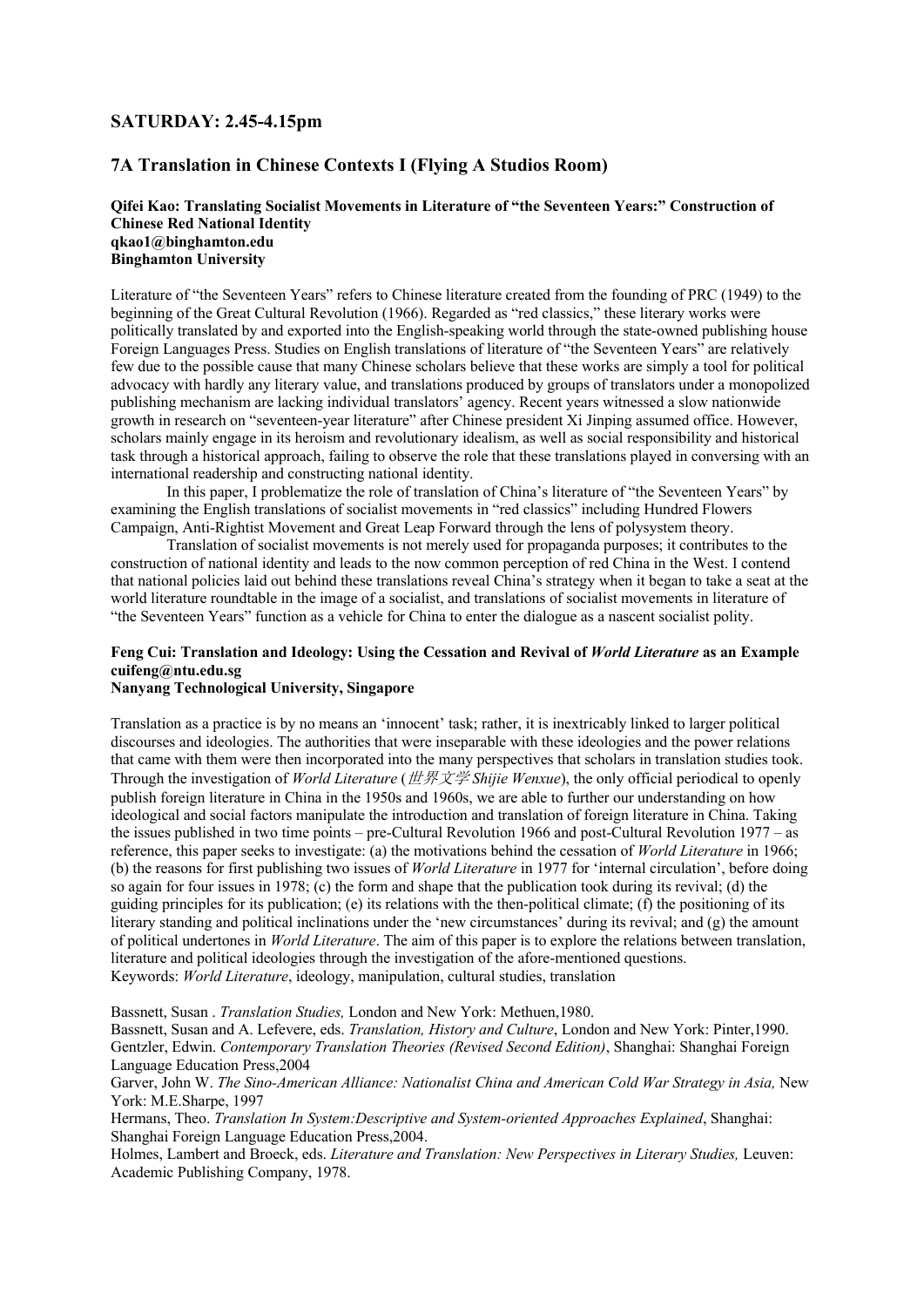McWilliams, Wayne C. *The World since 1945: a history of International Relation*, Lynne Rienner Publishers, 2005.

Mingjian, Zha and Tianzhen, Xie. *A History of the 20th Century Foreign Literary Translation in China,* Hu Bei: Hu Bei Education Publishing House, 2007.

Munday, Jeremy. *Introducing Translation Studies: Theories and Applications*, London and New York: Routledge,2001.

Suisheng, Zhao. *Chinese Foreign Policy: Pragmatism and Strategic Behavior,* New York: M.E. Sharpe, 2004. Venuti, Lawrence. *The Translator's Invisibility: A History of Translation*, London and New York: Routledge,1995.

Venuti, Lawrence (ed). *Rethinking Translation: Discourse, Subjectivity, Ideology*. London and New York: Routledge, 1992.

Wenger, Andreas. *International relations: from the Cold War to the Glo*alized W*orld.* L.Rienner, 2003. *World Literature* (1953-1966)

Xuanming, Luo. *Foreign Literary Translation in China,* He Fei: An Hui Literature and Art Publishing House, 2003.

Zhaoyi, Meng and Zaidao, Li, eds. *A History of Literary Translation in China*. Beijing: Peking University Press, 2005.

# **Li Jiawei: Translation and the National Theatre Movement: Centering on** *Theatre Supplement* **barbarali@link.cuhk.edu.hk**

**Chinese University of Hong Kong**

In 1926, a group of students returned from America, represented by Yu Shangyuan, Zhao Taimou, Zhang Jiazhu and Wen Yiduo, established *Theatre Supplement* (Jukan) journal in Beijing, advocating a Chinese national drama, which was "to perform Chinese plays about Chinese matters by Chinese people for a Chinese audience". The contributors of *Supplement* published extensively on the aspects of drama including both dramatic literature and theater production. This movement was named "The National Theatre Movement" by Yu Shangyuan in 1927. Existing scholarship on this topic considered the contribution of *Supplement* preliminary as on the introspection of Chinese operatic art. This view, however plausible, is generally based on the assumption that *Supplement* includes only original research articles.

By source hunting and text matching, this article argues that many articles published on *Supplement* were rendered from segments and fragments of foreign texts. However, they were not translated in a faithful way. The translation method can be seen as trans-editing that the contributors took points from the original and modeled them in the articles. The renditions were thus modeled into the articles and hard to be identified.

For a more comprehensive understating of the *Supplement*, this article records the translations and their sources. The result shows that the sources were all published from 1900 onwards in America when the call for "the new art of theatre", the search for the aesthetic value of drama, was prevailing. The observation challenges the existing scholarship that depicts the National Theatre Movement as merely an introspection of Chinese indigenous drama on one hand and reveals the role translation played in the movement on the other.

### **7B Between the Academy and the Profession (State Street Room)**

### **Renee Jourdenais: Moving between Profession and Classroom: Identity Challenges for translation and interpretation professors rjourden@miis.edu**

#### **Middlebury Institute of International Studies at Monterey**

In the past decade, research on teacher identity (e.g., Akkerman & Meijer, 2011; Beijaard, 2019; Garner & Kaplan, 2019; Izadinia, 2013; Sexton, 2008; Tsui, 2011; Yazan, 2019) has proliferated. What has been less examined, however, is the teaching identities of educators who did not necessarily intend to be in the profession of educating others. To address this gap, this presentation reports on a study looking at the tensions among the teaching and professional identities of university professors who now train translators and interpreters, but who have found this path only after substantial careers as interpreters and translators. Unlike many of their professorial colleagues, they may never have intended to teach and, as a result, may never have received any pedagogical preparation to do so. Within the translation and interpretation academic community itself, there furthermore exists a deep-seated tension between "practitioners" (those who translate and interpret professionally) and "researchers" (those who typically hold traditional faculty positions in universities) (e.g., Chesterman & Wagner, 2002; Orlando, 2016; Pöchhacker, 2004, 2014; Shlesinger, 2009). This said, in order to have been hired teach translation or interpretation, these faculty had to have a solid "practitioner" identity, since having experience in the field is widely considered a prerequisite for training others (Gouadec, 2010; Kelly,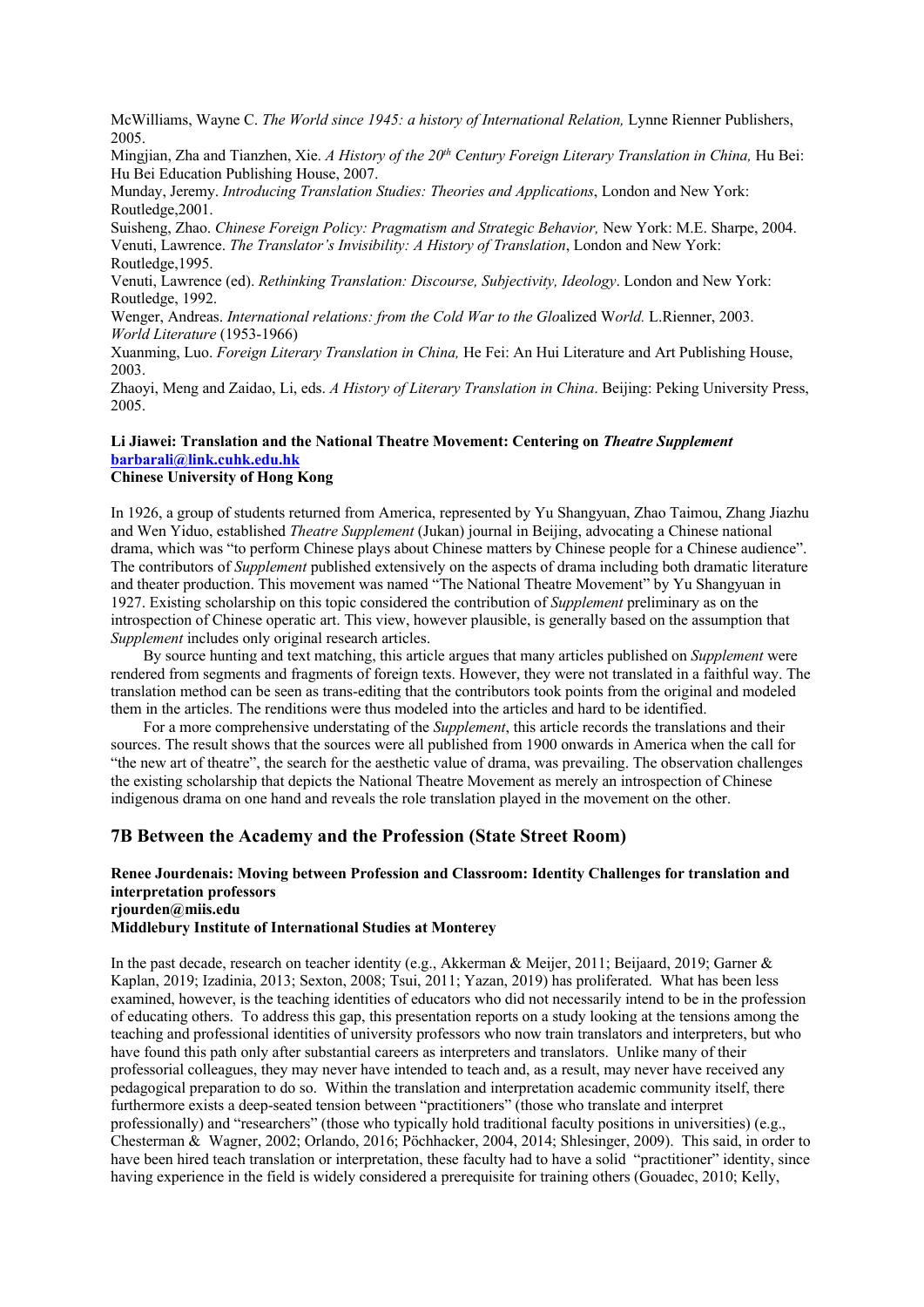2005, 2008; Orlando, 2016), but then once in the academic environment, they're now expected to behave as "researchers."

Utilizing data from semi-structured interviews and field observations of classrooms and program meetings, this presentation details the above tensions experienced by a small group of translation and interpretation professors as they move between their "professional" and their "pedagogical" roles, simultaneously juggling identities connected to their professional careers as translators and interpreters and their situatedness within the larger educational community.

#### **Herculene Kotzé: South African interpreting research: Have we made an impact? Herculene.Kotze@nwu.ac.za North-West University, South Africa**

Interpreting research has become increasingly popular in South Africa post 1994, when the country became a democracy and adopted a multilingual language policy. A database, Interpreting Research in South Africa ( 1 IRSA), was developed with the intent to analyse these research trends and to provide an easily accessible database for parties interested in South African interpreting studies. The IRSA database currently consists of 297 texts which were published between<sup>2</sup> 1968 and 2021. Published and ongoing research reporting on the data include Kotzé and Wallmach (2020a), Kotzé (2020) and Kotzé and Wierenga (under review). This paper is an extension of the bibliometric analyses performed in these articles.

As previously mentioned, this investigation employs a bibliometric approach to the analysis of the publications included in IRSA. Bibliometric methods have yielded useful and interesting results in several interpreting studies (Van Doorslaer, 2016:171). For example, Grbić & Pöllabauer (2008a, 2008b) and Grbić (2013) use scientometric methods such as publication and citation counting, and network analysis and word and co-word analysis in their investigations. Gile (2000) uses bibliometric methods to show that conference interpreting research had increased significantly over a specific period, but only a few of the researchers under review 'displayed long-term activity'. In the domain of sign language interpreting and educational interpreting, Albres & De Lacerda (2013) (as cited by Van Doorslaer, 2016:172) correlate national category with international perspective using bibliometric methods.

The aim of this paper is to use additional bibliometric methods to those which have already been reported on, to measure the author impact and co-authorship count for each of the 142 interpreting researchers included in IRSA. The g-index and h-index for every author included in IRSA will be calculated and the findings presented to show which of these authors have had the highest impact nationally. In addition, the results will be compared to publication trends in interpreting studies identified in other parts of the world.

### **Yvonne Lindqvist: Movements in Institutional Translator Consecration in Sweden – a Model based on a True Story Yvonne.lindqvist@su.se Stockholm University**

Within the framework of Translator Studies (Chesterman 2009) his paper responds to the debate on whether it is possible to construct a relatively autonomous literary translation field within a literary culture. With a Bourdieusian approach the paper proposes a model for Institutional Translator Consecration. The study is based on an investigation of available features and opportunities constituting tokens of institutional consecration within the Swedish literary space. The aim of the study is to demonstrate the moves and steps in the translator's consecration process accumulating individual translation capital (cf. Lindqvist 2006; 2021). Translation capital is the symbolic capital of the literary translation field in question, i.e. ultimately the right to determine which translation practice that should be the dominant in the field (Lindqvist 2006:63).

The paper starts out with reconstructing a general scale of consecration applicable to any field of interest consisting of four phases: the investment phase, the initiation phase, the recognition phase and the confirmation phase (Lindqvist 2021). In order to distinguish individually accumulated translation capital the recognition and confirmation phases of the scale are further divided into Market translators, Prize translators and Government funded, i.e. subsidized translators. The consecration scale is based on the conversion of accumulated translation capital into economic capital, i.e. on the economic importance of available prizes, awards or appointments on the Swedish translation field during the last 30 years. Just as there are mechanisms for converting one form of economic capital (property) into another (money), there are mechanisms for converting cultural capital into economic capital, and back again (Bennett 2010:xviii). Translation capital is a

<sup>1</sup> https://collections.nwu.ac.za/dbtw-wpd/textbases/interpreting-research/irsa.html

<sup>2</sup> The first publication that was found on interpreting in SA is dated 1968.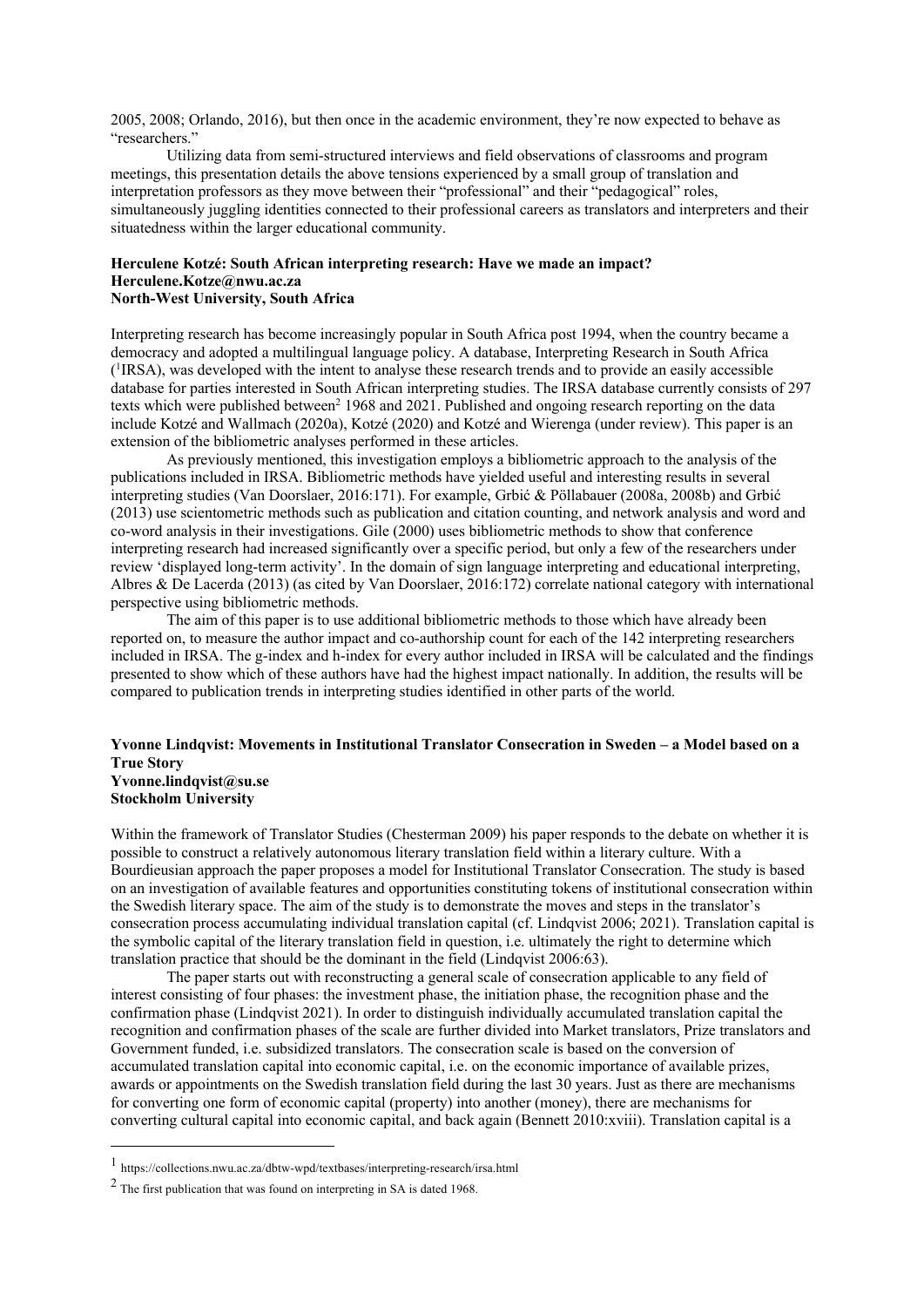form of cultural capital. The conversion of translation capital into economic capital (by for instance the economic value of translation prizes and awards) captures the complex reality of relations of prestige and economic success in this institutionalized context. The primary function of prizes, awards and appointments can be seen to serve – that of facilitating cultural "market transactions", enabling the various individual and institutional agents of culture, with their different assets and interests and dispositions, to engage one another in a collective project of value production (English 2005: 26). Prizes are according to English (2005:10) our most effective institutional agents of capital intra-conversion. The mere possibility to reconstruct a scale of translation consecration shows that the Swedish literary translation activities qualify as a relatively autonomous field as described by Bourdieu (1993) and Sela-Sheffy (2016). The merger and maintainance of this field are probably due to the strong position of government funding of cultural life and the semi-peripheral position of Swedish Literature in world literary space. The consecration scale can serve as a guidance and mapping of prospects for translator students and active translators in the investment and initiation phases of their endeavor.

#### **Keywords: Translation Capital, 4 Phases of Consecration, Market translator, Prize translator, Government funded translator, The Swedish Translation Field. References**

Bennet, Tony. 2010. Introduction to the Routledge Classics Edition. (In) Distinction. A social Critique of the Judgement of Taste. London & New York: Routledge.

Bourdieu, Pierre. 1993. The Field of Cultural Production. Cambridge: Polity Press.

Chesterman, Andrew (2009): The Name and Nature of Translator Studies. Hermes 42:13–22-

English, James F. 2005 The Economy of Prestige. Prizes, Awards and the Circulation of Cultural Value. Cambridge, Massachsetts, London England. Harvard University Press.

Lindqvist, Yvonne. 2006. Consecration mechanisms – The Reconstruction of the Swedish Field of High Prestige Literary Translation during the 1980s and 1990s. (In) Übersetzen – Translating – Traduire: Towards a "Social Turn"? (ed. Michaela Wolf). LIT: Münster: Hamburg-Berlin-Wien-London. Pp. 65–75.

Lindqvist, Lindqvist, Yvonne 2021. Institutional consecration of 15 Swedish translators – "Star translators" or not? (I) Staging the Literary translator – 12 Case Studies. (eds. Klaus Kaindl, Waltraud Kolb & Daniela Schlager). Amsterdam & New York: Benjamin Publishing. 137–154.

Lindqvist, Yvonne. 2021. Det sverigesvenska översättningsfältet och det skönlitterära översättarkapitalet. 15 översättares arbete med nutida spanskkaribisk litteratur som exempel. Finsk tidskrift. Kultur, Ekonomi, Politik. 2/21. 7–35.

Sela- Sheffy, Rakefet. 2005. How to be a (recognized) translator. Rethinking habitus, norms and the field of translation. Target 17:1. Pp. 1–26.

Sela-Sheffy, Rakafet. 2016. Profession, Identity, and Status. (In) Researching Translation and Interpreting. (eds. Claudia V. Angelelli & Brian James Baer). Milton Park & New York: Routledge. Pp. 131–145.

Verboord, Marc, Kuipers, Giselinde. & Janssen, Susanne. 2015. Institutional Recognition in the Transnational Literay Field, 1955–2005. Cultural Sociology. Vol. 9 (3). Pp 447–465.

## **7C Translation Technologies in the Language Classroom (Santa Barbara Harbor Room)**

### **Panel Description:**

The presentations offer the audience 1. an overview of the last decade research on translation technologies and its intersection with the additional language classroom, 2. a discussion on how translation is implemented within the additional language (Spanish and French) classroom focusing on the actors (instructors and students) and factors (textbooks and syllabi) in post-secondary education, and 3. present the organic application of online translation tools by heritage speakers of Spanish within writing courses.

**Jhonatan Henao-Muñoz and Luz Adrian Guzmán Hernández: Translation Technologies in Second Language Acquisition: An Analysis of the Last Decade Research (2009 – 2019) jhenaomunoz@arizona.edu University of Arizona Adriana.guzman@outlook.com Bonn University of Applied Sciences**

Our paper presents a critical analysis of the implementation of translation technologies in the second language acquisition field within the 2009-2019 decade. Firstly, we offer an overview of the previous studies that have implemented and discussed translation in language teaching (TiLT) as well as the use of machine / online translation in the second language classroom. Secondly, we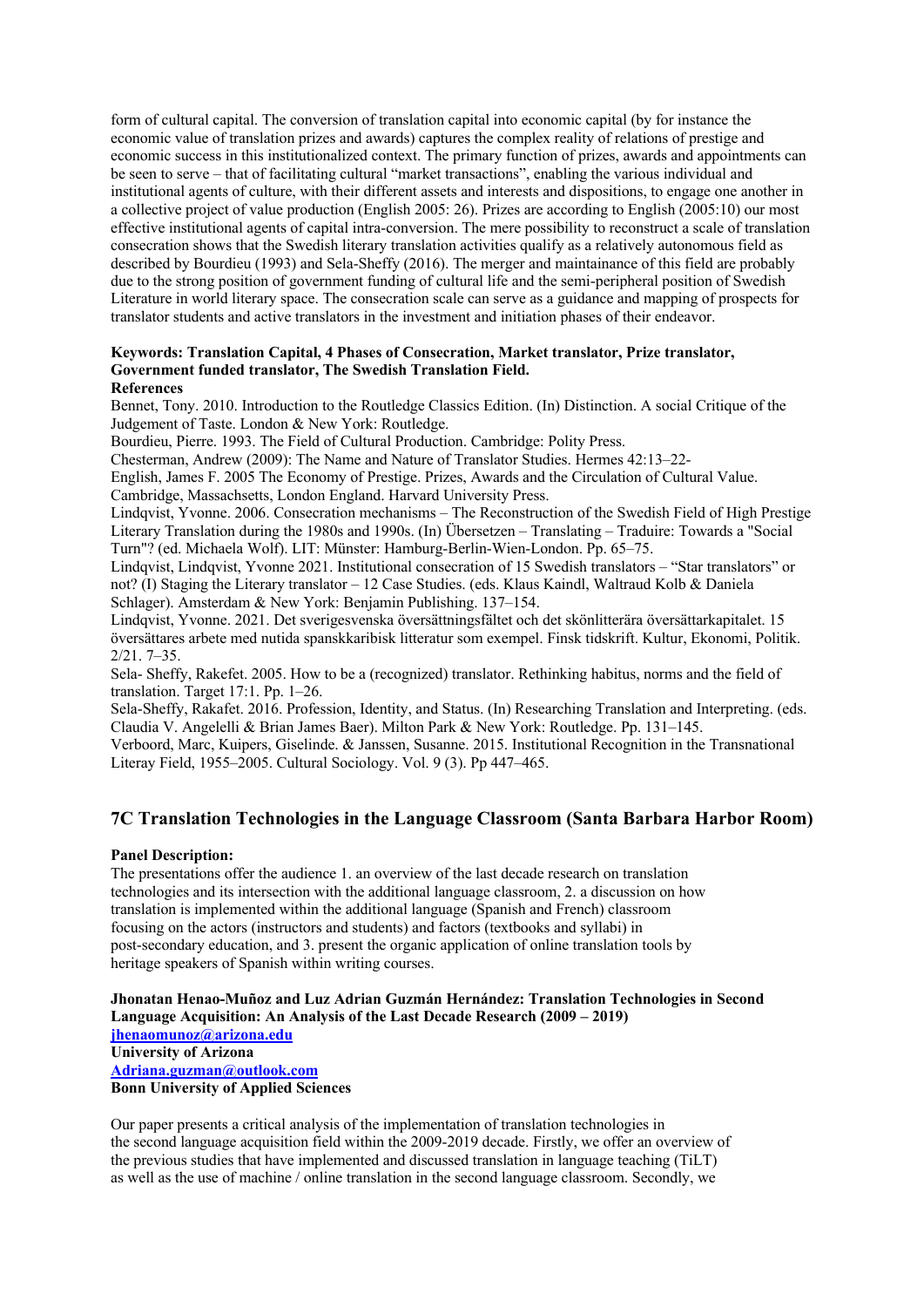describe the data selection procedures and outline the categories based on the data's patterns. Subsequently, we highlight interdisciplinary intersections between applied linguistics and translation studies, and finally, we present the results of research conducted using data from the twenty (20) articles selected. Our study follows a four-phases identification procedure proposed by Gao et al. (2012), and implemented by Hattem & Lomicka (2016), which allowed us to select twenty (20) articles to build the data set. This data set consisted of research articles that focus on the use of machine translators for L2 learning. Therefore, studies related to translation tools for the professions, computational linguistics, natural language processing, were excluded from the present study. In addition, the selected research articles were empirical approaches presenting qualitative and/or quantitative data derived from observation or experimental studies. Hence, anecdotal and theoretical studies relying merely on the use of translation in the classroom were excluded. The present research seeked to answer the following questions: (1) What has the focus of translation technologies been on L2 teaching and learning? (2) how have translation technologies been used for L2 learning? And (3) which are the insights and shortcomings that the current study provides for the present and future implementation of translation technologies in SLA? The results brought awareness for the intersection of Translation Studies (TS) and Technology-Enhanced in Language Learning (TELL) and for their implementation in the second language classroom.

### **Jhonatan Henao-Muñoz: Digital Literacies and Translation Technologies: Open Educational Resources (OER) for the Language Classroom jhenaomunoz@arizona.edu University of Arizona**

Translation in the language classroom has not been seen as ideal given the misconceptions on translation processes, and the preference towards more communicative approaches (Cook, 2005; 2010). Paradoxically, translation practices make part of the language teaching and learning from both perspectives, stakeholders and coursebooks. In addition, translation can be implemented as a cross-linguistic mediator (Cook, V. 2001, Cook, G. 2007; 2010; Colina, 2017; Colina & Lafford, 2017). Therefore, it is not surprising that learners tend to use translation technologies to support their work as they seek to better understand materials in a language they are learning. In terms of translation technologies, their use introduces both technical and academic issues, such as translation inaccuracies and plagiarism (Correa, 2014). Although many of the technical issues have been solved (Dukar & Shocket, 2019), there are no identified best practices or pedagogical materials designed for implementation in language instruction in an ethical and pedagogically sound way. There are few limited exceptions such as Garcia-Peña (2011) for beginners, and Enkin & Mejias-Bikandi (2016) for advanced learners of Spanish. However, as rapidly as technologies shift, pedagogical practices must also keep up with the times. Several studies on translation technologies from the last decade (2009-2019) have focused on perception data from stakeholders, and have suggested that there is a lack of stakeholders' digital literacies for appropriate use of translation technologies. There is a clear lack of up-to-date pedagogical materials available to support the implementation of translation technologies (Henao-Muñoz & Guzmán Hernández, 2020). Thus, it is crucial to analyze attitudes towards translation and translation technologies in the classroom in order to determine what is currently being implemented, and what gaps exist. These data can then be used to develop best practices and to design OER materials to address these salient gaps.

In this project we conducted a survey and interviews among post-secondary education stakeholders, examined coursebooks/syllabi, and explored the use and implementation of translation/translation technologies looking specifically at pedagogical attitudes and practices in order to:

1) identify stakeholders' beliefs are on translation/translation technologies,

2) identify practices are in the classroom (Spanish & French) through interviews and surveys,

3) analyze the data to develop best practices in the classroom, and

4) design a pedagogical toolkit and materials under OER license for responsible and ethical use of translation technologies.

### **Daniela Torres Cirina: Digital Literacies & Writing Practices: Spanish Heritage Learners' Use of Online Translation Tools torrescirina@email.arizona.edu University of Arizona**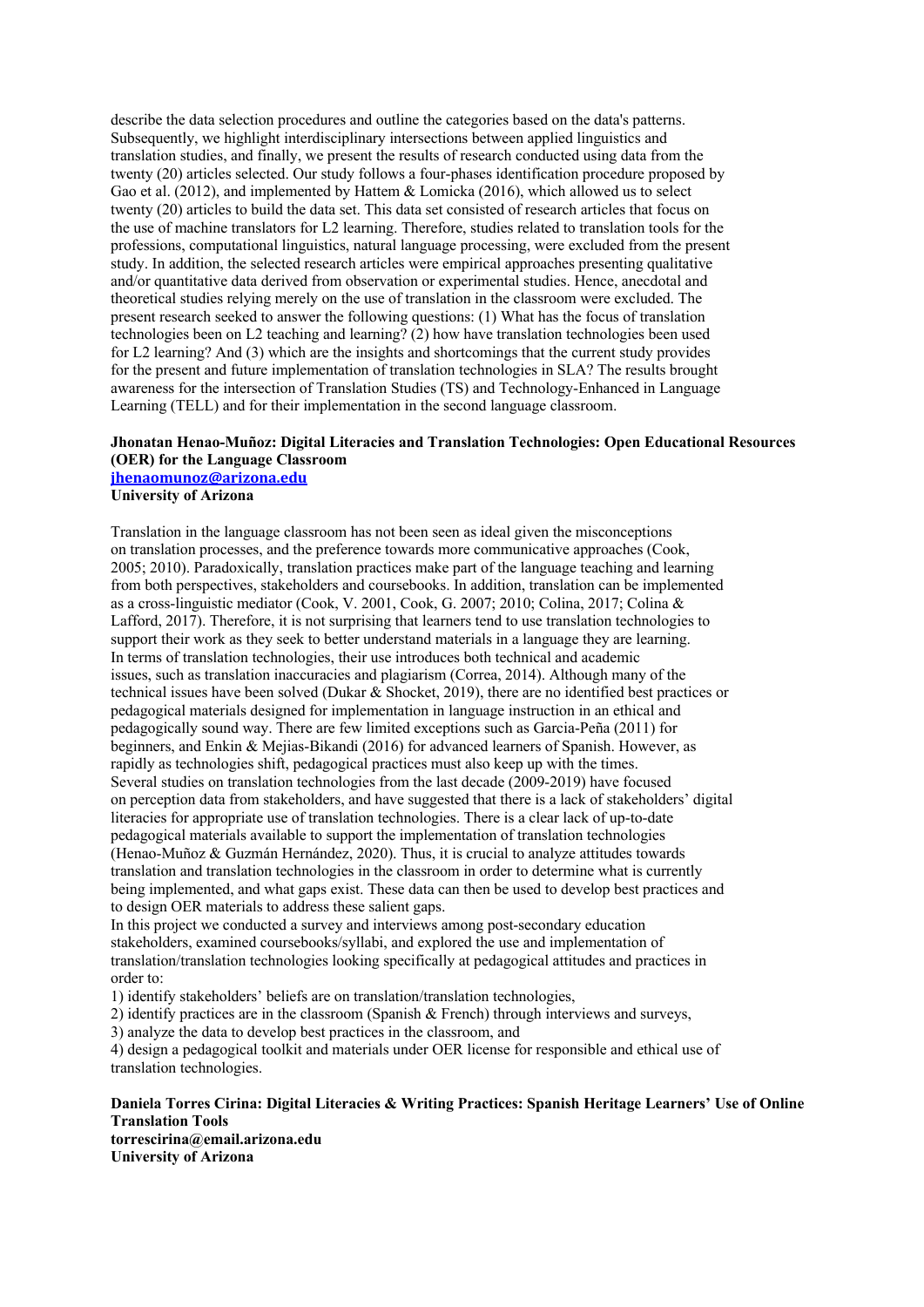The digital world has shaped and reshaped our understanding of how to write texts, the way we express ourselves, our ideas and identities thanks to the different modes of expression that we have available. In addition, online tools, such as online translators, corpus tools, Google, and online dictionaries, are now easily accessible resources for today's writers (Yoon, 2016a; Yoon, 2016b). Therefore, completing a writing assignment becomes a task that also includes having the ability to navigate this growing variety of online tools and exploit them to support the linguistic aspects of their own academic writing (Elola et al., 2008; Elola & Oskoz, 2017). This study will examine the use of online tools by Intermediate Spanish as a Heritage language learners when completing written assignments.

According to Valdes (2000), a heritage language learner refers to a student "who is raised in a home where a non- English language is spoken. The student may speak or merely understand the heritage language and be, to some degree, bilingual in English and the heritage language.". Given that Spanish Heritage language students' have a close and deep relationship with the Spanish language, and that their experiences with the language vary from student to student, more in depth research is necessary. The exploration of Spanish Heritage language students' writing processes will also offer valuable insights about their complex linguistic status, and identity issues involved in the use of online translation tools. My goal was to understand students' performance (how and why they use online translation tools), and develop informed pedagogical recommendations for the use of online translation tools in the Heritage classroom.

The purpose of this study was to capture, analyse and understand how Spanish Heritage learners use online tools. By answering the following research questions, we were able to understand their practices, and therefore, provide students with thorough pedagogical approaches for writing compositions:

1. How do Spanish Heritage learners use online dictionaries, translators and search engines? 2. What are Spanish Heritage learners' attitudes toward online dictionaries, translators and search engines?

3. How do students use the available suggestions from online tools to reflect their identity through language choices?

In exploring these research questions, this project aimed to achieve fours goals: (1) to analyze the ways in which Spanish as a Heritage language learners use online tools, (2) to identify which strategies they use for critically examine the language choices provided by the online tools, (3) to understand their attitudes towards it, and (4) to find a way to include translation in lesson plans in a more overt and destigmatized way.

#### References:

Colina, S., & Lafford, B. A. (2017). Translation in Spanish language teaching: The integration of a "fifth skill" in the second language curriculum. Journal of Spanish Language Teaching, 4(2), 110-123.

Colina, S., & Venuti, L. (2016). A survey of translation pedagogies. In Teaching translation (pp. 203-215). Routledge.

Colina, S. (2002). Second language acquisition, language teaching and translation studies. The Translator, 8(1), 1-24.

Cook, Guy. 2010. Translation in Language Teaching. Oxford: Oxford University Press.

Cook, Vivien. 2001. Using the first language in the classroom. The Canadian Modern Language Review, 57 (3), 402-423.

Correa, M. (2014). Leaving the "peer" out of peer-editing: Online translators as a pedagogical tool in the Spanish as a second language classroom. Latin American Journal of Content & Language Integrated Learning, 7(1), 1-20. Ducar, C., & Schocket, D. H. (2018). Machine translation and the L2 classroom: Pedagogical solutions for making peace with Google translate. Foreign Language Annals, 51(4), 779-795.

Elola, I., Rodríguez García, V., & Winfrey, K. (2008). Dictionary use and vocabulary choices in L2 writing. ELIA, 8, 63-89.

Elola, I., & Oskoz, A. (2017). Writing with 21st century social tools in the L2 classroom: New literacies, genres, and writing practices. Journal of Second Language Writing, 36, 52-60.

Enkin, E., & Mejías-Bikandi, E. (2016). Using online translators in the second language classroom: Ideas for advanced-level Spanish. Latin American Journal of Content & Language Integrated Learning, 9(1).

Gao, F., Luo, T., & Zhang, K. (2012). Tweeting for learning: A critical analysis of research on microblogging in education published in 2008–2011. British Journal of Educational Technology, 43(5), 783-801.

Garcia, I., & Pena, M. I. (2011). Machine translation-assisted language learning: writing for beginners. Computer Assisted Language Learning, 24(5), 471-487.

Hattem, D., & Lomicka, L. (2016). What the Tweets say: A critical analysis of Twitter research in language learning from 2009 to 2016. E-Learning and Digital Media, 13(1-2), 5-23.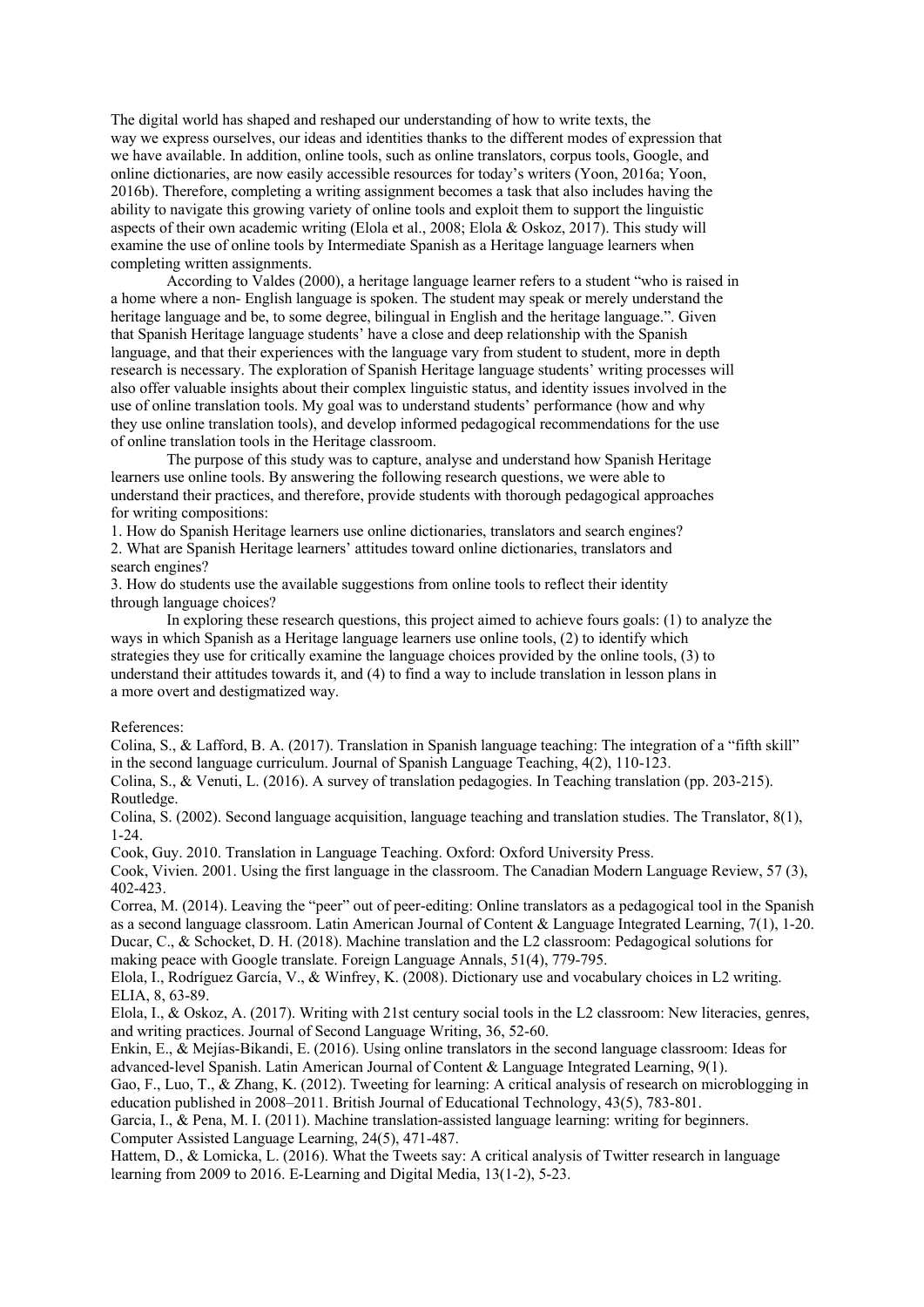Henao-Muñoz, J & Guzmán Hernández, A. (2020) "Translation Technologies in SLA: A Preliminary Analysis of the last decade research 2009 – 2019". 7th AZCALL Conference, Phoenix, AZ

Yoon, C. (2016a). Concordancers and dictionaries as problem-solving tools for ESL academic writing. Language Learning and Technology, 20(1), 209–229.

Yoon, C. (2016b). Individual differences in online reference resource consultation: Case studies of Korean ESL graduate writers. Journal of Second Language Writing, 32, 67–80.

### **SESSION 8**

#### **SUNDAY 9-10.30**

### **8A Young Adult Literature: Translating Dystopia (Flying A Studios Room)**

### **Youn Soo Kim Goldstein: Paratexts and Social Movements: Understanding the Context of Production in Translating Kwŏn Chŏng-saeng's** *Mongsil ŏnni* **younsookim@weber.edu Weber University**

This study analyzes paratextual materials that shape the implications and contextualization of the South Korean youth novel *Mongsil ŏnni* (1984) by Kwŏn Chŏng-saeng, influencing the translator's interpretation of the story. The novel's paratexts, visual and verbal material of a published book that mediates between the text and the reader, provides the context of its publication in the 1980s at the peak of the South Korea's democratization movement. The function of this novel as a counter-narrative becomes more apparent through the book's authorial paratexts. The translator's interpretation of the text itself is shaped by the information provided through the author's direct commentary manifested through authorial paratexts. Additionally, this study analyzes elements on the book cover including the name of the publishing company and the illustration and illustrator. The development of Changbi (Ch'angjak-gwa pip'yŏng; Creation and Criticism) as a leading publisher of dissenting voices in the democratization movement and the illustrator Yi Chŏl-su as an important artist of the Minjung ("People's") Movement contextualize and frame the story as counter-narrative from the reader's first encounter with the book through the cover. Ultimately, this research engages the question of how paratextual materials, which are often not translated and thus is not visible in the target text, influence the interpretation and translation of the novel by providing a context in which the reader-translator situates the text. It also provides a new approach to thinking about the prevalent question of "visibility" in the field of translation studies: how much of what is "visible" in a translated text is affected by the aspects of the source text that becomes "invisible" through the translation process? Through the findings from the case of this South Korean youth novel, this study hopes to contribute to the ongoing conversations about translator's agency and hermeneutics in translation studies, as well as to the role of literature in social movements.

#### **Xuemei Chen: Movements of Translated Texts in Cyberspace: A Study of China's Early Online Literary Translation xuemeichen@LN.hk**

**Lingnan University**

Drawing on one of the earliest instances of online non-professional literary translations in China in the early 2000s, this presentation examines the various actors in the movements of online translated texts in cyberspace. It uses the corpus of Xiao Mao's online translation of E. B. White's *Charlotte's Web* (1952), one of the Newbery Honor books in 1953.

Xiao Mao, a non-professional translator, conducted his online translation of *Charlotte's Web* in 2000 and then shared his translation in the mailing list of *New Threads*, the first Chinese electronic magazine devoted exclusively to Chinese literature. This online translation was quickly disseminated beyond this mailing list; anyone using the Internet to search "夏洛的网" (the Chinese translation of *Charlotte's Web)* would easily come across it on various reading websites and social media platforms. Drawing on quantitative data and the epistemological/methodological inspiration from the Actor-network Theory (ANT), I attempt to identify the heterogeneous actors (humans and non-humans) in the movements of this online translation.

The study finds that media, inscriptions, and the translator are major actors in distributing Xiao Mao's translation. Thanks to its online medium, this translation became more transferrable or "moveable" than printed translation. As such, it was reposted and discussed on a plethora of reading/literary websites, personal blogs,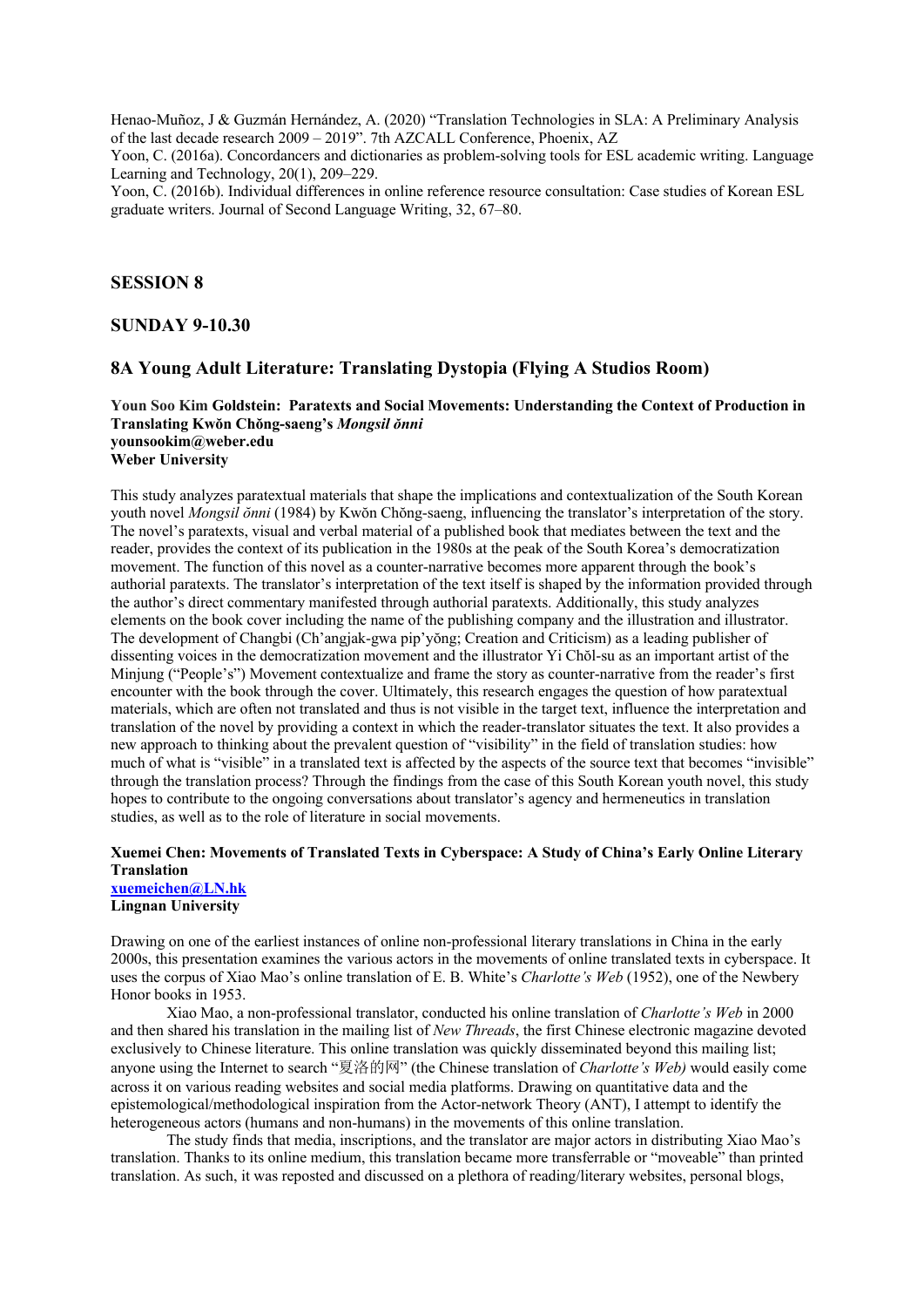discussion forums, and social networking sites. Furthermore, three inscriptions in ANT's terms – canonical source texts, book reviews, and other printed translations – feature prominently in circulating this translation. This study also suggests that the translator's visibility in cyberspace and his active engagement with readers in discussion forums further contribute to the dissemination of his translation. Those multiple actors entangled in a complex network facilitate the movements of this online translation from the translator to readers. Finally, this study hopes to shed light on ANT's application to translation studies.

# **Gritiya Rattanakantadilok: Paradox, Parody and Irony: Thai PM's** *Animal Farm* **Recommendation gritiya.r@psu.ac.th**

## **Prince of Songkla University**

In May 2014, Thailand's army chief, General Prayut Chan-O-Cha, announced that the military had seized power to restore stability and order after six months of political turmoil. A few months later, he was named as the prime minister by the military- appointed parliament. The country had gone through 19 constitutions in less than a century. The military government announced their intention to restructure the country, in such a way, they said, that they would never have to mount another coup. The new constitution, the 20th, continues to give the military significant political power, through its selection of the 250 senators and the new electoral system. In March 2019, Prayut has been formally elected as the country's next prime minister by members of the lower and upper houses of parliament, consolidating the military's grip on power following national elections.

On 29 May 2019, Prayut sparked a nationwide debate on his book recommendation. *Animal Farm*  became the top trending topic among Twitter users in Thailand on that day. Many were baffled as to why Prayut would recommend the people he was repressing to read *Animal Farm*. A mockery on online platforms included the assumption that he did not actually read it but was tricked by his team. When Suthichai Yoon, the Thai media personality, asked the public for their book's picks, one satirically recommended *How To Talk About Books You Haven't Read* by Pierre Bayard. In June 2019, when Abhisit Vejjajiva resigned as MP after his party backed Prayut as prime minister, he attacked both Thaksin Shinawatra, the ousted former PM, and Prayut, stating that people should read *Animal Farm* to find out what those who seized power would really do with it.

The media in the Thai and English languages widely reported on Prayut's recommendation. The analysis of *Animal Farm* was presented in a great number of news items alongside the promotion of certain editions of its Thai translations1. This paper will examine the epitext, the distanced elements located outside the book, such as interviews and advertisements (Genette, 1997, p. 1), employed by the agents to reveal their ideological motivations, seeing as they have given *Animal Farm* and its Thai translations a new lease on life.

1 There are ten translations of Orwell's *Animal Farm* and the retranslated text was issued after a coup d'état or a major power shift. Its translation and re-translation were published in 1959, 1972, 1975 (two versions were published that year), 1977, 2001, 2006, 2012, 2014 and 2017.

## **8B Political Contexts of Translation and Interpreting (State Street Room)**

# **Kayoko Takeda: Repatriated missionaries as Allied military linguists during the Pacific War kayokotakeda@rikkyo.ac.jp**

**Rikkyo University, Japan**

In response to the conference theme of "movement," this paper focuses on Christian missionary connected Americans and Canadians who returned from Japan to their home countries and worked as interpreters, translators, language teachers, and informants for Allied military intelligence activities against the Japanese during the Pacific War (1941-1945) and the postwar military occupation of Japan (1945-1952). Utilizing language skills and local knowledge acquired for the propagation of Christianity and for life in Japan, a number of repatriated missionaries and their children participated in the Allied war effort against and subsequent occupation of communities in which they had recently been immersed in their effort to spread their religion. This paper examines how those missionary-connected Americans and Canadians became involved in language-related military assignments, what tasks they engaged in, and how they performed those tasks during the war and occupation period. It also analyzes their motivation to participate in the Allied effort to defeat and occupy Japan and their view of missionary movement and war, paying attention to the links between religious activities, language learning, interpreting and translation, and missionaries' involvement in international conflict. It aims to add to the discussion of Christian missionaries' roles in colonial and imperial enterprises by demonstrating how language skills that missionaries developed to share their religion were utilized for military operations against the very same people targeted for conversion.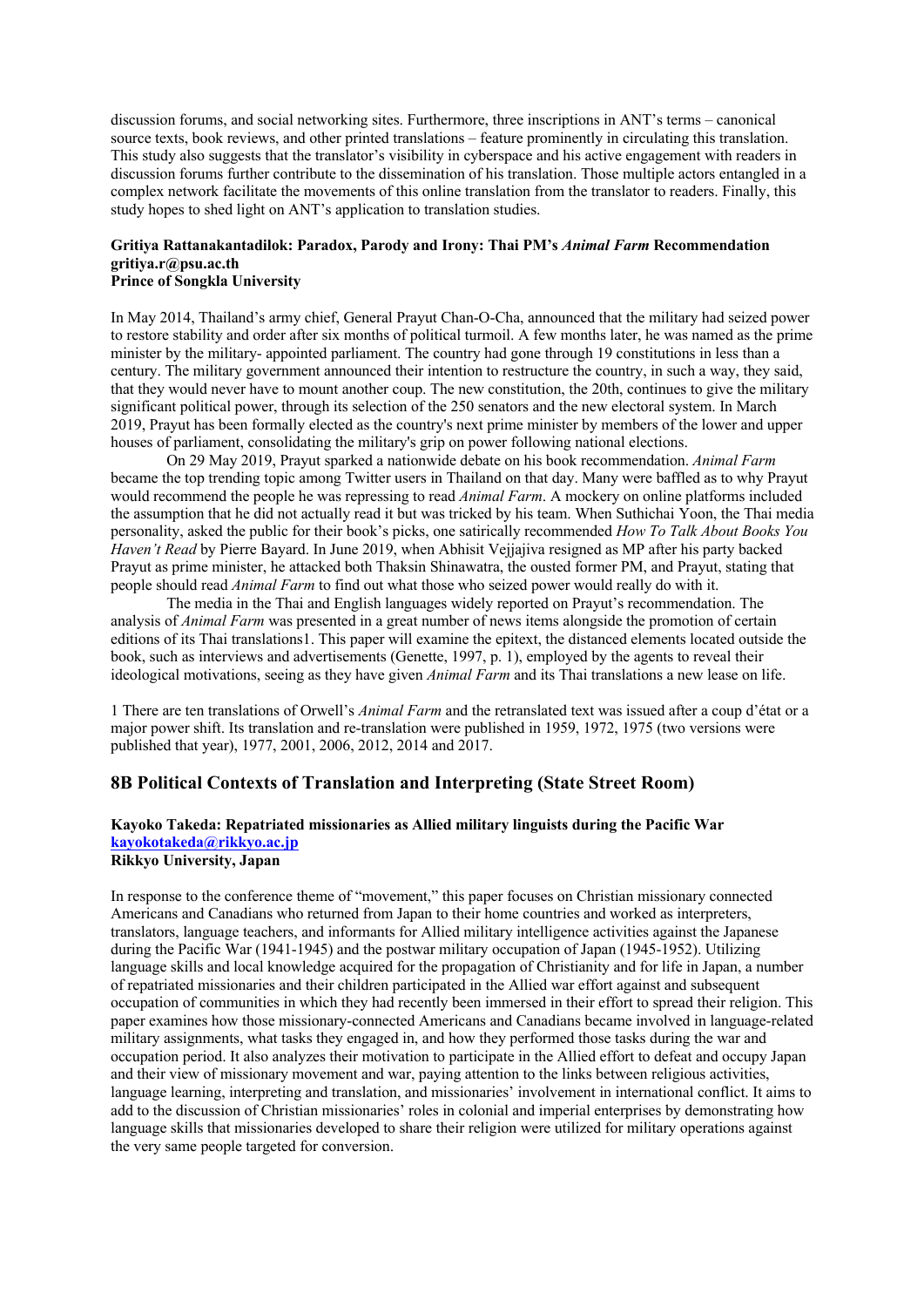### **Yingmei Liu: Translation and Politics: The Introduction of Jean-Paul Sartre and Albert Camus in the Journals of Taiwan and Mainland China during the Cultural Cold War yliu98@kent.edu Kent State University**

Translation during the Cold War period has attracted increasing attention among translation scholars in recent years, but there are few studies that address East Asia, especially Taiwan, Hong Kong and mainland China. During the politically and ideologically charged period known as the Cold War, translation was one of the instruments of propaganda and cultural diplomacy for both sides of the Iron Curtain. Translation was used to validate and popularize ideologies, to prevent the circulation of opposing ideologies, and to win people's hearts and minds. During the Cold War years, the United States of America sided with Taiwan while mainland China leaned toward the Soviet Union, although the relationship between mainland China and the USSR later deteriorated. In the Second World War, both Sartre and Camus fought against fascist countries and aligned themselves with the communist party. Yet after the Cold War started, Camus sided with the USA and rejected communism, while Sartre's relations with the USSR grew more amicable.

Part of a broader interdisciplinary research project that draws on Bourdieu's (1983) field of cultural production, actor-network theory, the state-private network of the Cold War historiography, and Lefevere's (1992) patronage and ideology theory, this paper focuses on the translations and introductory essays published in two journals in Taiwan (Literary Review (1956-1960), which was entirely supported by the United States Information Service (USIS) and Modern Literature (1960-1983), which was partially and covertly supported by the USIS), and the two journals published in the mainland: World Literature, which was then the only one to publish Chinese translations of foreign literature but was forced to stop publishing during the Cultural Revolution, and Zhai Yi (Selected Translations) (1973-1976), which was the only journal that published translations during the Cultural Revolution. The two journals in the mainland were sponsored and controlled by the communist government. This research will investigate how differentiated patrons and undifferentiated patrons exercised ideological control over the introduction of these two renowned figures associated with Existentialism in two ideologically distinct locales during the Cold War, and how the actors or agents were recruited and contributed to the existing networks by producing translations and introductory essays.

### **References**

Bourdieu, P. (1983). The field of cultural production, or: The economic world reversed. Poetics, 12(4), 311–356. https://doi.org/10.1016/0304-422X(83)90012-8

Lefevere, A. (1992). Translation, Rewriting, and the Manipulation of Literary Fame. In Translation, Rewriting, and the Manipulation of Literary Fame. https://doi.org/10.4324/9781315458496

### **Evita Badina: 'Rewriting' the Life of Robinson Crusoe: On Translation of D. Defoe's Novel in Soviet Latvia evita.badina@du.lv**

**Daugavpils University**

D. Defoe's novel "Robinson Crusoe" (1719) has stimulated a scientific interest worldwide for centuries. The story of the outcast who survives and triumphs has been interpreted in many ways and from different perspectives allowing to present the book as merely an adventure reading, an example of the colonial politics, or a guide of moral education. However, the influence of spiritual autobiographies – non-fictional writings especially popular in the  $17<sup>th</sup>$ -century England – is one of the most visible in the novel. Unfortunately, due to the state politics and ideology, in the Soviet Union the emphasis was mostly put on adventurous part of D. Defoe's work ignoring the religious and philosophical essence of the text and presenting it as an exciting tale of survival for young adolescents. In the present article the focus is on the 1966 Latvian publication of the novel in M. Kempe's translation. Using the comparativist approach the Latvian version was contrastively examined and juxtaposed with the novel in the original language to examine whether the internal structure of the text was affected by Soviet censorship and subjected to ideological change. A range of remarkable textual alternations was detected, mostly deletions or revisions of translation units representing religious motifs. The qualitative analysis of collected data allows to conclude that these changes affect not only the reading of revised fragments but the text as a whole.

Key words: spiritual autobiography, translation, deletion, revision, Robinson Crusoe, religion, Soviet Latvia

## **Gaëtan Regniers: Beyond Fiction: Translations of Russian literature in Dutch newspapers during the Interbellum**

**gaetan.regniers@ugent.be**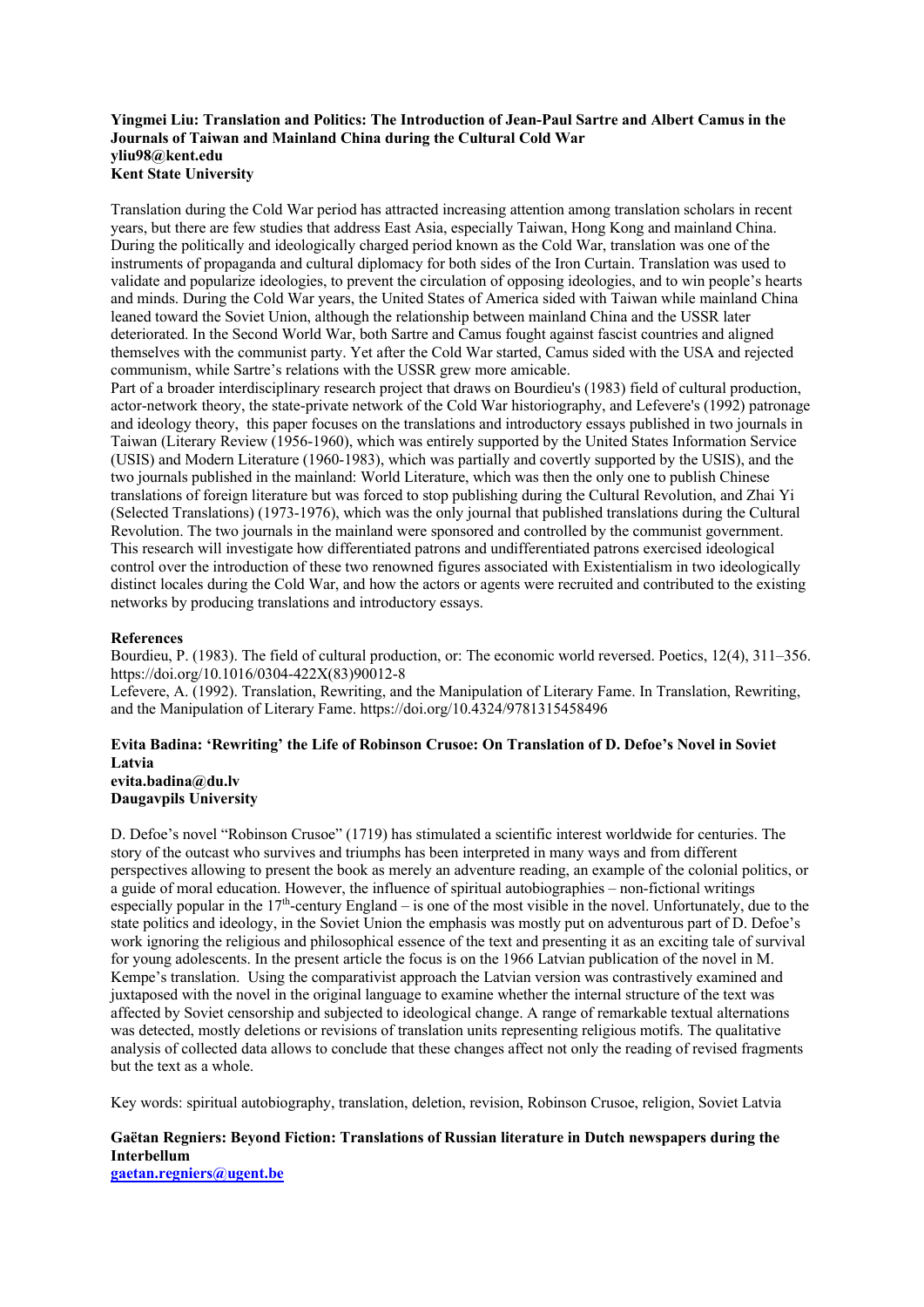#### **Ghent University**

Translated fiction proved instrumental to create a sense of community within newspaper readerships. A particular illustrative case are Dutch newspaper's translations of Russian literature during the Interbellum.

At different levels, the selection and translation of serialized Russian fiction was instrumental for newspapers. Readers were enticed to subscribe or buy a daily copy to read the next episode, doing so newspapers increased customer loyalty. At the same time the readership was provided with ideologically deemed appropriate content. Both features added up to build a community of readers. Cast against an emerging mass democracy and the pillarizing of society, newspapers were influential vectors of social change. A comparison of practices used in the 1910s, 1920s, and 1930s by conservative newspapers on the one hand, and left-wing newspapers on the other hand, shows that similar strategies were applied when publishing Russian fiction. Both newspapers used Russian fiction to position themselves vis à visthe social and political discussions of the era, partly drawing on similar authors, but translating and presenting their oeuvre convergent with the newspaper's ideological orientation. Apart from these manipulations, discursive practices (are readers perceived as clients or as subjects that needed to be politically educated?) are interesting to assess the relationship with the readership. Drawing on an extensive corpus of translated Russian fiction in Dutch newspapers in a larger timeframe allows me to assess the situation in the decades before and after the interbellum, and to relate topical questions about newspapers as communities of readers to the broader context.

To decrypt data on serial fiction I draw on Periodical codes (Philpotts 2012). This tool incorporates metadata relating translations to the publishing context and, more specifically, the ideological orientation of periodicals. Periodical codes are complementary with product oriented Descriptive Translation Studies (Özmen 2019; Tahir Gürçağlar 2019) and provide insight into translational norms that become apparent through the editors' decision-making. Offering perspectives on the daily consumption of literary texts and their cohabitation in an ideological context, research on the translational construction of the social world can considerably benefit from incorporating newspaper fiction into its research agenda.

#### References

Fólica, Laura, Diana Roig-Sanz & Stefania Caristia (eds.) 2020 Literary Translation in Periodicals: Methodological challenges for a transnational approach. (Benjamins Translation Library vol. 155) Amsterdam: Benjamins.

O'Connor, Anne 2019 Translation in nineteenth-century periodicals. Materialities and modalities of communication. Translation and Interpreting Studies 14/2: 243-264.

Özmen, Ceyda 2019 Beyond the Book: The Periodical as an 'Excavation Site' for Translation Studies. TranscUlturAl 11/1: 3-21.

Philpotts, Matthew 2012 The Role of the Periodical Editor: Literary Journals and Editorial Habitus. Modern Language Review 107/1: 39-64.

Tahir Gürçağlar, Şehnaz 2019 Periodical codes and translation. Translation and Interpreting Studies. 14/

### **8C Ideology and Ethics in Translation Pedagogy (Santa Barbara Harbor Room)**

### **Raúl E. Colón Rodríguez: Translating SL English to French with my students: Multilingualism, Ideology and History rcolonro@uottawa.ca**

**University of Ottawa**

We live in hypercomplex societies (Ovortrup 2003), and when you translate a scientific article written by a Chinese scholar in English and published by a Western scientific journal about a contemporary China social sciences topic, first, you need to self-distance from the text (Elias 1993 [1983]), then you realize that you have to face several challenges, the three most important of them being: multilingualism (Meylaerts 2013), ideology (Brisset 1990; Baumgarten 2012), and a complex understanding of history and culture (Schippel 2020). Those are factors that constitute excellent didactical translation work for hopeful translators, as it requires from them three important competencies: 1. The ability to search and find references of translated to English terms that have a different connotation in the West; 2. The competence to recognize and work with the ideological background of these kind of scientific research; and finally, 3. The much-needed "general culture", which means in deep historical knowledge and cultural openness and curiosity, that a good translator is obliged to acquire to perform well. In this article, from a Complexity thinking epistemological approach (Morin 1990 [2005], 2008, Marais 2014, 2019; Marais & Meylaerts 2019; Colón Rodríguez 2019), in which rebinding is a keyword: establishing a network of different factors that allow reconstruction of meaning, created in a different historical, cultural and ideological setting is fundamental. I will describe that kind of experience from my work as a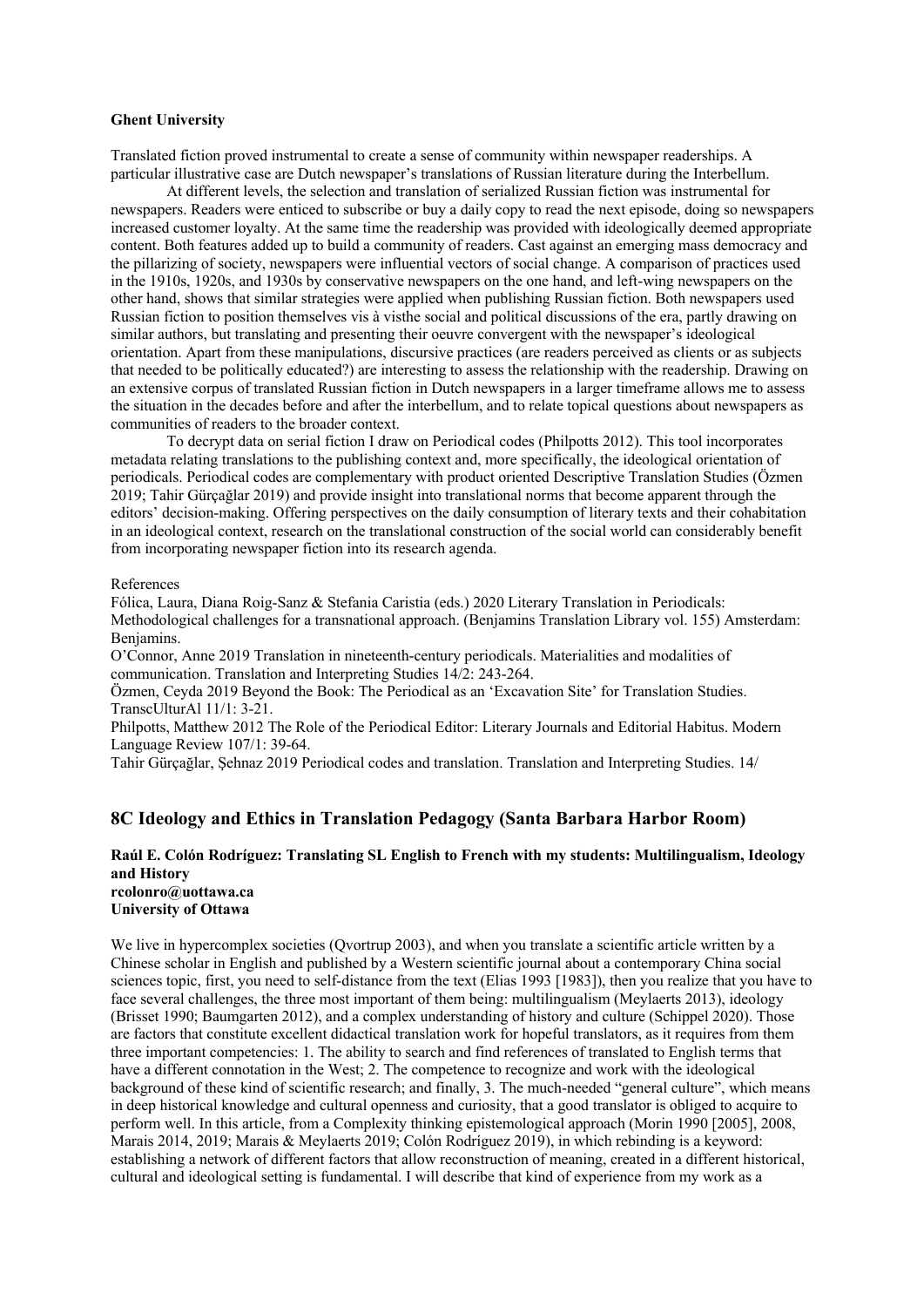professor at the School of Translation and Interpretation of the University of Ottawa, and I will show how these three factors will influence the work of professional translators in the field of social sciences in the years to come.

Keywords: Translation teaching; Complex thinking; Social sciences, Multilingualism, Ideology, History.

References:

Baumgarten, Stefan (2012). "Ideology and Translation", In: Gambier, Yves & van Doorslaer, Luc (2012). Handbook of Translation Studies: Volume 3, Benjamins, pp.59-65.

Brisset, Annie (1990). Sociocritique de la traduction. Théâtre et altérité au Québec (1968-1988), Montréal, Balzac-Le Préambule, coll. L'Univers des discours.

Colón Rodríguez, Raúl E. (2019). "A complex and transdisciplinary approach to slow collaborative activist translation", In: Marais, Kobus & Meylaerts, Reine (dirs.) (2019). Complexity Thinking in Translation Studies, London: Routledge, pp 152-179.

Elias, Norbert (1993 [1983]). Engagement et distanciation. Contributions à la sociologie de la connaissance, tr. Michèle Hulin, Paris : Fayard.

Heydel, Magda & Ziemann, Zofia (2022). Retracing the History of Literary Translation in Poland: People, Politics, Poetics, London: Routledge.

Marais, Kobus (2014). Translation Theory and Development Studies: A Complexity Theory Approach, London: Routledge.

Marais, Kobus & Meylaerts, Reine (dirs.) (2019). Complexity Thinking in Translation Studies, London: Routledge.

Marais, Kobus (2019). A (Bio) Semiotic Theory of Translation, London, Routledge.

Meylaerts, R. (2013). "Multilingualism and Translation", in: Handbook of Translation Studies: Volume 1, edited by Yves Gambier, and Luc van Doorslaer, John Benjamins Publishing Company, 2010, pp. 227-230.

Morin, Edgar (1990 [2005]). Introduction à la pensée complexe, Paris : Seuil.

Morin, Edgar (2008). La Méthode [six tomes en deux volumes], Paris : Seuil.

Qvortrup, Lars (2003). The Hypercomplex Society, New York: Peter Lang Publishers.

## **Adrià Martín-Mor: Training against the machine: technocapitalism and translation technology training adria.martinmor@csulb.edu**

## **California State University Long Beach**

With the world disrupted by the COVID-19 crisis, technology stakeholders have further pushed to increase their presence at all levels, also in the field of education. In this scenario, the false dichotomy between technophobia and technophilia appears unproductive while, instead, the critical approach to technology claimed by Morozov (2014), among others, seems to be disregarded.

This presentation works from the assumption that a critical analysis of the effects of technology in society is imperative, and that the translation technology classroom is the adequate place to emphasize the intertwining between technology and power. Kranzberg's first law of technology (1986) can be presented as a starting point to illustrate this relationship: "technology is neither good nor bad; nor is it neutral". Through this apparent paradox, students can be introduced to the main attitudes towards technologies (technophilia, technophobia, neutralism), before highlighting critical approaches. The scientific literature suggests a few terms that might be helpful to understand the current economic and political system built around technology. Suarez-Villa (2009: 8) uses technocapitalism (or tech-capitalism), a version of capitalism that exploits creativity and intangibles "for the sake of profit and power above all ends" (Suarez-Villa, 2009: 8). Srnicek and De Sutter's (2017) platform capitalism highlights how this new version of capitalism uses platforms to get restructured. And yet Zuboff's (2019) surveillance capitalism exposes the intersection between surveillance and profit making. These concepts can be traced back in the literature to what Barbrook and Cameron (1996: 56) called the Californian ideology, an "anti-statist gospel of hi-tech libertarianism", a mix of "hippie anarchism and economic liberalism beefed up with lots of technological determinism." Such is the influence of this ideology that still today pervades the general opinion and gets through to universities and the translation classroom. Instead, the current translation scenario features high levels of precariousness, uberization (Fırat, 2021) and bullshit jobs (Graeber, 2018). In light of the present crisis, this stark contrast will foreseeably become yet more pressing, also in the field of translation.

This paper suggests that, in order to train informed, critical professionals, translation technology courses must provide students with the tools to understand the processes that undergird the current socioeconomic and political system in which technologies are inserted and developed. This means tackling at class the political dimension of technology, through the analysis of the relationship between technology and power, the discussion of existing business models (monetization and dataextraction vs. platform cooperativism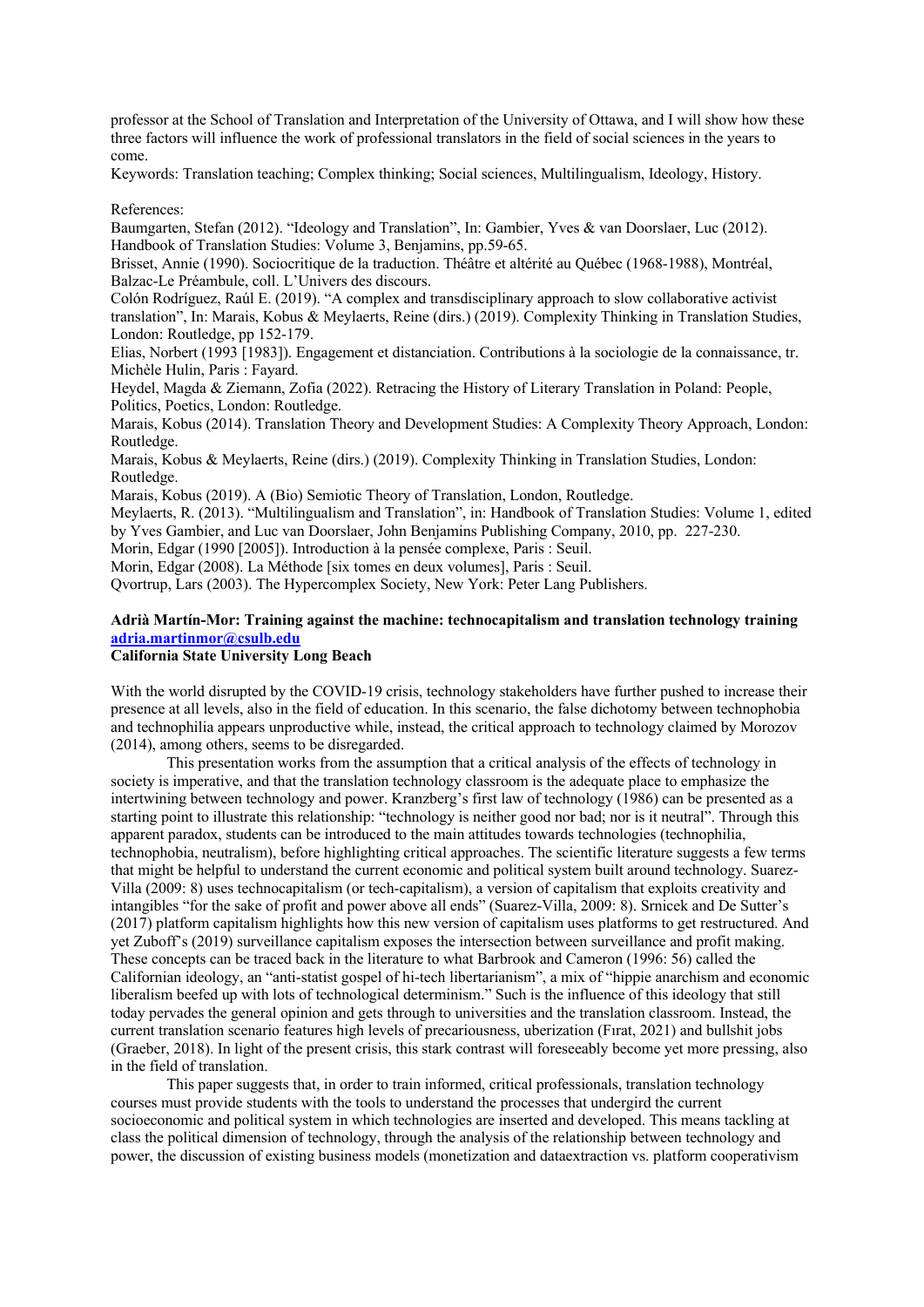and commons-based peer production; Jemielniak and Przegalinska, 2019: 31), and the review of reprehensible practices, alongside with making ethical alternatives visible (such as free and open-source software).

### **Will Carr: What the Heck Is "Pamplona's Running of the Three Wise Men"? Humorous Source Texts in an Introductory Translation Course will\_carr@byu.edu Brigham Young University**

Humor is notoriously difficult to translate, requiring a keen understanding of all of the subtleties of figurative and "non-bona-fide language" (Raskin 1985) and a variety of strategies to reproduce humor in the target text. It might therefore seem counterintuitive to assign humorous texts in an introductory translation course, but that is what I have been doing for the last three years, requiring students to translate a Spanish satirical news article that mashes up Three Kings Day (Epiphany) and the Running of the Bulls.

This paper presents the benefits and pitfalls of assigning humorous texts in the translation classroom. I have gleaned these lessons from student responses (to a reflection assignment) and my own experience as a humor studies scholar. Because of significant overlaps between humor and translation theory and practice, translating humor foregrounds several ways in which both humor and translation can fail as communicative tasks: a lack of shared background knowledge of the source culture; adherence to forms or "surface content" over "implied meaning" (Flamson & Bryant 2013); imprecise word choices that fail to control secondary meanings and connotations; and inaccurate or non-existent consideration of TT audience.

Keywords: Translator training, humor, translator competencies, script opposition, theory of mind.

### **Scott Williams: Dizzy from Turns (Turns in TT) scottw@tcu.edu Texas Christian University**

The focus of this paper will be on the questions: What are turns? How are they useful? How do they interact? What now? The cultural turn, the empirical turn, the sociological turn, the performative turn, and so on: it is enough to make one dizzy. In this paper I will explore what different people seem to mean by "turn" and how that relates to schools of thought in the field. It is not always clear. Do turns represent a new theoretical basis? A different viewpoint? A steady refinement of previous turns? So, for instance, Robinson's book *The Translator's Turn* aims at something different than the "translational turn." Snell-Hornby in her book *The Turns of Translation Studies* wants to highlight German language contributions to the field while also pointing out that theorists who at the time focused on an affinity to one another are now retroactively viewed as representing different schools. As the field of Translation Studies has grown, scholars sometimes represent "turns" as either supplanting or subsuming the others. That different approaches can beneficially co-exist is sometimes overshadowed by turf wars. This seems to be a common pattern in the West, though there are other, non-western, ways of looking at the history of translation such as Cheungs "pushing hands" approach. In a field so inherently multi-disciplinary, how do we talk to each other meaningfully and humbly?

## **SESSION 9**

## **SUNDAY 10.45-12.15**

## **9A Translating (in) Chinese Contexts II (Flying A Studios Room)**

### **Chiyuan Zhuang: Reshaping Montesquieu in the Late Qing China: Yan Fu's Translation of** *Memoir of Montesquieu* **cyzhuang0201@163.com Shanghai International Studies University**

This study traces the Chinese reception of the French thinker Montesquieu through translation activities in the late Qing, focusing on Yan Fu's *Mengdesijiu Liezhuan (Memoir of Montesquieu)*. It is an biography attached as the preface to *Fayi*, one of the earliest Chinese translations of *The Spirit of Laws*. Although it is a translated text from the English version, the translator Yan Fu reshapes Montesquieu according to his own political stand and academic interest. The study examines the translation strategies employed by Yan Fu in which he successfully creates a new image of Montesquieu. As a moderatist during the political movement in the late Qing, Yan Fu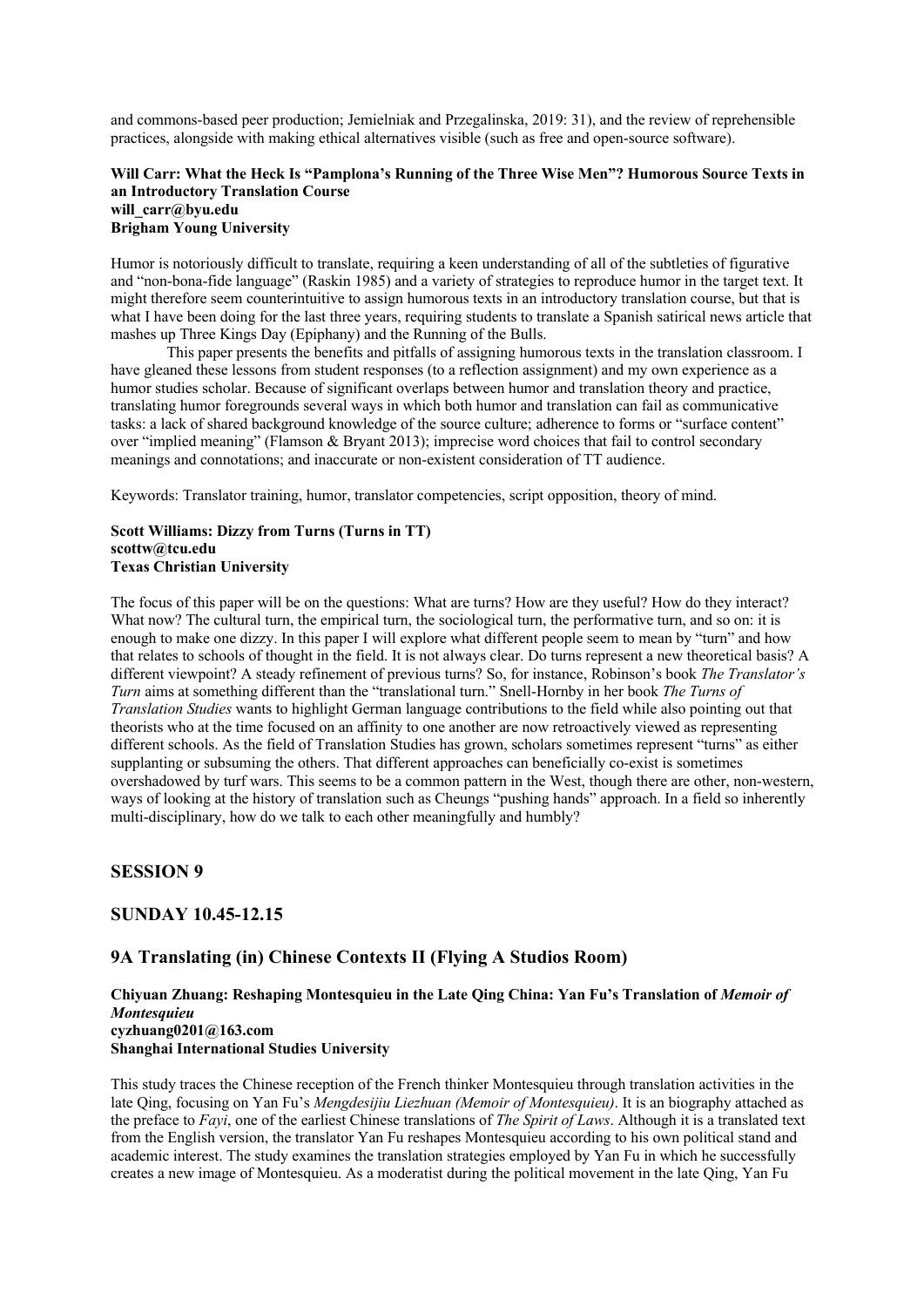downplays Montesquieu's image as "a revolutionary mentor", which was a more popular perception from Japanese translations at that time. Moreover, as a scholar himself away from the center of state power, Yan Fu pictures Montesquieu as a diligent scholar with an ordinary family background, and highlights the concept of political science as well as the research method of induction, both of which he appreciates greatly in the western knowledge.

Keywords: *Memoir of Montesquieu*; *The Spirit of Laws*; Yan Fu; the late Qing; translation history; political reform

### **Tianmin Jiang: Translation research in the neo-liberal university: The issue of relevance (Chinese context).**

**jtm@sisu.edu.cn**

### **Sichuan International Studies University**

Despite the exponential growth of research in Translation Studies (TS) published by translation scholars in the past three decades, there has been an enduring concern, especially among practitioners, about its relevance to the reality of translation practice, or the theory/research-practice divide. This study aims to extend the ongoing discussions about the divide by calling for attention to the processes, agents and contexts of TS knowledge production. It views translation research as social practice and draws on data, mainly interviews with translation scholars and related policy documents, from a larger project that investigates the worklife of Chinese translation scholars in a changing higher education context. It identifies three broad and interacting drivers behind the troubling shortage of practice-oriented research: The performative environment resulting from neoliberal changes in the governance of mainland Chinese universities, the academicization of TS in China and TS scholars' academic habitus and practices. It explains how these drivers tend to define the TS community in China and hinder practice-oriented research, and points out how possible changes in these drivers can help to bridge the gap.

- Agost, R. and P. Ordóñez López (2015). "Translation theory: Myths, prejudices and realities." *Babel* 61(3): 361- 380.
- Angelelli, C. V. and B. J. Baer (2015). *Researching translation and interpreting.* Routledge.
- Ball, S. J. (2003). "The teacher's soul and the terrors of performativity." *Journal of Education Policy* 18(2): 215- 228.
- Boase-Beier, J. (2010). "Who needs theory?" In *Translation: Theory and practice in dialogue*, ed. by Antoinette Fawcett, Karla L. Guadarrama Garcia, and Rebecca Hyde Parker, 25–37. London/New York: Continuum.
- Delabastita, D. (2013). "B2B in translation studies: Business to business, or back to basics?" *The Translator* 19(1): 1-23.
- Dong, D. and M.-L. Chen (2015). "Publication trends and co-citation mapping of translation studies between 2000 and 2015." *Scientometrics* 105(2): 1111-1128.
- Dong, Q. (2004). "On building our translation theories." In *Twentieth-Century Chinese translation theory: Modes, issues and debates,* ed. by L. Chan, 225-229. Amsterdam/Philadelphia: John Benjamins.
- Gambier, Y. 2018. "Institutionalization of translation studies." In *A history of modern translation knowledge: Sources, concepts, effects*, ed. by Lieven D'hulst and Yves Gambier, 179-194. Amsterdam/Philadelphia: John Benjamins
- Gile, D. (2010). "Why translation studies matters: A pragmatist's viewpoint." In *Why translation studies matters,* ed. by Daniel Gile, Gyde Hansen, and Nike K. Pokorn, 251–262. Amsterdam/Philadelphia: John Benjamins.
- Han, Z. M. (2017). "The negligence of study objects: A problem with translation studies in China." *Contemporary Foreign Language Studies* 5: 66-71,95.
- Henkel, M. (2005). "Academic identity and autonomy in a changing policy environment." *Higher Education* 49(1-2): 155-176.
- Hu, W. (2018). "Translation studies in higher education systems: The UK and China." In *Education, translation and global market pressures,* 1-39. Palgrave Macmillan, Singapore.
- Katan, David. 2009. "Translation theory and professional practice: A global survey of the great divide." *Hermes* 42: 111–153.
- Koskinen, K. (2012). "Public translation studies in the classroom." *The Interpreter and Translator Trainer* 6(1): 1-20.
- Liu, J. (2012). "Pragmatic translation: Teaching and research." *Shandong Foreign Language Teaching Journal*  (2): 3-8.
- Lumby, J. (2009). "Performativity and identity: mechanisms of exclusion." *Journal of Education Policy* 24(3): 353-369.
- Ma, Y. and B. Wang (2018). *The Routledge handbook of Chinese translation.* Taylor & Francis.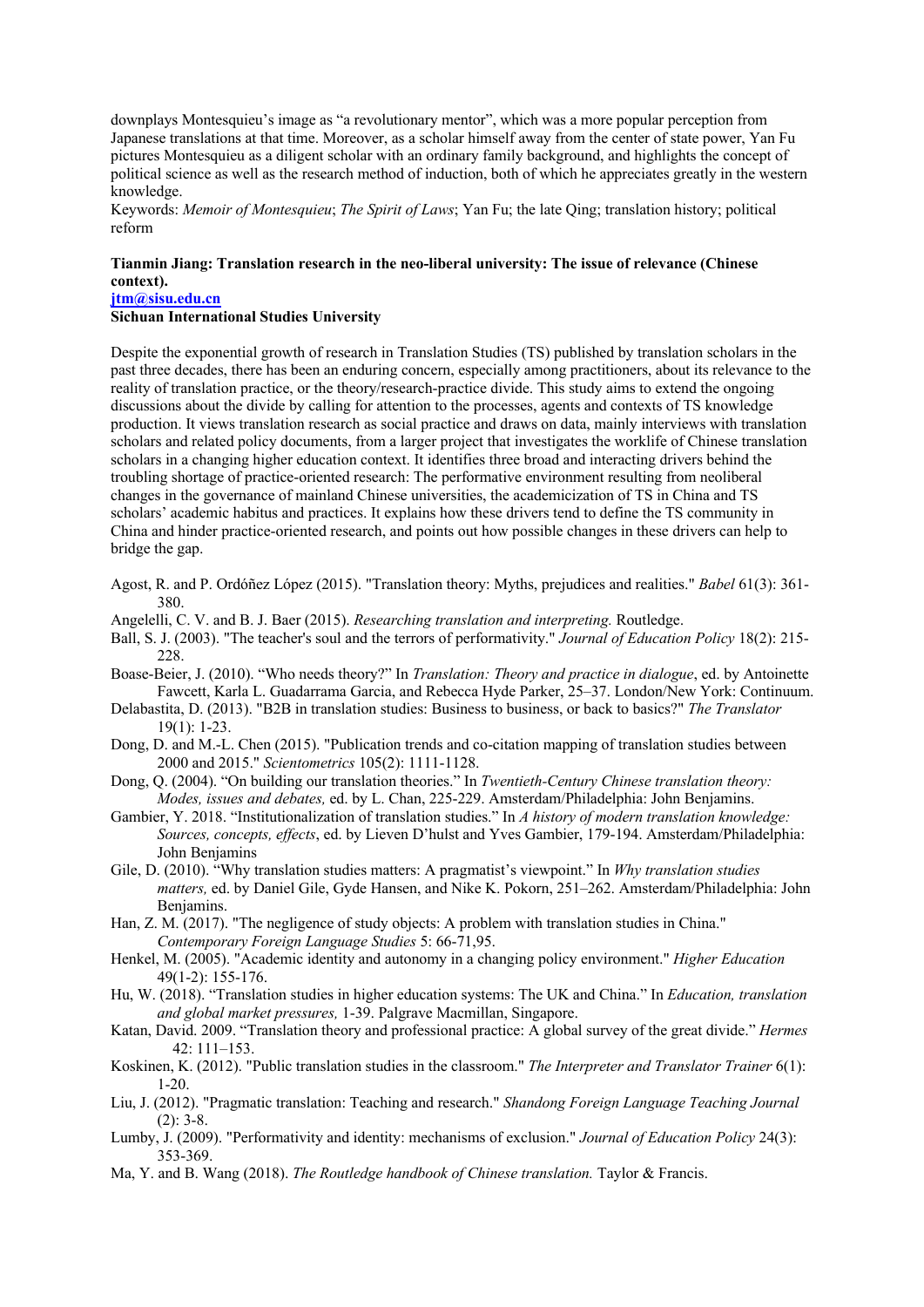- Mossop, B. (2016). "Invariance orientation: Identifying an object for translation studies." *Translation Studies* 10(3): 329-338.
- Neff, M. W. (2018). "Publication incentives undermine the utility of science: Ecological research in Mexico." *Science and Public Policy* 45(2): 191-201.
- Ramakrishnan, K. (2013). "Humanities, social sciences, and the urgency of public relevance." *Journal of Asian American Studies* (17)1: 91-94.
- Risku, H., et al. (2017). "Translation practice in the field." *Translation Spaces* 6(1): 3-26.
- Rovira-Esteva, S. and P. Orero (2012). "Evaluating quality and excellence in translation studies research." *Babel*  58(3): 264-288.
- Scarpa, F., et al. (2009). "A foot in both camps: Redressing the balance between the 'pure' and applied branches of translation studies." *Translation & Interpreting* 1(2): 32-43.
- Sun, S. (2014). "Rethinking translation studies." *Translation Spaces* 3: 167-191.
- Tan, Z. (2012). "Translation studies in China: Retrospection, introspection and prospection." *Chinese Translators Journal*(4): 23-27.
- Tian, M. and G. Lu (2017). "What price the building of world-class universities? Academic pressure faced by young lecturers at a research-centered University in China." *Teaching in Higher Education* 22(8): 957- 974.
- Torres-Simón, E. and A. Pym (2016). "The professional backgrounds of translation scholars. Report on a survey." *Target* 28(1): 110-131.
- Vandepitte, S. (2008). "Remapping translation studies: Towards a translation studies ontology1." *Meta* 53(3): 569-588.
- Yan, F. (2010). "The academic profession in China in the context of social transition: An institutional perspective." *European Review* 18(S1): S99-S116.
- Zhang, W. (2015). "Overview of translation studies in China: A statistical analysis of research projects funded by the National Social Science Foundation (2000-2013)." *Foreign Language Teaching and Research*(1): 106-118.
- Zhao, Y. L. H. M. (2017). "Translation studies in China 2001-2015: past, present and future." *Chinese Translators Journal*(1): 11-17.

### **Taboo Language in Non-professional Subtitling in China: A Corpus-based Study Xijinyan Chen chenx@wfu.edu Wake Forest University**

This qualitative and quantitative study examines how taboo language is rendered in non-professional subtitling (NPS), how viewers react to the renderings, and how the interactions between danmu and general comments' contributors affect the translation activities and language changes. The study draws on a parallel corpus consisting of taboo language and its translations from 18 of the most-viewed and commented subtitled videos on the most popular video-sharing platform Bilibili.com. Danmu comments and general comments related to the renderings of taboo language are also collected and studied. When analyzing translation activities in an NPS setting, the study adopts and modifies some mainstream subtitling strategies and techniques proposed by Díaz-Cintas and Remael (2007), Pedersen (2011), and Ávila-Cabrera (2017). The study finds that various creative approaches such as Lexical recreation and Substitution by euphemism are adopted. While the strength of the taboo language is reduced in more than half of the instances, there is an unexpected 17.2% of cases where the effects are enlarged. The study concludes that a virtuous, collaborative mechanism for potential translation problems and language learning is formed by providing positive, neutral, and critical feedback in the comments. In addition to linguistic knowledge and cultural background, viewers also share knowledge beyond the scope of translation.

Keywords: Non-professional subtitling, video streaming, taboo language, danmu, creativity

References:

Ávila-Cabrera, José. 2017. "La subtitulación del lenguaje ofensivo y tabú. Estudio descriptivo". In: Martínez Sierra, J.J. (ed.). Fotografía de la investigación doctoral en traducción audiovisual. Volumen 2. Madrid: Bohodón Ediciones.

Díaz-Cintas, Jorge, and Aline Remael. 2007. Audiovisual Translation: Subtitling. St. Jerome Pub. Pedersen, Jan. 2011. Subtitling norms for television: An exploration focusing on extralinguistic cultural references. Vol. 98. John Benjamins Publishing.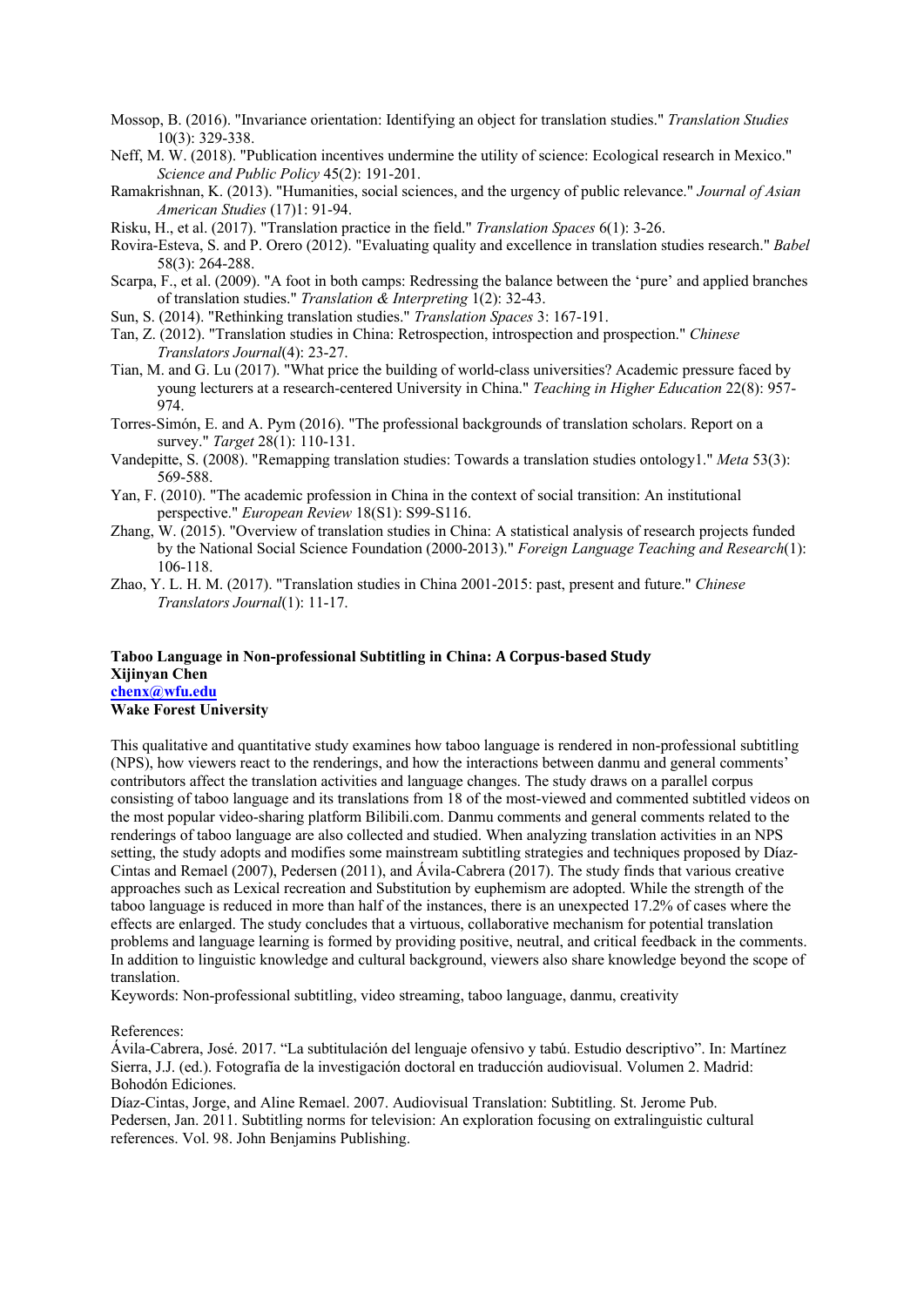### **9B Translation in/and Queer Social Movements (State Street Room)**

### **Discussant: Brian James Baer**

**Wangtaolue Guo: Angels in Taipei: Queer Translation,** *Tongzhi* **Nation, and the Reconfiguration of Taiwanese Gay Fiction wangtaol@ualberta.ca University of Alberta**

In 同志文學史:台灣的發明 [*A Queer Invention in Taiwan: A History of* Tongzhi *Literature*], queer literary scholar Chi Ta-wei takes issue with a prevailing belief that the lifting of martial law in Taiwan in 1987 served as a turning point for the (re-)making of Taiwanese queer—known as *tongzhi* in Mandarin Chinese—literature. Such conviction, according to Chi, offers a reductionist critique of the reconfiguration of Taiwanese queer literary landscape. Following Chi's line of inquiry, my project focuses on the translation of American HIV/AIDS-themed queer literature in Taiwan in the 1990s, a critical moment during which a plethora of propagandistic, academic, and literary *tongzhi* narratives—translated or not—were produced in Taiwan.

In this paper, I examine the Mandarin Chinese translation of *Angels in America*, Tony Kushner's awardwinning play that "places AIDS in the context of American homophobia both during the McCarthyite period of the 1950s and since" (Woods 368), to illustrate the affective resonance that the translation has brought about in the Taiwanese public and literary spheres. In the first part, I expound the sociopolitical context in which Sun Inan's 1996 translation was produced and discuss the impact it had on the Taiwanese reading world. In the second part, In the second part, I draw on select examples from Sun's translation to analyze how the translator deals with themes like the AIDS epidemic, non-normative sexualities, religion, and ethnicity in the Chinese language. I argue that the translation of *Angels in America* not only gave new shape and implication to non-normative sexual identities and erotic practices, but also infused vitality and new ideas into Taiwanese *tongzhi* literature. **Keywords**: queer translation; *tongzhi*; Taiwanese queer fiction; *Angels in America*; gay boom

Chi, Ta-wei. 同志文學史:台灣的發明 [*A Queer Invention in Taiwan: A History of* Tongzhi *Literature*]. Linking Books, 2017.

Woods, Gregory. *A History of Gay Literature: The Male Tradition*. Yale UP, 1998.

## **Dingkun Wang: Resilient LGBT Activism as Precarious Construction of Fandom wdingkun@hku.hk**

### **University of Hong Kong, Hong Kong**

Contemporary audiences in China have seen the rising presence of LGBTQ films in the domestic digital space where the culturally and politically enforced heteronormativity is deliberately undermined by the precarious construction of LGBTQ cinematic fandoms. Despite this, the significance of translation in mediation, change, and confrontation with differences in that digital movement has not been acknowledged. To fill this conspicuous gap, this study delves into the symbiotic ecosystem of user-centred translation, reception and critiques of the lesbian romantic film *Carol* (2015), which are spread at social networks such as *Douban, Zhihu, WeChat*, the streaming platform *Bilibili*, and the website of the leading Chinese fansubbing group *Ren Ren Ying Shi* (or *YYeTs*). Different versions of subtitles translated by fans (fansubs) are analysed and compared to highlight the translation strategies adopted by various fansubbing groups. In addition, text-based communications and reviews, and video remixes regarding the film are collected by using the software *Sketch Engine* and analysed with both qualitative and quantitative methods. Specifically, we seek to investigate questions including: how do digital cultural intermediaries interpret the verbal and non-verbal representations of gender and sexuality in the original? How do they respond to the transcultural dynamics of translation in projecting words which are otherwise unimaginable or unimagined to the target audience? At which point do the local knowledge of gender and sexual identities (or the indigeneity as such) push back to the ethnocentric propagation of what is depicted in the original as a palpable, universal but queer desire and queer rights (which is simultaneously entangled with gender)? How has their precarious labour of fandom-building contributed to transformations across popular culture and the media industries more broadly through their impacts on the production, circulation, and translation of digital media content? Rather than reaffirming technological empowerment, answers to these questions will help demonstrate the critical, resilient positioning of the networked publics at the intersections between their reliance on the supranational digital mediality and their impetus to confront the dominant homophobic discourse in the China-shaped cyberspace.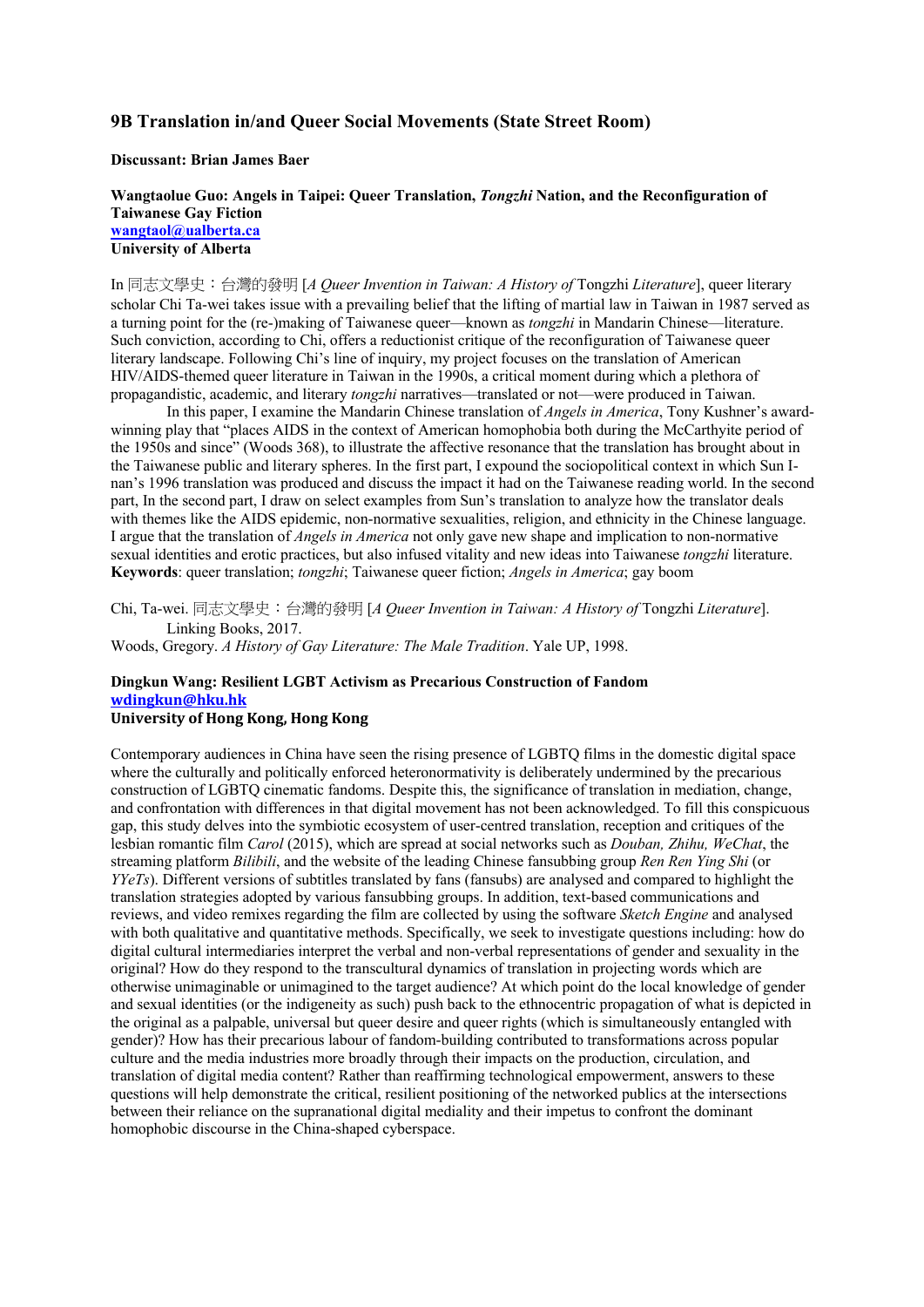## **9C Current Issues in Translation and Interpreting Pedagogy (Santa Barbara Harbor Room)**

# **Andrew Tucker: A Digital Timeline of Online Language Industry Education Research jatucker@semo.edu**

# **South East Missouri State University**

Those involved in the design and development of the growing number of online language industry programs in the United States would benefit from a review of literature addressing the pedagogies ripe for incorporation into their local contexts. However, much of this literature has been published in settings where English is not the primary language of instruction or research. In a step toward addressing this, I present a public digital resource created using web-based timeline software to document and visualize developments in online language industry education research in several languages over time, from the first publications up to the present day. This resource allows users to answer the following key questions: What research has been done? On which topics? Where? When? By whom? Using which methods? And for what purposes? The timeline also serves as a platform for collaboration between educators working and publishing in languages other than those presently represented in the database (Catalan, English, French, German, and Spanish). I close by discussing the importance of sharing resources of this type with the wider translation studies community, not only to increase awareness of literature available in languages other than English, but also to encourage scholarly communication and the movement of knowledge throughout our discipline.

**Tanya McIntyre and Nataliya Alekseyenko: A corpus-based study of theme and thematic progression tbystro2@kent.edu ndmitrie@kent.edu Kent State University Coastal Carolina University**

While monolingual thematic studies have a long history in Linguistics, comparative studies are relatively few. In addition to filling the existing gap in the field of Translation Studies, this study tests Toury's law of interference (1995:275). Three corpora are used in the study: the English source text corpus that includes ten articles from the online version of the magazine *national geographic,* the Russian target text corpus of translations of those ten articles published on the Russian version of the website, and a comparable corpus of non-translated Russian texts of the same genre taken from the online magazine *V Mire ZHivotnykh* (*In the World of Animals*). The definitions of Theme and Rheme are based on the *theory of functional sentence perspective* developed by the Prague school linguists. Furthermore, the study uses *question test* (Ann Hatcher 1956, Daneš 1970, Sgall 1974, Hajičová 1984, etc.) to draw the boundary between the Theme and the Rheme in the clause. Additionally, a modified version of Daneš' (1974) model of thematic progression was applied. As expected, no significant differences were found in the thematic progression types used in the three corpora due to the fact that they belong to the same genre. The comparison of the means by which Themes connect to the previous Theme or Rheme showed that most of the time translators tend to conform to the norms of the target system rather than be influenced by the make-up of the source text as it was expected. Toury's law of interference, however, is supported by the statistical results of the analysis of *textual connectivity—*the number of clauses between the given Theme and the nearest Theme or Rheme in the previous context that it relates to.

## **Edmund Asare: Taking the Current when it Serves: The Reemergence of Translating and Interpreting in the Language Classroom**.

#### **e-asare@wiu.edu Western Illinois University**

"On such a full sea are we now afloat, we must take the current when it serves or lose our ventures" (Julius Caesar, Act 4: Sc 3). (Shakespeare 2004)

Translation and interpreting (TI) have for many years been banished from the language classroom, and have even been vilified (Cook 2010, 9). Recently, TI are finding their way back into the language classroom as important methods. This repositioning raises several key questions. For example, what are the underlying reasons for this major shift and how can these gains be consolidated? How can translation theory be strengthened by these developments? What impact(s) will the developments have on TI as a field?

The paper will address these and other related questions. It will cast TI as "a methodological imperative" in the language classroom and reecho earlier calls by scholars for an increased use of Translation in Language Teaching. Drawing on the psychoanalytic theory of repression, and on existing literature, the paper will argue